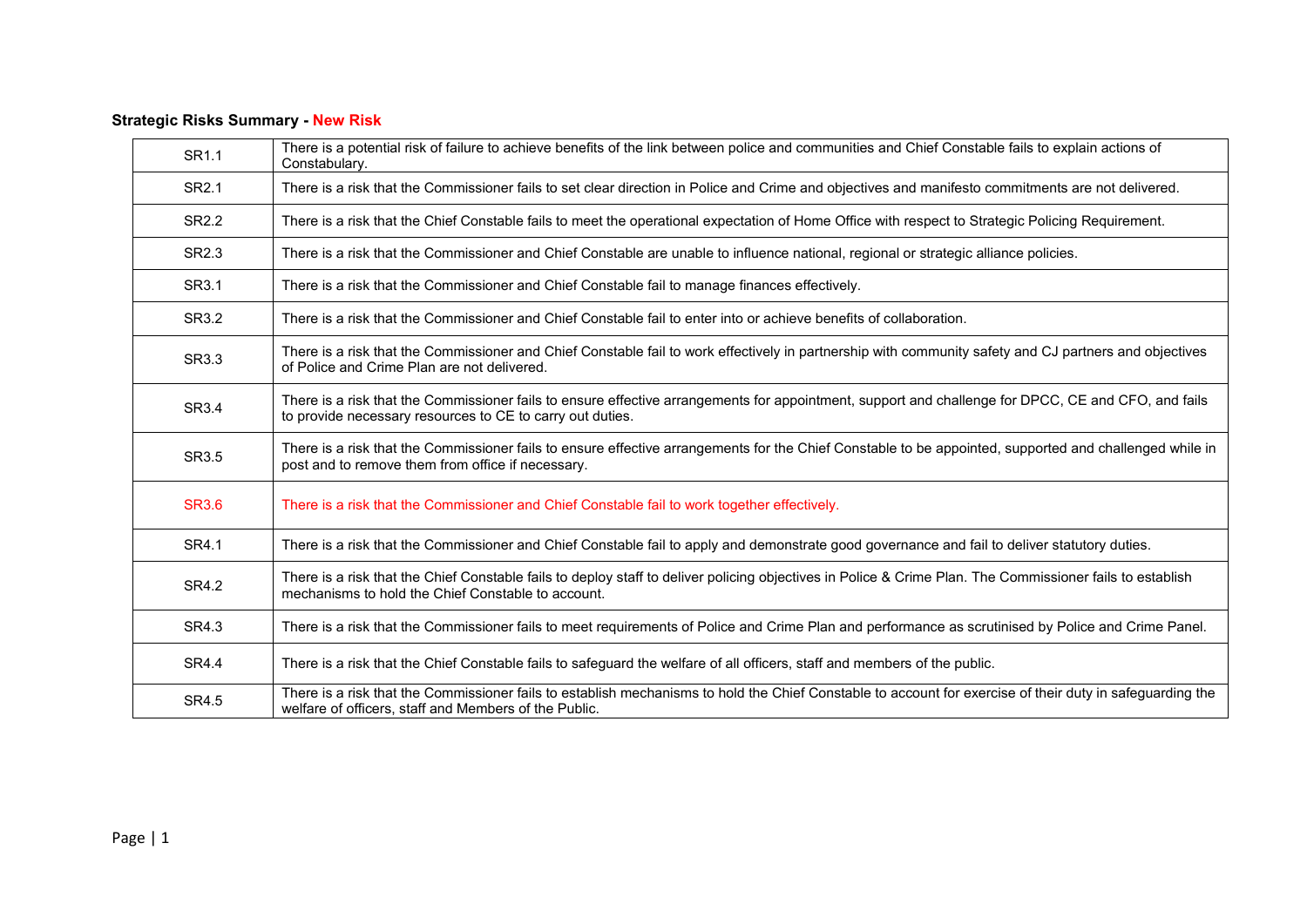### **Strategic Risk Current ratings**

|                     | 1               | $\overline{2}$                               | $\overline{\mathbf{3}}$      | $\overline{\mathbf{4}}$           | 5               |
|---------------------|-----------------|----------------------------------------------|------------------------------|-----------------------------------|-----------------|
|                     | <b>Unlikely</b> | <b>Possible</b>                              | <b>Likely</b>                | <b>More</b><br>likely<br>than not | <b>Probable</b> |
| 5                   |                 |                                              |                              |                                   |                 |
| <b>Catastrophic</b> |                 |                                              |                              |                                   |                 |
| 4                   |                 | <b>SR3.4</b>                                 | <b>SR1.1</b><br><b>SR3.1</b> |                                   |                 |
| Significant         |                 |                                              | <b>SR3.2</b><br><b>SR4.4</b> |                                   |                 |
| 3                   |                 | <b>SR3.3</b><br><b>SR3.6</b>                 |                              |                                   |                 |
| <b>Moderate</b>     |                 | <b>SR4.2</b><br><b>SR4.3</b><br><b>SR4.5</b> |                              |                                   |                 |
| $\overline{2}$      |                 | <b>SR2.1</b><br><b>SR2.2</b>                 |                              |                                   |                 |
| <b>Minor</b>        | SR3.5           | <b>SR2.3</b><br><b>SR4.1</b>                 |                              |                                   |                 |
| 1                   |                 |                                              |                              |                                   |                 |
| Insignificant       |                 |                                              |                              |                                   |                 |

| Likelihood rating increased            |
|----------------------------------------|
| Likelihood rating decreased            |
| Likelihood rating expected to increase |
| Likelihood rating expected to decrease |
| Impact rating increased                |
| Impact rating decreased                |
| Impact rating expected to increase     |
| Impact rating expected to decrease     |
|                                        |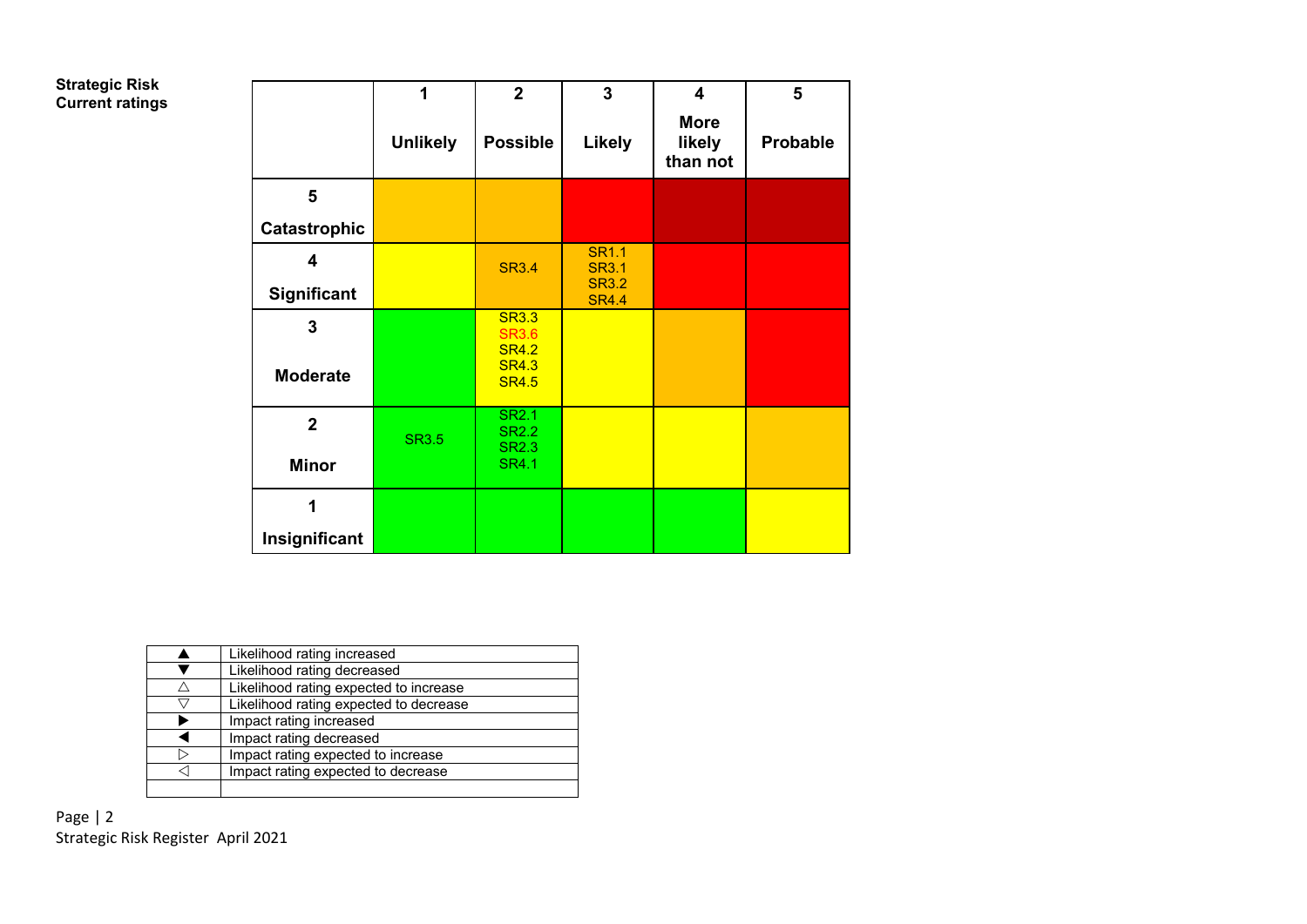<span id="page-2-0"></span>

|                                                                                                                   | SR1.1                                                                                                                                                                                                                                                                                                                                                                                                                                                                                                                                                                                                                                                                                                                                                                                                                                                                                                    | Objective                          | <b>Public Engagement</b>                                                                                                                                                                                                                                                                                                                                                                                                                                                                                                                                                                                                                                                                                                                                       |   |                |                                     | <b>Status:</b>                                                                    |   |                 |                    | Update 01/04//2021 |       |                    |                |
|-------------------------------------------------------------------------------------------------------------------|----------------------------------------------------------------------------------------------------------------------------------------------------------------------------------------------------------------------------------------------------------------------------------------------------------------------------------------------------------------------------------------------------------------------------------------------------------------------------------------------------------------------------------------------------------------------------------------------------------------------------------------------------------------------------------------------------------------------------------------------------------------------------------------------------------------------------------------------------------------------------------------------------------|------------------------------------|----------------------------------------------------------------------------------------------------------------------------------------------------------------------------------------------------------------------------------------------------------------------------------------------------------------------------------------------------------------------------------------------------------------------------------------------------------------------------------------------------------------------------------------------------------------------------------------------------------------------------------------------------------------------------------------------------------------------------------------------------------------|---|----------------|-------------------------------------|-----------------------------------------------------------------------------------|---|-----------------|--------------------|--------------------|-------|--------------------|----------------|
|                                                                                                                   | Reference                                                                                                                                                                                                                                                                                                                                                                                                                                                                                                                                                                                                                                                                                                                                                                                                                                                                                                |                                    |                                                                                                                                                                                                                                                                                                                                                                                                                                                                                                                                                                                                                                                                                                                                                                |   |                |                                     |                                                                                   |   |                 |                    |                    |       |                    |                |
|                                                                                                                   | There is a risk that the Commissioner fails to achieve the benefits of the local link between the police and communities. The Chief Constable fails                                                                                                                                                                                                                                                                                                                                                                                                                                                                                                                                                                                                                                                                                                                                                      |                                    |                                                                                                                                                                                                                                                                                                                                                                                                                                                                                                                                                                                                                                                                                                                                                                |   |                |                                     |                                                                                   |   |                 |                    |                    |       |                    |                |
|                                                                                                                   | to explain to the public the actions of Cambridgeshire Constabulary.                                                                                                                                                                                                                                                                                                                                                                                                                                                                                                                                                                                                                                                                                                                                                                                                                                     |                                    |                                                                                                                                                                                                                                                                                                                                                                                                                                                                                                                                                                                                                                                                                                                                                                |   |                |                                     |                                                                                   |   |                 |                    |                    |       |                    |                |
| <b>Causes</b>                                                                                                     |                                                                                                                                                                                                                                                                                                                                                                                                                                                                                                                                                                                                                                                                                                                                                                                                                                                                                                          |                                    | <b>Effects</b>                                                                                                                                                                                                                                                                                                                                                                                                                                                                                                                                                                                                                                                                                                                                                 |   |                |                                     |                                                                                   |   | <b>Inherent</b> |                    | <b>Exec Lead</b>   |       | <b>Senior Lead</b> |                |
| $\bullet$<br>$\bullet$<br>$\bullet$<br>$\bullet$<br>$\bullet$<br>$\bullet$<br>$\bullet$<br>$\bullet$<br>$\bullet$ | Capability and capacity to identify, co-ordinate and<br>implement appropriate mechanisms.<br>A lack of openness and transparency.<br>Collaboration could expose Cambridgeshire to<br>reputational risk if one of the partners is portrayed<br>negatively in the media.<br>Changes are put in place by partners to balance<br>their budget and impact on communities is<br>unknown and unintended.<br>Lack of effective neighbourhood policing strategy<br>Public concern at the use (or lack of use) of<br>Covid19 legislation.<br>Public concern regarding delivery of<br>policing/keeping communities safe.<br>Public concern regarding the integrity of the<br>Constabulary in respect of its use of police powers,<br>and its approach both internally and externally to<br>equality and diversity.<br>Social distancing guidance limits OPCC and<br>Constabulary direct engagement with the public. |                                    | • The desires and ambitions of the public in Cambridgeshire, in<br>terms of policing and crime reduction, are not identified and<br>turned into action.<br>• The public are not able to assess the performance of the<br>Commissioner and the Chief Constable.<br>• The ability of the Commissioner to be accountable to voters is<br>compromised.<br>• Public confidence and trust in how crime is being cut and<br>policing delivered in Cambridgeshire is undermined.<br>• Currently unknown or unintended consequences on policing<br>of Cambridgeshire materialise and increase demands on<br>policing.<br>• Public take enforcement action into their own hands.<br>• Complaint allegations rise.<br>. Public feel disengaged with PCC and Constabulary. |   |                |                                     |                                                                                   | 4 | 4               | $\mathsf{R}$<br>21 | OPCC               | Chief | Executive          |                |
|                                                                                                                   | <b>Controls in place</b>                                                                                                                                                                                                                                                                                                                                                                                                                                                                                                                                                                                                                                                                                                                                                                                                                                                                                 | <b>Controls assurance</b>          |                                                                                                                                                                                                                                                                                                                                                                                                                                                                                                                                                                                                                                                                                                                                                                |   | <b>Current</b> |                                     | <b>Future Actions</b>                                                             |   |                 |                    |                    |       | <b>Future</b>      |                |
|                                                                                                                   |                                                                                                                                                                                                                                                                                                                                                                                                                                                                                                                                                                                                                                                                                                                                                                                                                                                                                                          |                                    |                                                                                                                                                                                                                                                                                                                                                                                                                                                                                                                                                                                                                                                                                                                                                                |   |                | R                                   |                                                                                   |   |                 |                    |                    | 1     |                    | R              |
| j.                                                                                                                | Joint work between the OPCC and                                                                                                                                                                                                                                                                                                                                                                                                                                                                                                                                                                                                                                                                                                                                                                                                                                                                          | j.                                 | <b>Business Co-ordination Board</b>                                                                                                                                                                                                                                                                                                                                                                                                                                                                                                                                                                                                                                                                                                                            | 3 | 4              | 18                                  | Work with partners to develop Think                                               |   |                 |                    |                    |       | $\overline{2}$     | $\overline{3}$ |
|                                                                                                                   | the Constabulary and Collaboration<br>Team.                                                                                                                                                                                                                                                                                                                                                                                                                                                                                                                                                                                                                                                                                                                                                                                                                                                              | ii.                                | Police and Crime Panel and<br>CoPACC <sup>1</sup> annual award.                                                                                                                                                                                                                                                                                                                                                                                                                                                                                                                                                                                                                                                                                                |   |                |                                     | Communities Approach and link this to<br>emerging Neighbourhood Policing Strategy |   |                 |                    |                    |       |                    |                |
| ii.                                                                                                               | Reporting of compliance and                                                                                                                                                                                                                                                                                                                                                                                                                                                                                                                                                                                                                                                                                                                                                                                                                                                                              | ii.                                | Professional Standards Department                                                                                                                                                                                                                                                                                                                                                                                                                                                                                                                                                                                                                                                                                                                              |   |                |                                     | (2020/21)                                                                         |   |                 |                    |                    |       |                    |                |
|                                                                                                                   | performance with transparency by                                                                                                                                                                                                                                                                                                                                                                                                                                                                                                                                                                                                                                                                                                                                                                                                                                                                         |                                    | (PSD) Governance Board.                                                                                                                                                                                                                                                                                                                                                                                                                                                                                                                                                                                                                                                                                                                                        |   |                |                                     | • Continue arrangements for additional                                            |   |                 |                    |                    |       |                    |                |
|                                                                                                                   | the Constabulary and                                                                                                                                                                                                                                                                                                                                                                                                                                                                                                                                                                                                                                                                                                                                                                                                                                                                                     | iii.                               | BCH Equality, Diversity and Inclusion                                                                                                                                                                                                                                                                                                                                                                                                                                                                                                                                                                                                                                                                                                                          |   |                |                                     | officers from Government's 20,000 officers                                        |   |                 |                    |                    |       |                    |                |
|                                                                                                                   | <b>Commissioner Publication</b>                                                                                                                                                                                                                                                                                                                                                                                                                                                                                                                                                                                                                                                                                                                                                                                                                                                                          |                                    | Board and Cambs Ethics, Equality &                                                                                                                                                                                                                                                                                                                                                                                                                                                                                                                                                                                                                                                                                                                             |   |                |                                     | Undertake work to prepare for the Acting                                          |   |                 |                    |                    |       |                    |                |
|                                                                                                                   | Schemes/Information Order                                                                                                                                                                                                                                                                                                                                                                                                                                                                                                                                                                                                                                                                                                                                                                                                                                                                                | Inclusion Group Ethics, Diversity, |                                                                                                                                                                                                                                                                                                                                                                                                                                                                                                                                                                                                                                                                                                                                                                |   |                | Commissioner's Independent Scrutiny |                                                                                   |   |                 |                    |                    |       |                    |                |
|                                                                                                                   | compliance and other information                                                                                                                                                                                                                                                                                                                                                                                                                                                                                                                                                                                                                                                                                                                                                                                                                                                                         |                                    | Equality & Inclusion Strategic Group.                                                                                                                                                                                                                                                                                                                                                                                                                                                                                                                                                                                                                                                                                                                          |   |                |                                     | Group during Q3 2020/21 and links to be                                           |   |                 |                    |                    |       |                    |                |

 $^1$  Comparing Police and Crime Commissioners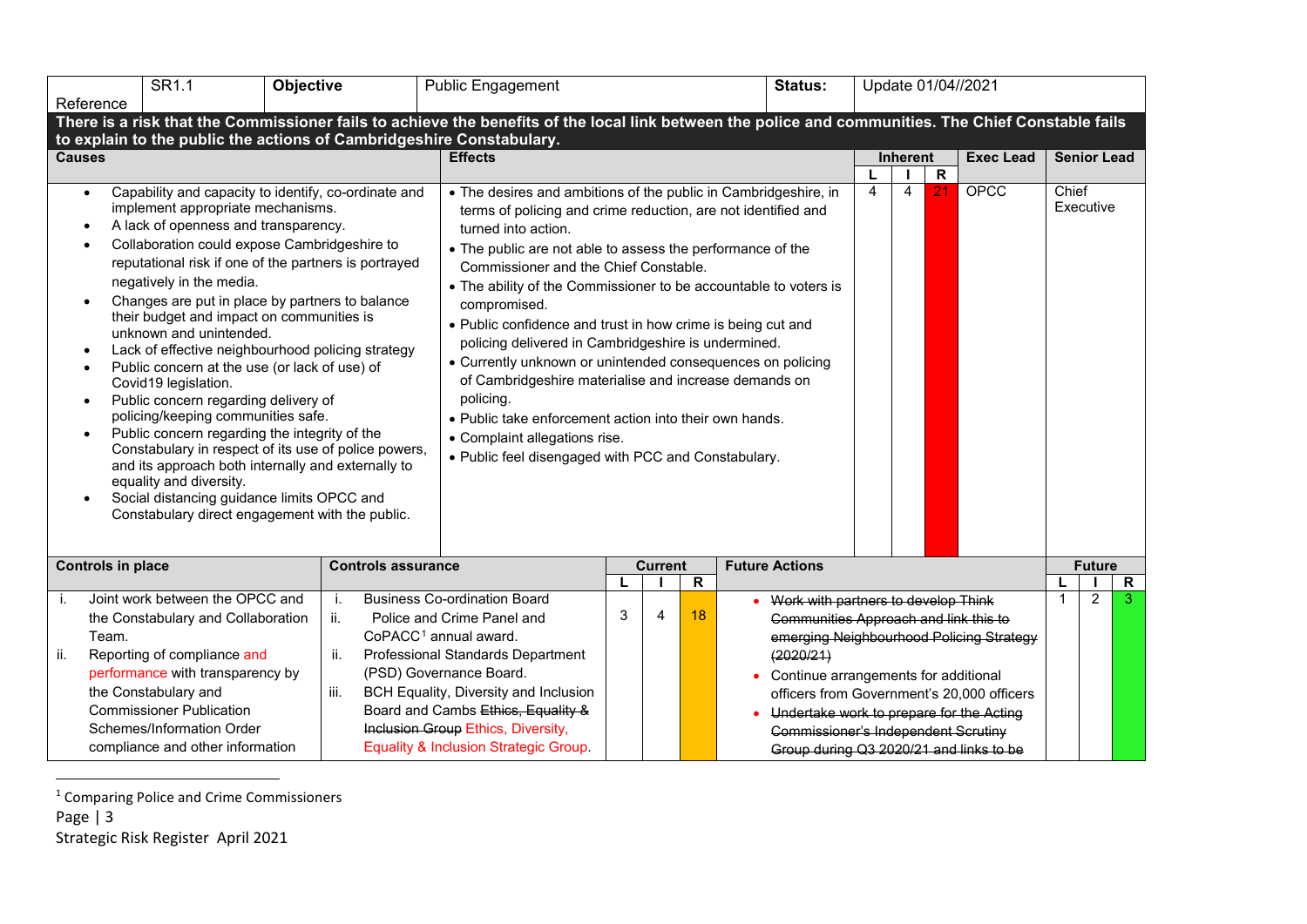on the Constabulary and Commissioner Websites.

- iii. Constabulary management of police complaints, Commissioner's responsibility for monitoring complaints system, handling complaints against Chief Constable, and review body for complaint outcomes.
- iv. Equality objectives in place, Code of Ethics, values within Constabulary's Corporate Plan.
- v. Horizon scanning of partners budgetary plans. Partnership work as articulated in the Community Safety matrix.
- vi. Monitoring use of new Covid19 legislation.
- vii. Monitoring incidents of vigilantism.
- viii. Engagement strategies for Constabulary and OPCC including representing views of the public at BCB.
- ix. Accessibility regulations from September 2018 implemented.
- x. Independent monitoring of Constabulary use of Stop/search and use of force.

Internal Audit of Equality & Diversity on Ethics Equality and Diversity, and Organisational Learning.

- iv. Business Co-ordination Board
- v. Business Co-ordination Board
- vi. Business Co-ordination Board
- vii. Business Co-ordination Board and Force Executive Board.
- viii. Views of the Public now a standing agenda item at BCB. Engagement Strategy is reviewed on an annual basis.
- ix. Accessibility statement reviewed annually each September.
- x. Independent Community Scrutiny Panel.

made for Cambs representative on PSD BAME External Scrutiny Panel.

- Independent Community Scrutiny Panel set up – first meeting in January 2021. Cambridgeshire representative confirmed on PSD External Scrutiny Panel.
- Independent Community Scrutiny Panel still in training phase due to Covid restrictions – governance documents finalised and live scrutiny from June 2021 subject to Covid restrictions
- Internal Audit of Equality & Diversity on Ethics Equality and Diversity, and Organisational Learning in Q4 – audit undertaken and due to report.
- Constabulary introducing new Target Operating Model from 1 April 2021, which includes Neighbourhood Support Teams.
- Home Office PCC Review recommendation for amendments to the Specified Information Order to require PCC to provide a narrative on Constabulary's performance against the Government's crime measures – legislation required to amend this which is scheduled for May 2021.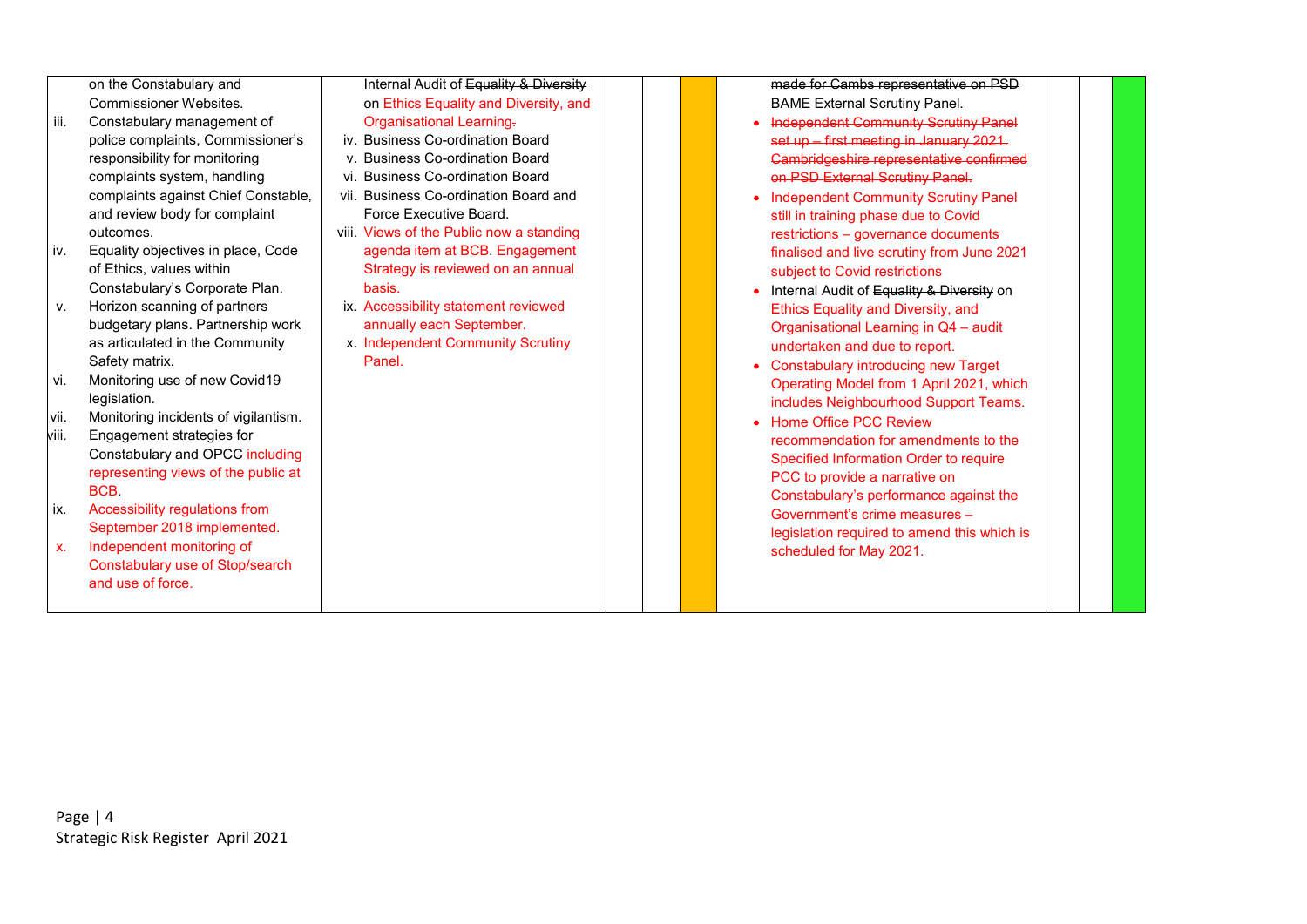| Reference                                                                                                            | <b>SR2.1</b>                                                                                                                                                                                                                                                                                                                                                                                                                                                                                                                                                                                                                                                                                                              | Objective |                                                                                                                                                                                                                                                                                                                                                                                                                                                                                                                                                                                                                                                                                                                                                                                                                                                                                                                    | <b>Setting Direction</b>                                                                                                                                                                                                                                                                                                                                                                                                                |   |    |                                                                                                                                                                                                                                                                                                                                                                                                                                                                                                                                                                                                                                     | Status:               |  |                 |                                                              | Update 01/04/2021 |                    |               |   |
|----------------------------------------------------------------------------------------------------------------------|---------------------------------------------------------------------------------------------------------------------------------------------------------------------------------------------------------------------------------------------------------------------------------------------------------------------------------------------------------------------------------------------------------------------------------------------------------------------------------------------------------------------------------------------------------------------------------------------------------------------------------------------------------------------------------------------------------------------------|-----------|--------------------------------------------------------------------------------------------------------------------------------------------------------------------------------------------------------------------------------------------------------------------------------------------------------------------------------------------------------------------------------------------------------------------------------------------------------------------------------------------------------------------------------------------------------------------------------------------------------------------------------------------------------------------------------------------------------------------------------------------------------------------------------------------------------------------------------------------------------------------------------------------------------------------|-----------------------------------------------------------------------------------------------------------------------------------------------------------------------------------------------------------------------------------------------------------------------------------------------------------------------------------------------------------------------------------------------------------------------------------------|---|----|-------------------------------------------------------------------------------------------------------------------------------------------------------------------------------------------------------------------------------------------------------------------------------------------------------------------------------------------------------------------------------------------------------------------------------------------------------------------------------------------------------------------------------------------------------------------------------------------------------------------------------------|-----------------------|--|-----------------|--------------------------------------------------------------|-------------------|--------------------|---------------|---|
|                                                                                                                      | objectives are not delivered.                                                                                                                                                                                                                                                                                                                                                                                                                                                                                                                                                                                                                                                                                             |           |                                                                                                                                                                                                                                                                                                                                                                                                                                                                                                                                                                                                                                                                                                                                                                                                                                                                                                                    | There is a risk that the Commissioner, despite consultation with the Chief Constable and due regard to the Strategic Policing Requirement and<br>other statutory functions, and priorities of community-safety and criminal justice partners, fails to ensure the Police and Crime Plan sets<br>objectives which provide a clear focus to reduce crime and disorder and meet the expectations of the people of Cambridgeshire and these |   |    |                                                                                                                                                                                                                                                                                                                                                                                                                                                                                                                                                                                                                                     |                       |  |                 |                                                              |                   |                    |               |   |
| <b>Causes</b>                                                                                                        |                                                                                                                                                                                                                                                                                                                                                                                                                                                                                                                                                                                                                                                                                                                           |           |                                                                                                                                                                                                                                                                                                                                                                                                                                                                                                                                                                                                                                                                                                                                                                                                                                                                                                                    | <b>Effects</b>                                                                                                                                                                                                                                                                                                                                                                                                                          |   |    |                                                                                                                                                                                                                                                                                                                                                                                                                                                                                                                                                                                                                                     |                       |  | <b>Inherent</b> | $\mathsf{R}$                                                 | <b>Exec Lead</b>  | <b>Senior Lead</b> |               |   |
| $\bullet$<br>effectiveness.<br>$\bullet$<br>$\bullet$<br>$\bullet$<br>budget.<br>$\bullet$<br>$\bullet$<br>$\bullet$ | Lack of clear direction from the Commissioner or poor<br>planning, public engagement, engagement with the<br>Constabulary, partnership working, lack of<br>understanding of evidence of need and cost<br>Lack of preparation for the third term of PCC transition.<br>Lack of public awareness of the Plan<br>Changes are put in place by partners to balance their<br>PCC election delayed due to Covid19 and Acting PCC<br>cannot update Police and Crime Plan.<br>Responsible authorities are unable to set strategic<br>priorities or provide a clear strategic direction because<br>of the Covid19 crisis.<br>Criminal Justice agencies are unable to deliver swift<br>justice as a result of the Covid-19 pandemic. |           | • A clear direction is not set allowing the long-term<br>effectiveness and efficiency of policing, the Criminal Justice<br>System and community safety in Cambridgeshire is not<br>improved.<br>• Public confidence and trust in how crime is being cut and<br>policing delivered in Cambridgeshire is undermined.<br>• Lack of effective financial planning, or prioritisation of funding<br>work to reduce crime and disorder due to Covid pressures.<br>• Impact on ability to set and deliver appropriate Police and<br>Crime Plan objectives.<br>• Police and Crime Plan objectives may be at odds with the<br>emerging priorities of the responsible authorities who are<br>dealing with Covid response. not have due regard to the<br>priorities of the responsible authorities.<br>• People of Cambridgeshire lose trust and confidence in the<br>CJS and disengage from existing cases.<br><b>Current</b> |                                                                                                                                                                                                                                                                                                                                                                                                                                         |   |    | 3                                                                                                                                                                                                                                                                                                                                                                                                                                                                                                                                                                                                                                   | 4                     |  | PCC             | Head of<br>Strategic<br>Partnerships<br>and<br>Commissioning |                   |                    |               |   |
| <b>Controls in place</b>                                                                                             |                                                                                                                                                                                                                                                                                                                                                                                                                                                                                                                                                                                                                                                                                                                           |           | <b>Controls assurance</b>                                                                                                                                                                                                                                                                                                                                                                                                                                                                                                                                                                                                                                                                                                                                                                                                                                                                                          |                                                                                                                                                                                                                                                                                                                                                                                                                                         |   |    | $\overline{\mathbf{R}}$                                                                                                                                                                                                                                                                                                                                                                                                                                                                                                                                                                                                             | <b>Future Actions</b> |  |                 |                                                              |                   |                    | <b>Future</b> | R |
| 2020/21.<br>ii.<br>iii.                                                                                              | Arrangements for keeping the Plan<br>and resources needed to deliver the<br>Police and Crime Plan under review.<br>Priorities for action by the<br>Constabulary and the broader<br>partnership support required during<br>Linkage with financial and other key<br>strategies via BCB Wide<br>consultation and joint engagement<br>strategy Police and Crime Plan<br>New objective setting process for<br>Chief Constable to lead, contribute                                                                                                                                                                                                                                                                              |           | Engagement with stakeholders<br>including the Chief Constable.<br>Cambridgeshire Countywide Strategic<br><b>Community Safety Board ensures</b><br>strategic engagement with community<br>safety A/PCC Chairs Criminal Justice<br>Board engaging with CJS partners.<br>Senior CJS Policy Manager running<br>enhanced programme of CJ<br>partnership meetings to address<br>emerging localised risks caused from<br>Covid pandemic.                                                                                                                                                                                                                                                                                                                                                                                                                                                                                  | $\overline{2}$                                                                                                                                                                                                                                                                                                                                                                                                                          | 2 | 5. | • Ongoing dialogue with partners through existing<br>established governance mechanisms to<br>understand the future budget risks. (E.g.<br>Domestic Abuse demand)<br>· Victim & offender needs assessment data being<br>refreshed autumn 2020.Completed.<br>• Horizon scanning work to be completed to<br>assess what strategies have been delayed and<br>could impact upon the Police and Crime Plan<br>objectives (e.g. Health and Wellbeing Strategy;<br>Early Help and Vulnerable Adolescent Strategy).<br>• Constabulary updating priorities for action and<br>partnership support required under the Police<br>and Crime Plan. |                       |  |                 |                                                              | $\overline{2}$    | $\overline{2}$     | 5             |   |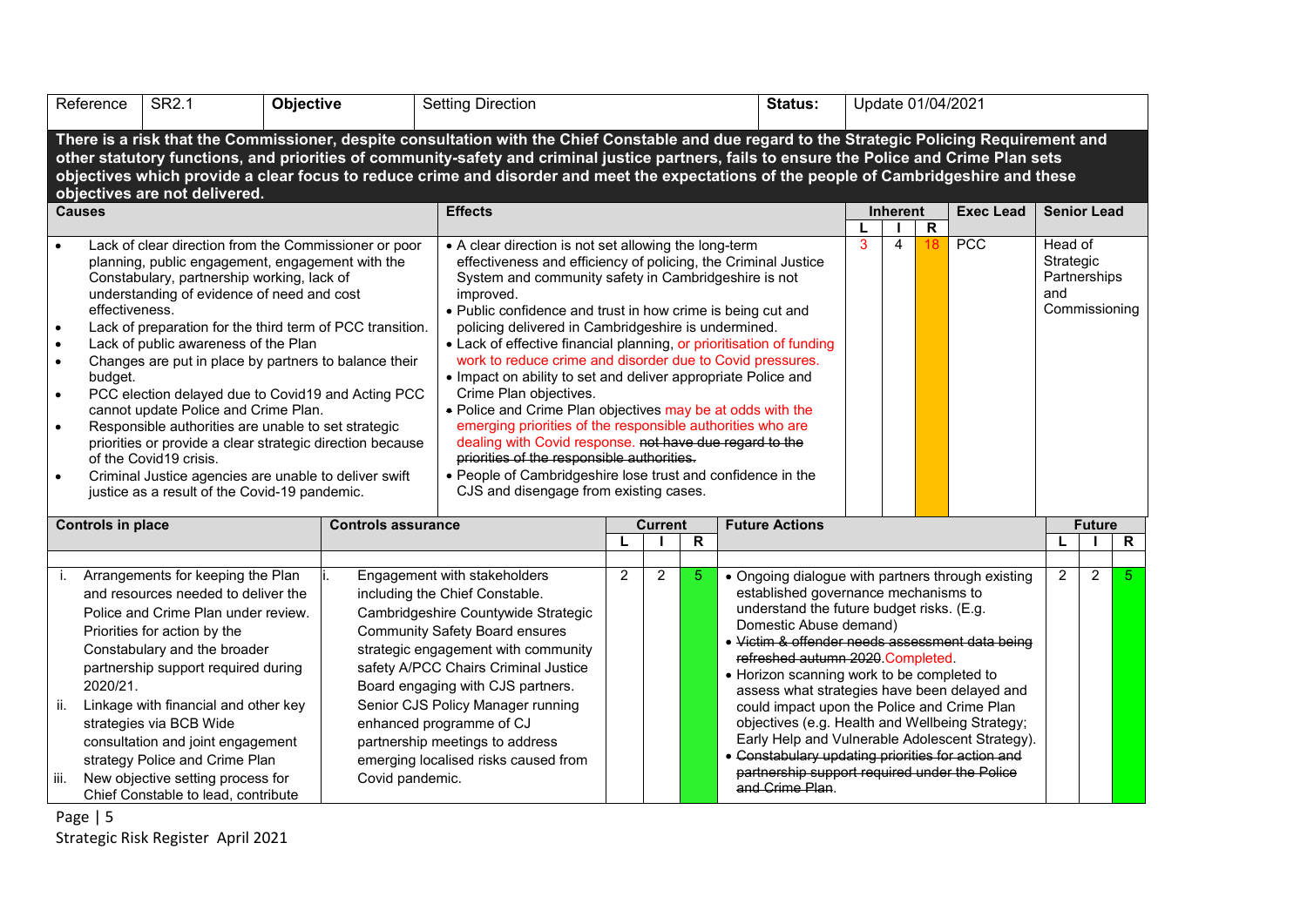| and influence the achievement of the<br>On-going Police and Crime Panel<br>Ш.<br>delivery of the objectives of the<br>scrutiny of precept, Police and Crime<br>Police and Crime Plan.<br>Plan changes, and deep dive reports<br>Chief Constable's operational<br>IV.<br>on Plan themes.<br>direction and structures manging<br>iii.<br>Engagement with HMICFRS<br>operational response to pandemic.<br>inspection regime and Internal audit of<br>Review of the approach to grants<br>ν.<br>delivery plan.<br>during Covid19.<br>Local partnership working structures<br>Review and sign off by the BCB of<br>iv.<br>vi.<br>and relationships being maintained<br>variations to the Police and Crime<br>through the command structure.<br>Plan.<br>Continued commitment to enhanced<br>lvii.<br><b>Business Co-ordination Board</b><br>$V_{\rm{H}}$<br>CJ Partnership working to influence<br>The command structure includes key<br>vi.<br>national, regional and local decision<br>strategic decision makers from<br>making.<br>responsible authorities.<br>vii. Criminal Justice Board good<br>engagement and attendance by all<br>partners. | • Continued commitment to enhanced CJ<br>Partnership working to influence national,<br>regional and local decision making.<br>• Constabulary developing new partnership<br>structures internally to enable enhanced<br>engagement.<br>• Constabulary progressing new Victim Strategy<br>and approach to Offender Management. |
|------------------------------------------------------------------------------------------------------------------------------------------------------------------------------------------------------------------------------------------------------------------------------------------------------------------------------------------------------------------------------------------------------------------------------------------------------------------------------------------------------------------------------------------------------------------------------------------------------------------------------------------------------------------------------------------------------------------------------------------------------------------------------------------------------------------------------------------------------------------------------------------------------------------------------------------------------------------------------------------------------------------------------------------------------------------------------------------------------------------------------------------------|------------------------------------------------------------------------------------------------------------------------------------------------------------------------------------------------------------------------------------------------------------------------------------------------------------------------------|
|------------------------------------------------------------------------------------------------------------------------------------------------------------------------------------------------------------------------------------------------------------------------------------------------------------------------------------------------------------------------------------------------------------------------------------------------------------------------------------------------------------------------------------------------------------------------------------------------------------------------------------------------------------------------------------------------------------------------------------------------------------------------------------------------------------------------------------------------------------------------------------------------------------------------------------------------------------------------------------------------------------------------------------------------------------------------------------------------------------------------------------------------|------------------------------------------------------------------------------------------------------------------------------------------------------------------------------------------------------------------------------------------------------------------------------------------------------------------------------|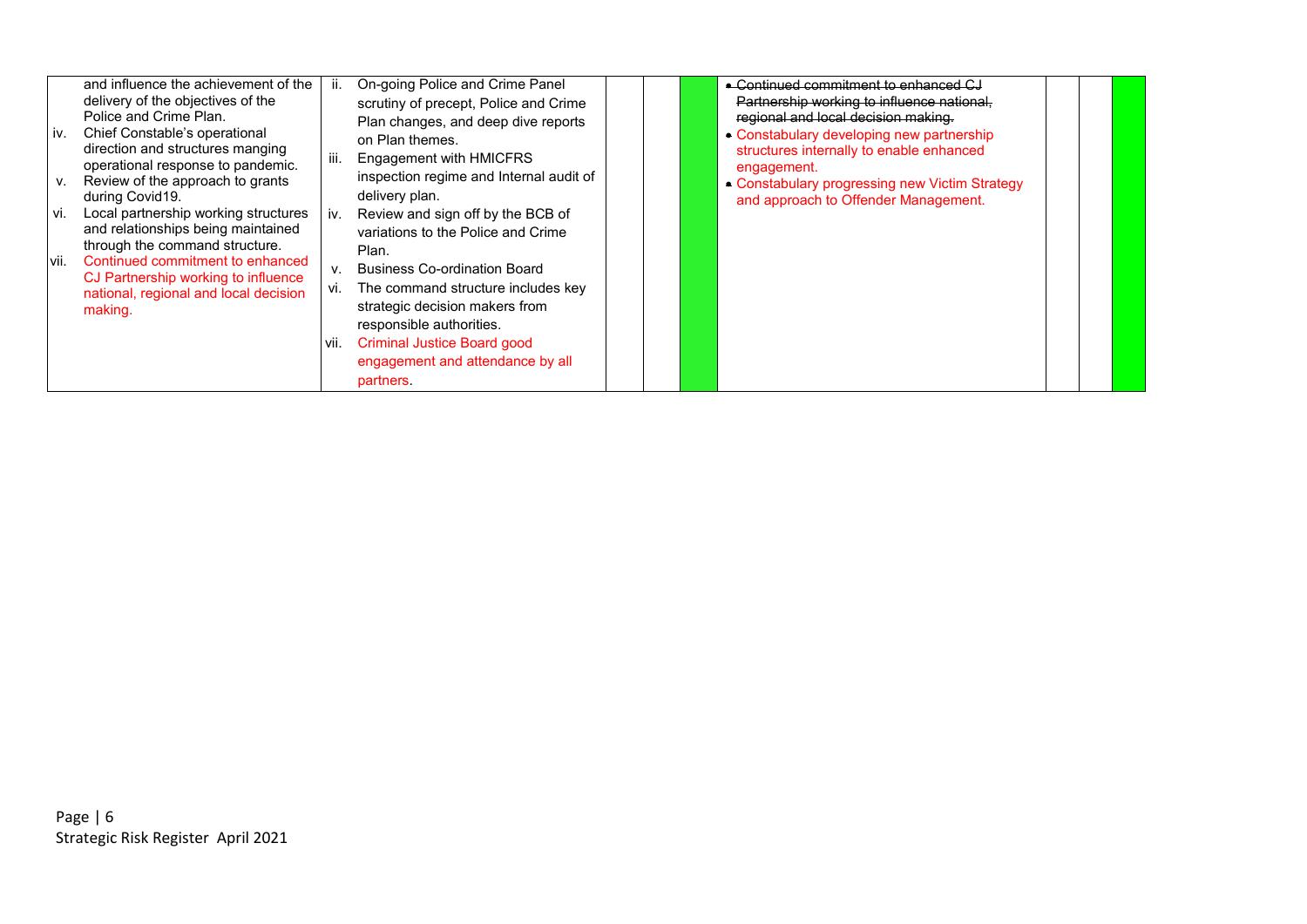|      | Reference         | <b>SR2.2</b>                                                          | Objective |      |                           |  | <b>Setting Direction</b>                                                                                                                     |                |   | <b>Status:</b> | Update 01/04/2021 |           |                       |                |                 |              |                  |       |               |                    |
|------|-------------------|-----------------------------------------------------------------------|-----------|------|---------------------------|--|----------------------------------------------------------------------------------------------------------------------------------------------|----------------|---|----------------|-------------------|-----------|-----------------------|----------------|-----------------|--------------|------------------|-------|---------------|--------------------|
|      | Requirement.      |                                                                       |           |      |                           |  | There is a risk that the Chief Constable fails to meet the operational expectation of the Home Office with respect to the Strategic Policing |                |   |                |                   |           |                       |                |                 |              |                  |       |               |                    |
|      | <b>Causes</b>     |                                                                       |           |      |                           |  | <b>Effects</b>                                                                                                                               |                |   |                |                   |           |                       |                | <b>Inherent</b> |              | <b>Exec Lead</b> |       |               | <b>Senior Lead</b> |
|      |                   | Lack of understanding of statutory duties, resources                  |           |      |                           |  |                                                                                                                                              |                |   |                |                   |           |                       |                |                 | $\mathsf{R}$ |                  |       |               |                    |
|      |                   |                                                                       |           |      |                           |  | . Operational delivery only addresses local service delivery.                                                                                |                |   |                |                   |           |                       | $\overline{2}$ | 4               | 14           | Constabulary     | Chief | Constable     |                    |
|      |                   | and poor horizon scanning, planning and collaboration                 |           |      |                           |  | • National or international policing issues may not be properly                                                                              |                |   |                |                   |           |                       |                |                 |              |                  |       |               |                    |
|      |                   | nationally, regionally and through Strategic alliance.                |           |      |                           |  | prioritised, compromising the collective abilities of police                                                                                 |                |   |                |                   |           |                       |                |                 |              |                  |       |               |                    |
|      |                   | National increase in firearms capability to meet<br>terrorism threat. |           |      |                           |  | forces to protect the public from serious harm and maintain                                                                                  |                |   |                |                   |           |                       |                |                 |              |                  |       |               |                    |
|      |                   |                                                                       |           |      |                           |  | national security.                                                                                                                           |                |   |                |                   |           |                       |                |                 |              |                  |       |               |                    |
|      |                   |                                                                       |           |      |                           |  |                                                                                                                                              | <b>Current</b> |   |                |                   |           |                       |                |                 |              |                  |       |               |                    |
|      | Controls in place |                                                                       |           |      | <b>Controls assurance</b> |  |                                                                                                                                              |                |   |                | R                 |           | <b>Future Actions</b> |                |                 |              |                  |       | <b>Future</b> | $\mathsf{R}$       |
| ı.   |                   | The needs of the Strategic Policing                                   |           |      |                           |  | Collaborative governance                                                                                                                     | $\overline{c}$ | 2 |                | 5                 | $\bullet$ |                       |                |                 |              |                  |       |               |                    |
|      |                   | Requirement are integrated into the                                   |           |      |                           |  | arrangements ensure proper                                                                                                                   |                |   |                |                   |           |                       |                |                 |              |                  |       |               |                    |
|      |                   | Strategic Assessment.                                                 |           |      |                           |  | prioritisation of regional and national                                                                                                      |                |   |                |                   |           |                       |                |                 |              |                  |       |               |                    |
| II.  |                   | Implementation of                                                     |           |      | policing issues.          |  |                                                                                                                                              |                |   |                |                   |           |                       |                |                 |              |                  |       |               |                    |
|      |                   | recommendations from HMICFRS                                          |           | ii.  |                           |  | HMICFRS inspection regime.                                                                                                                   |                |   |                |                   |           |                       |                |                 |              |                  |       |               |                    |
|      | inspections.      |                                                                       |           | iii. |                           |  | Regional engagement with Specialist                                                                                                          |                |   |                |                   |           |                       |                |                 |              |                  |       |               |                    |
| iii. |                   | Broaden collaboration with existing                                   |           |      |                           |  | Capabilities Delivery Board.                                                                                                                 |                |   |                |                   |           |                       |                |                 |              |                  |       |               |                    |
|      |                   | partners to enhance resilience of                                     |           | iv.  |                           |  | Force Executive Board and                                                                                                                    |                |   |                |                   |           |                       |                |                 |              |                  |       |               |                    |
|      |                   | protective services.                                                  |           |      | HMICFRS.                  |  |                                                                                                                                              |                |   |                |                   |           |                       |                |                 |              |                  |       |               |                    |
| iv.  |                   | Assessment and preparation of the                                     |           | ۷.   |                           |  | Planning and business processes                                                                                                              |                |   |                |                   |           |                       |                |                 |              |                  |       |               |                    |
|      |                   | Force Management Statement.                                           |           |      |                           |  | STRA action plan created. Local                                                                                                              |                |   |                |                   |           |                       |                |                 |              |                  |       |               |                    |
| V.   |                   | Constabulary's Strategic Threat                                       |           |      |                           |  | SLTs are responsible for                                                                                                                     |                |   |                |                   |           |                       |                |                 |              |                  |       |               |                    |
|      |                   | Risk Assessment incorporates                                          |           |      |                           |  | management of their actions, which                                                                                                           |                |   |                |                   |           |                       |                |                 |              |                  |       |               |                    |
|      |                   | assessment against Strategic                                          |           |      |                           |  | will be monitored by Organisational                                                                                                          |                |   |                |                   |           |                       |                |                 |              |                  |       |               |                    |
|      |                   | Policing Requirement.                                                 |           |      |                           |  | Improvement Department                                                                                                                       |                |   |                |                   |           |                       |                |                 |              |                  |       |               |                    |
|      |                   |                                                                       |           |      |                           |  | Governance & Inspection and                                                                                                                  |                |   |                |                   |           |                       |                |                 |              |                  |       |               |                    |
|      |                   |                                                                       |           |      |                           |  | reported/escalated to Change Board                                                                                                           |                |   |                |                   |           |                       |                |                 |              |                  |       |               |                    |
|      |                   |                                                                       |           |      | as necessary.             |  |                                                                                                                                              |                |   |                |                   |           |                       |                |                 |              |                  |       |               |                    |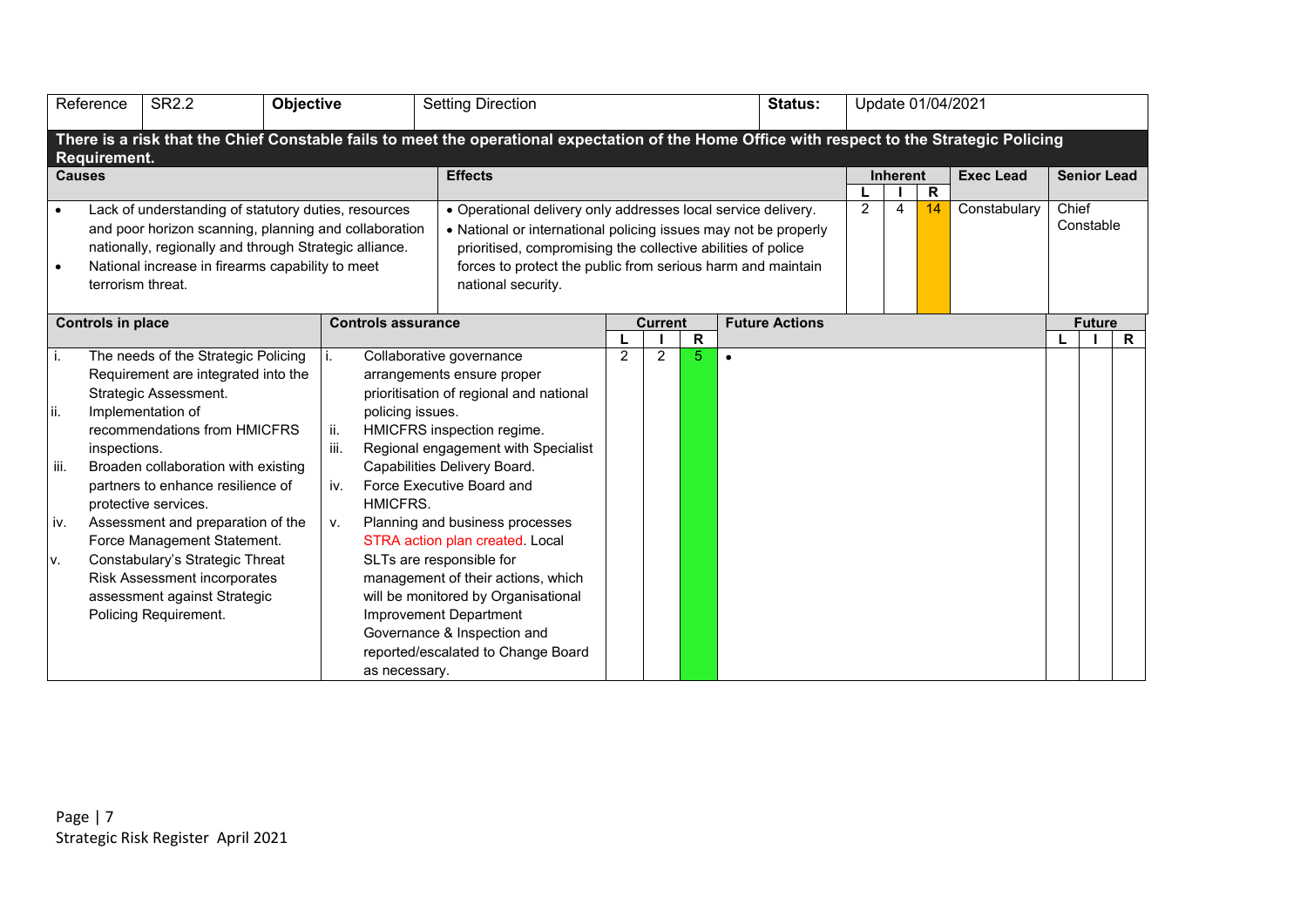|           | Reference                | SR2.3                                                  | Objective |      |                           | <b>Setting Direction</b>                                                                                                       |                | Status:        |   |  |                       |   |          | Update 01/04/2021 |                  |                    |               |              |
|-----------|--------------------------|--------------------------------------------------------|-----------|------|---------------------------|--------------------------------------------------------------------------------------------------------------------------------|----------------|----------------|---|--|-----------------------|---|----------|-------------------|------------------|--------------------|---------------|--------------|
|           |                          |                                                        |           |      |                           | The risk that the Commissioner and Chief Constable are unable to influence national, regional, or Strategic Alliance policies. |                |                |   |  |                       |   |          |                   |                  |                    |               |              |
|           | <b>Causes</b>            |                                                        |           |      |                           | <b>Effects</b>                                                                                                                 |                |                |   |  |                       |   | Inherent |                   | <b>Exec Lead</b> | <b>Senior Lead</b> |               |              |
|           |                          |                                                        |           |      |                           |                                                                                                                                |                |                |   |  |                       |   |          | $\overline{R}$    |                  |                    |               |              |
|           |                          | Insufficient horizon scanning, engagement with and     |           |      |                           | • National, regional or strategic alliance policies are not                                                                    |                |                |   |  |                       | 3 | 4        | 18                | PCC              |                    |               | Commissioner |
|           |                          | influence of national, regional and strategic alliance |           |      |                           | informed by the experience within Cambridgeshire and do not                                                                    |                |                |   |  |                       |   |          |                   |                  | and Chief          |               |              |
|           |                          | issues and policies due to poor prioritisation or      |           |      |                           | meet its requirements, or help address impact.                                                                                 |                |                |   |  |                       |   |          |                   |                  | Constable          |               |              |
|           |                          | inadequate resources.                                  |           |      |                           | • Cambs has to divert local resources to national projects that                                                                |                |                |   |  |                       |   |          |                   |                  |                    |               |              |
| $\bullet$ |                          | Inability to influence the Police Transformation Fund  |           |      |                           | are of little value to Cambridgeshire.                                                                                         |                |                |   |  |                       |   |          |                   |                  |                    |               |              |
|           |                          | Inability to influence Brexit developments which then  |           |      |                           | • Unknown or unintended consequences on policing of                                                                            |                |                |   |  |                       |   |          |                   |                  |                    |               |              |
|           |                          | could have implications for Cambridgeshire if current  |           |      |                           | Cambridgeshire.                                                                                                                |                |                |   |  |                       |   |          |                   |                  |                    |               |              |
|           |                          | policing tools are not available.                      |           |      |                           |                                                                                                                                |                |                |   |  |                       |   |          |                   |                  |                    |               |              |
|           |                          |                                                        |           |      |                           |                                                                                                                                |                |                |   |  |                       |   |          |                   |                  |                    |               |              |
|           | <b>Controls in place</b> |                                                        |           |      | <b>Controls assurance</b> |                                                                                                                                |                | <b>Current</b> |   |  | <b>Future Actions</b> |   |          |                   |                  |                    | <b>Future</b> |              |
|           |                          |                                                        |           |      |                           |                                                                                                                                |                |                | R |  |                       |   |          |                   |                  |                    |               | $\mathsf{R}$ |
|           |                          | i. The PCC links effectively with the                  |           | İ.   |                           | 7F oversight group, BCH Strategic                                                                                              | $\overline{2}$ | $\overline{2}$ | 5 |  |                       |   |          |                   |                  |                    |               |              |
|           |                          | APCC. OPCC officers have effective                     |           |      |                           | Alliance. Eastern Region CJB Chairs                                                                                            |                |                |   |  |                       |   |          |                   |                  |                    |               |              |
|           |                          | linkage with National Groups such as                   |           |      |                           | meeting now established.                                                                                                       |                |                |   |  |                       |   |          |                   |                  |                    |               |              |
|           |                          | the Association of Police & Crime                      |           | ii.  |                           | Appropriate representation from                                                                                                |                |                |   |  |                       |   |          |                   |                  |                    |               |              |
|           |                          | Chief Executives (APACE).                              |           |      |                           | Constabulary and OPCC attend BCH                                                                                               |                |                |   |  |                       |   |          |                   |                  |                    |               |              |
| II.       |                          | Proactive engagement with the BCH                      |           |      |                           | and 7F governance meetings.                                                                                                    |                |                |   |  |                       |   |          |                   |                  |                    |               |              |
|           |                          | and Seven Force governance                             |           | iii. |                           | Police and Crime Panel hold PCC to                                                                                             |                |                |   |  |                       |   |          |                   |                  |                    |               |              |
|           | arrangement.             |                                                        |           |      | account.                  |                                                                                                                                |                |                |   |  |                       |   |          |                   |                  |                    |               |              |
|           |                          | iii. BCB ensures proper strategic                      |           | iv.  |                           | Joint Audit Committee provides                                                                                                 |                |                |   |  |                       |   |          |                   |                  |                    |               |              |
|           |                          | planning, consideration of the                         |           |      |                           | independent assurance on the                                                                                                   |                |                |   |  |                       |   |          |                   |                  |                    |               |              |
|           |                          | national budgetary landscape,                          |           |      |                           | adequacy of the risk management                                                                                                |                |                |   |  |                       |   |          |                   |                  |                    |               |              |
|           |                          | ensuring Medium Term Financial                         |           |      |                           | framework and the associated control                                                                                           |                |                |   |  |                       |   |          |                   |                  |                    |               |              |
|           |                          | Plan is in line with the Police and                    |           |      |                           | environment, independent scrutiny of                                                                                           |                |                |   |  |                       |   |          |                   |                  |                    |               |              |
|           |                          | Crime Plan and drives efficiency and                   |           |      |                           | the Commissioner's and Chief                                                                                                   |                |                |   |  |                       |   |          |                   |                  |                    |               |              |
|           |                          | oversees financial monitoring                          |           |      |                           | Constable's financial and non-                                                                                                 |                |                |   |  |                       |   |          |                   |                  |                    |               |              |
|           |                          | arrangements are effective.                            |           |      |                           | financial performance to the extent                                                                                            |                |                |   |  |                       |   |          |                   |                  |                    |               |              |
|           |                          | iv. IA/EA updates provide alerts to                    |           |      |                           | that it affects exposure to risk and                                                                                           |                |                |   |  |                       |   |          |                   |                  |                    |               |              |
|           |                          | emerging issues and initiatives which                  |           |      |                           | weakens the control environment,                                                                                               |                |                |   |  |                       |   |          |                   |                  |                    |               |              |
|           |                          | are reviewed by CFOs.                                  |           |      |                           | and to oversee the financial reporting                                                                                         |                |                |   |  |                       |   |          |                   |                  |                    |               |              |
| V.        |                          | Force and Commissioner link into                       |           |      | process.                  |                                                                                                                                |                |                |   |  |                       |   |          |                   |                  |                    |               |              |
|           |                          | national contingency planning                          |           | v.   |                           |                                                                                                                                |                |                |   |  |                       |   |          |                   |                  |                    |               |              |
|           |                          | relating to Brexit. Local contingency                  |           | vi.  |                           | Local SLTs are responsible for                                                                                                 |                |                |   |  |                       |   |          |                   |                  |                    |               |              |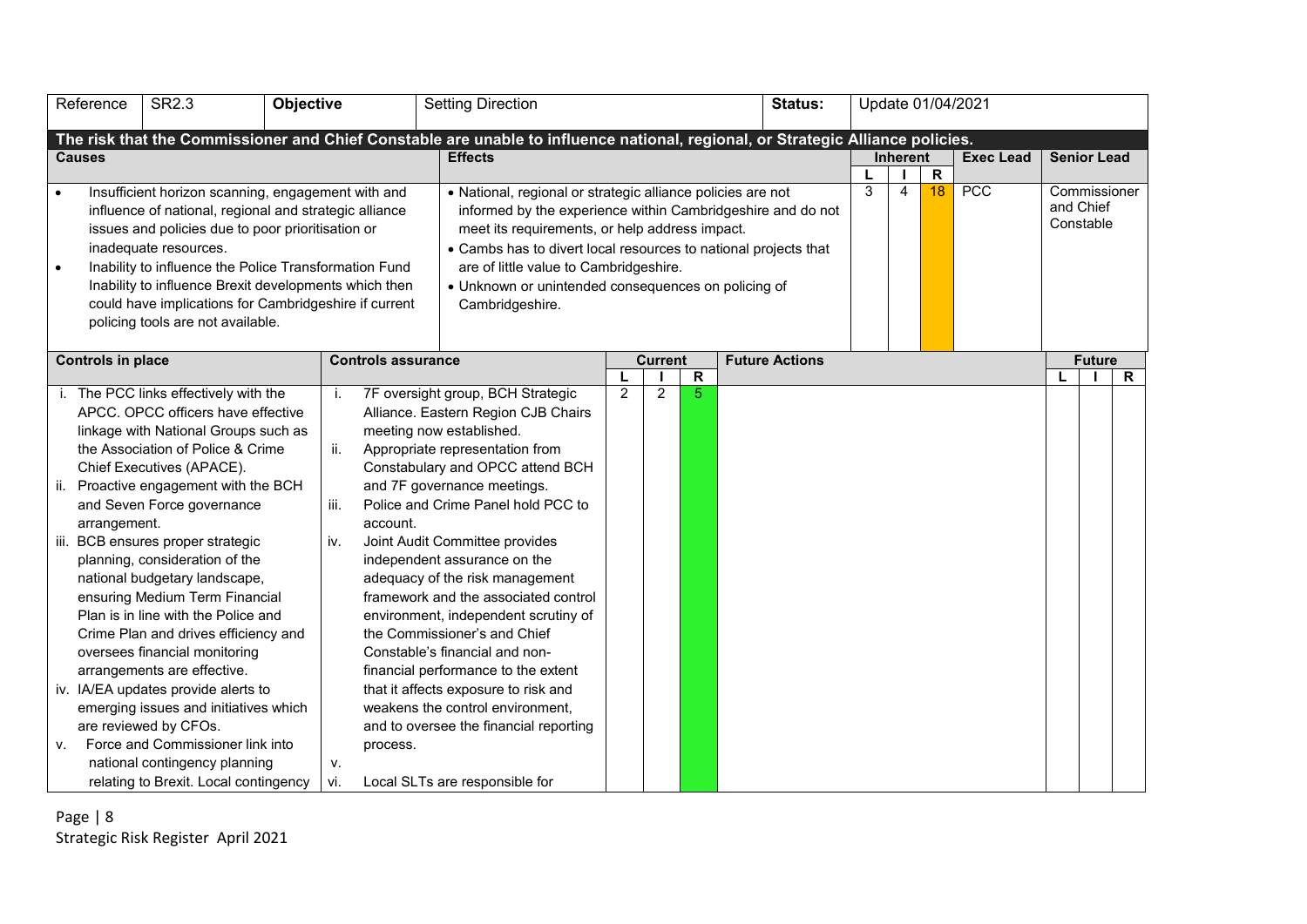|     | planning mechanisms in place.          |      | management of their actions, which      |  |  |  |  |  |
|-----|----------------------------------------|------|-----------------------------------------|--|--|--|--|--|
| Vi. | Constabulary's annual Strategic        |      | will be monitored by Organisational     |  |  |  |  |  |
|     | <b>Threat Risk Assessment</b>          |      | Improvement Department                  |  |  |  |  |  |
|     | incorporates assessment against        |      | Governance & Inspection and             |  |  |  |  |  |
|     | <b>Strategic Policing Requirement.</b> |      | reported/escalated to Change Board      |  |  |  |  |  |
|     | Vii. Force and Commissioner link into  |      | as necessary.                           |  |  |  |  |  |
|     | national and local pandemic            | vii. | <b>Business Co-ordination Board and</b> |  |  |  |  |  |
|     | response and recovery                  |      | Police and Crime Panel.                 |  |  |  |  |  |
|     | arrangements.                          |      |                                         |  |  |  |  |  |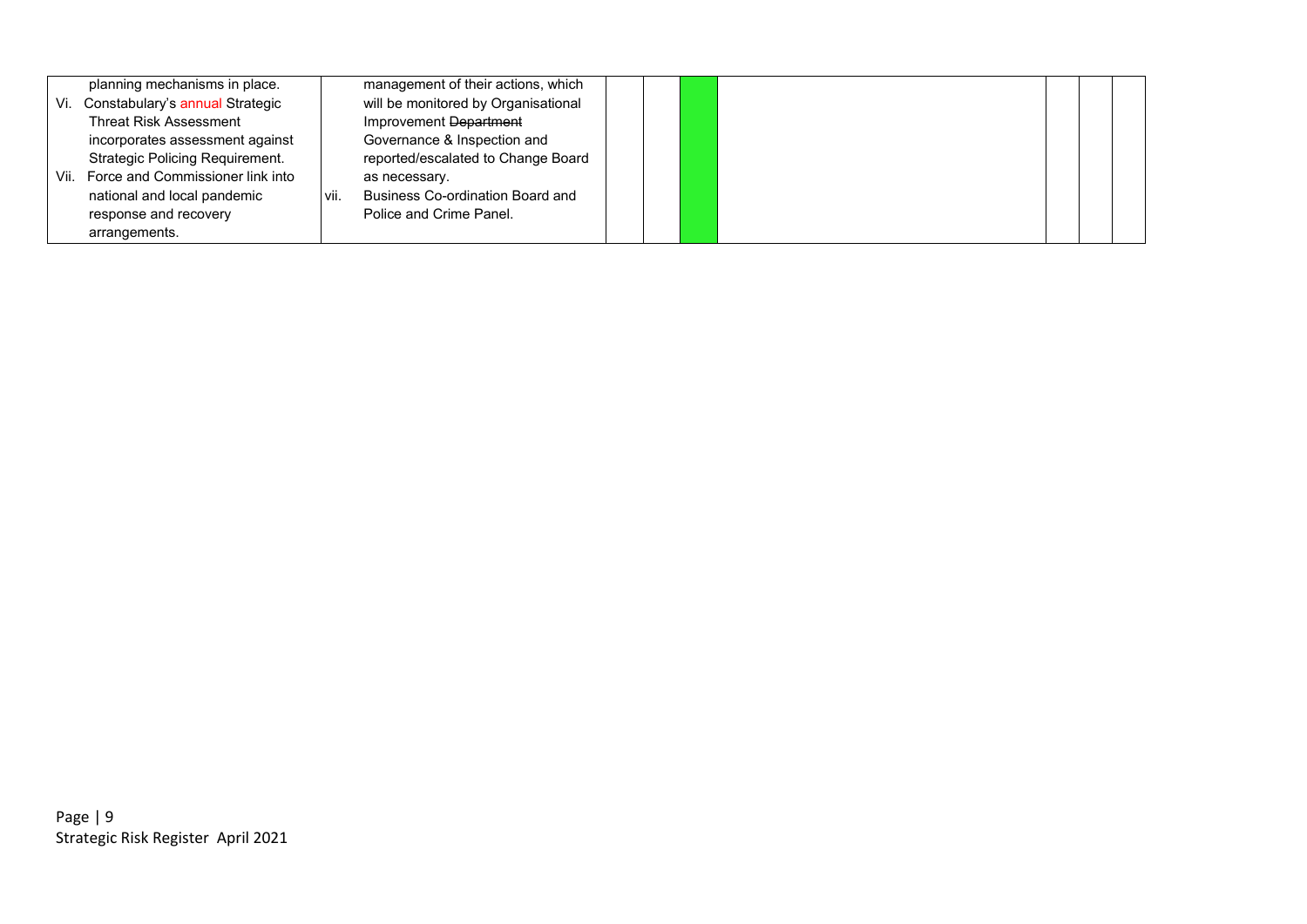| Reference<br>SR3.1                                                                                 | Objective                                                   |                                                                                                                                   |                           | Resourcing and Enabling Delivery                                 |   |          |              | Status:          | Update<br>01/04/2021          |                |        |
|----------------------------------------------------------------------------------------------------|-------------------------------------------------------------|-----------------------------------------------------------------------------------------------------------------------------------|---------------------------|------------------------------------------------------------------|---|----------|--------------|------------------|-------------------------------|----------------|--------|
| There is a risk that the Commissioner and Chief Constable fail to manage the finances effectively. |                                                             |                                                                                                                                   |                           |                                                                  |   |          |              |                  |                               |                |        |
| <b>Causes</b>                                                                                      | <b>Effects</b>                                              |                                                                                                                                   |                           |                                                                  |   | Inherent |              | <b>Exec Lead</b> | <b>Senior Lead</b>            |                |        |
|                                                                                                    |                                                             |                                                                                                                                   |                           |                                                                  |   |          | $\mathsf{R}$ |                  |                               |                |        |
| Arrangements not in place for strategic financial                                                  |                                                             |                                                                                                                                   |                           | • Statutory duties are not met and the accounts are qualified.   | 3 | 4        | 18           | OPCC             | <b>Chief Finance Officers</b> |                |        |
| planning, receiving funding, financial management,                                                 | • Impact on service quality and performance.                |                                                                                                                                   |                           |                                                                  |   |          |              |                  |                               |                |        |
| accounting and auditing, monitoring, value for money,                                              | • Reputational damage and the Commissioner is not able to   |                                                                                                                                   |                           |                                                                  |   |          |              |                  |                               |                |        |
| setting precept, allocating funding and issuing grants                                             |                                                             |                                                                                                                                   |                           | implement their objectives for reducing crime and the long-      |   |          |              |                  |                               |                |        |
| and planning for major police operations.                                                          | term effectiveness and efficiency of policing, the Criminal |                                                                                                                                   |                           |                                                                  |   |          |              |                  |                               |                |        |
| Failure to realise the benefits of collaboration.                                                  | Justice System and community safety in Cambridgeshire as    |                                                                                                                                   |                           |                                                                  |   |          |              |                  |                               |                |        |
| Increasing complexity of collaboration (both tri-force<br>$\bullet$                                | set out in their Police and Crime Plan.                     |                                                                                                                                   |                           |                                                                  |   |          |              |                  |                               |                |        |
| and regional) and devolution plans leads to poor                                                   |                                                             |                                                                                                                                   |                           | • Ability to fund Government initiatives i.e. Digital Programmes |   |          |              |                  |                               |                |        |
| strategic, financial planning, budgetary and contractual                                           |                                                             | • Unknown and unintentional consequences placed on policing.                                                                      |                           |                                                                  |   |          |              |                  |                               |                |        |
| control mechanisms.                                                                                | • Pressures on budgets for future years.                    |                                                                                                                                   |                           |                                                                  |   |          |              |                  |                               |                |        |
| Financial unsustainability of partnership body poses risk                                          | • Inability to fund previously assumed projects.            |                                                                                                                                   |                           |                                                                  |   |          |              |                  |                               |                |        |
| to PCC/CC due to increased pressure on services.                                                   |                                                             |                                                                                                                                   |                           |                                                                  |   |          |              |                  |                               |                |        |
| Continued uncertain economic and funding                                                           |                                                             |                                                                                                                                   |                           |                                                                  |   |          |              |                  |                               |                |        |
| environment                                                                                        |                                                             |                                                                                                                                   |                           |                                                                  |   |          |              |                  |                               |                |        |
| Potential cost pressure of Emergency Service Network.                                              |                                                             |                                                                                                                                   |                           |                                                                  |   |          |              |                  |                               |                |        |
| Failure to realise the opportunities of the Policing and                                           |                                                             |                                                                                                                                   |                           |                                                                  |   |          |              |                  |                               |                |        |
| Crime Act.                                                                                         |                                                             |                                                                                                                                   |                           |                                                                  |   |          |              |                  |                               |                |        |
| Failure to identify the impact of partners' budgetary<br>changes.                                  |                                                             |                                                                                                                                   |                           |                                                                  |   |          |              |                  |                               |                |        |
| Government changes to Pension calculations                                                         |                                                             |                                                                                                                                   |                           |                                                                  |   |          |              |                  |                               |                |        |
| Failure to effectively manage the transition period for                                            |                                                             |                                                                                                                                   |                           |                                                                  |   |          |              |                  |                               |                |        |
| the Constabulary's Director of Finance & Resources                                                 |                                                             |                                                                                                                                   |                           |                                                                  |   |          |              |                  |                               |                |        |
| Changes to public finance as a result of the Covid19<br>$\bullet$                                  |                                                             |                                                                                                                                   |                           |                                                                  |   |          |              |                  |                               |                |        |
| create significant uncertainty around future funding.                                              |                                                             |                                                                                                                                   |                           |                                                                  |   |          |              |                  |                               |                |        |
|                                                                                                    |                                                             |                                                                                                                                   |                           |                                                                  |   |          |              |                  |                               |                |        |
| <b>Controls in place</b>                                                                           | <b>Controls assurance</b>                                   |                                                                                                                                   | <b>Current</b>            | <b>Future Actions</b>                                            |   |          |              |                  |                               | <b>Future</b>  |        |
| Scheme of Governance, Financial<br>i.                                                              | PCC has oversight of Chief                                  | 3                                                                                                                                 | R<br>$\overline{4}$<br>18 |                                                                  |   |          |              |                  | $\overline{1}$                | $\overline{2}$ | R<br>3 |
| regulations and contract standing                                                                  | Constable's budgetary framework                             | Strategic use of grants to support reductions<br>$\bullet$                                                                        |                           |                                                                  |   |          |              |                  |                               |                |        |
| orders clearly set out the duties of                                                               |                                                             | in demand and prevention.<br>and this is included in the Police and<br>BCH Planning cycle to be brought in line with<br>$\bullet$ |                           |                                                                  |   |          |              |                  |                               |                |        |
| the two corporations sole.                                                                         | Crime Plan allowing public scrutiny.                        |                                                                                                                                   |                           | Force cycle and multi years to be considered                     |   |          |              |                  |                               |                |        |
| Regular joint working between the                                                                  | IA/EA of all financial systems ensure                       |                                                                                                                                   |                           | in budget building.                                              |   |          |              |                  |                               |                |        |
| Commissioner, Commissioner's                                                                       | accounting and finances are                                 |                                                                                                                                   |                           |                                                                  |   |          |              |                  |                               |                |        |

Page | 10 Strategic Risk Register April 2021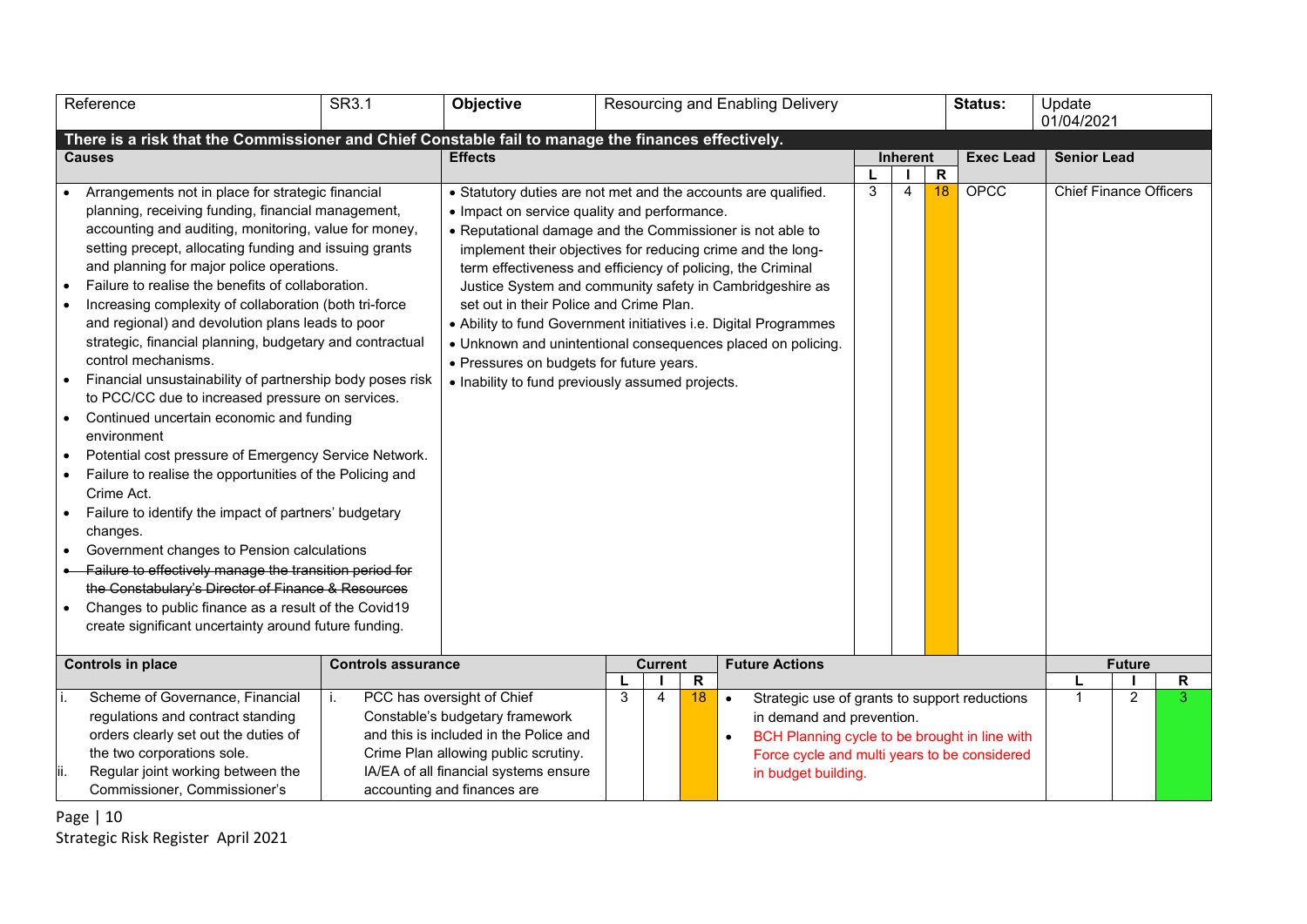| CFO and Chief Constable's CFO.            |       | effectively managed.                                               |  |  |  |  |
|-------------------------------------------|-------|--------------------------------------------------------------------|--|--|--|--|
| iii. Iterative financial planning process | ii.   | Updates to Resource Group.                                         |  |  |  |  |
| throughout year.                          | iii.  | Regular updates/reports to Resource                                |  |  |  |  |
| iv. Revenue outturn reports, budget       |       | Group and Business Co-ordination                                   |  |  |  |  |
| monitoring reports/dashboard cover        |       | Board.                                                             |  |  |  |  |
| all aspects of Constabulary and           | IV.   | Reports to Business Co-ordination                                  |  |  |  |  |
| OPCC budget, including Capital            |       | Board.                                                             |  |  |  |  |
| monitoring.                               | V.    | <b>Business Co-ordination Board and</b>                            |  |  |  |  |
| v. Treasury Management Strategy           |       | JAC receive TM Strategy & updates.                                 |  |  |  |  |
| details Prudential Indicators, and        | Vİ.   | Included in MTFS which is approved                                 |  |  |  |  |
| Minimum Revenue Provision.                |       | at BCB and goes to Police and Crime                                |  |  |  |  |
| vi. Financial Reserves are reviewed       |       | Panel. Compliant with Home Office                                  |  |  |  |  |
| and managed.                              |       | requirements to publish Reserves                                   |  |  |  |  |
| vii. Fees and Charges reviewed in line    |       | strategy.                                                          |  |  |  |  |
| with National guidance.                   | vii.  | <b>BCB</b>                                                         |  |  |  |  |
| viii. External Audit VFM                  | VIII. | <b>External Audit statements published</b>                         |  |  |  |  |
| statement/strategy.                       |       | and VFM conclusion and provided to                                 |  |  |  |  |
| ix. Regular meetings of OPCC CFO          |       | JAC. HMICFRS Efficiency Reports.                                   |  |  |  |  |
| and Constabulary CFO and Chief            | IX.   | Emerging issue/risks raised through                                |  |  |  |  |
| Executive with opposite numbers           |       | SMT.                                                               |  |  |  |  |
| from other county public sector           | Х.    | Resource Group.                                                    |  |  |  |  |
| bodies for horizon scanning and           | xi.   | BCB ensures adequate service                                       |  |  |  |  |
| identification of emerging risks.         |       | quality and performance and that                                   |  |  |  |  |
| x. Continued horizon-scanning for         |       | finances are managed effectively.                                  |  |  |  |  |
| new and emerging cost pressures.          |       | Police and Crime Panel review Police                               |  |  |  |  |
| xi. Integrated BCH strategic              |       | and Crime Plan including MTFP,                                     |  |  |  |  |
| performance, and financial planning       |       | budget and precept and plans for                                   |  |  |  |  |
| process.                                  |       | closer working between police and                                  |  |  |  |  |
| xii. Analysis of allocation of savings    |       | fire.                                                              |  |  |  |  |
| and costs in collaborated functions.      | xii.  | Force Management Statement is                                      |  |  |  |  |
|                                           |       | used to better forecast future                                     |  |  |  |  |
|                                           |       | demand, with alignment to                                          |  |  |  |  |
|                                           |       | budgetary and planning processes<br>including annual STRA process. |  |  |  |  |
|                                           |       |                                                                    |  |  |  |  |
|                                           |       |                                                                    |  |  |  |  |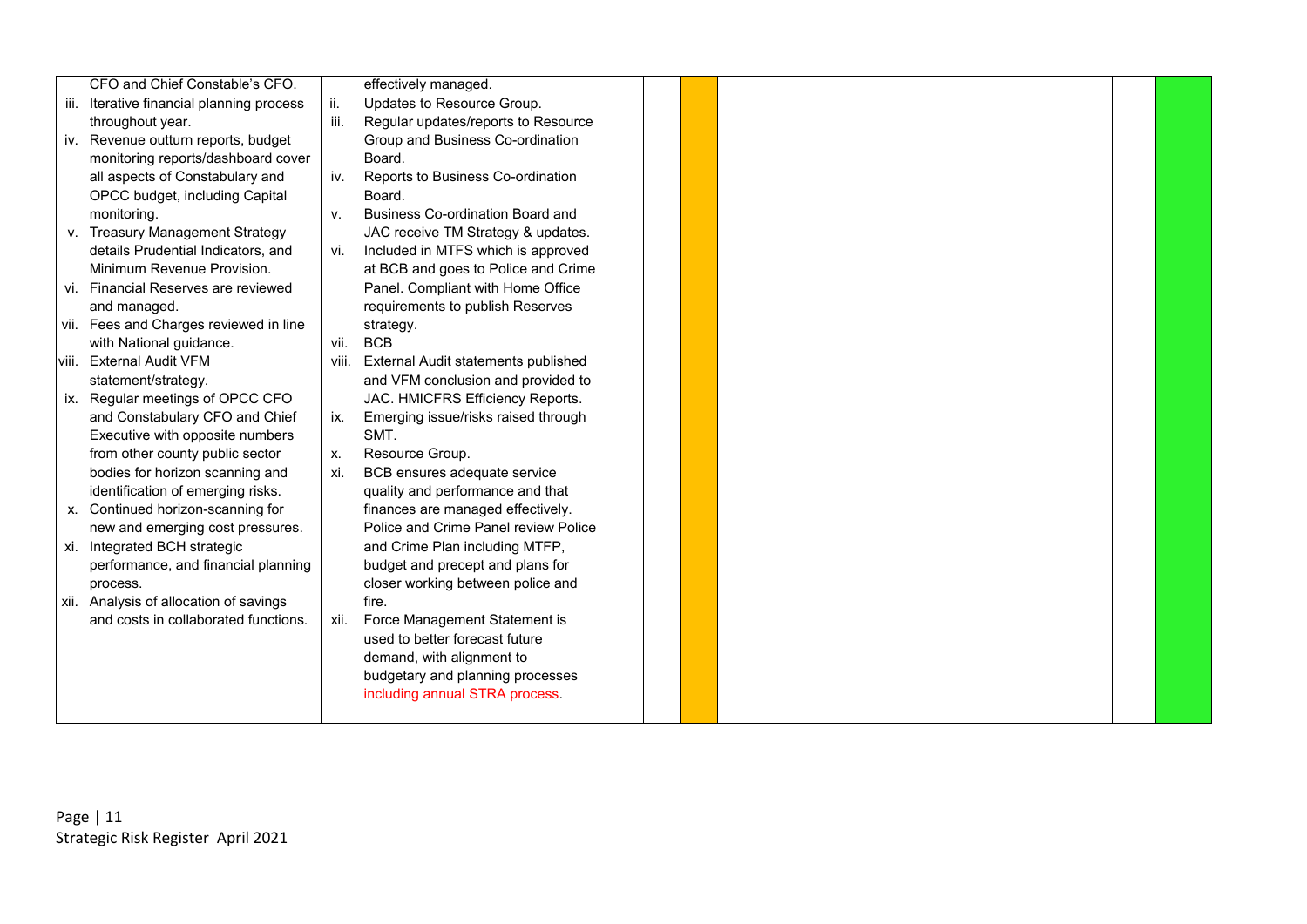| Reference                                                                               |                   | SR3.2                                                                                                                                                                                                                                                                                                                                                                                                                                                                                                                                                                                                                                                                                                                                                                                                                 | Objective |                                               | Resourcing and Enabling Delivery                                                                                                                                                                                                                                                                                                                                                                                                                                                                                                                                                                             |   |                |                         |           | Status:                                                                                                                                                                                                                                                                                                                                                                                                                                             |   |                 |              | Update 01/04/2021                 |         |                           |              |
|-----------------------------------------------------------------------------------------|-------------------|-----------------------------------------------------------------------------------------------------------------------------------------------------------------------------------------------------------------------------------------------------------------------------------------------------------------------------------------------------------------------------------------------------------------------------------------------------------------------------------------------------------------------------------------------------------------------------------------------------------------------------------------------------------------------------------------------------------------------------------------------------------------------------------------------------------------------|-----------|-----------------------------------------------|--------------------------------------------------------------------------------------------------------------------------------------------------------------------------------------------------------------------------------------------------------------------------------------------------------------------------------------------------------------------------------------------------------------------------------------------------------------------------------------------------------------------------------------------------------------------------------------------------------------|---|----------------|-------------------------|-----------|-----------------------------------------------------------------------------------------------------------------------------------------------------------------------------------------------------------------------------------------------------------------------------------------------------------------------------------------------------------------------------------------------------------------------------------------------------|---|-----------------|--------------|-----------------------------------|---------|---------------------------|--------------|
|                                                                                         |                   |                                                                                                                                                                                                                                                                                                                                                                                                                                                                                                                                                                                                                                                                                                                                                                                                                       |           |                                               | There is a risk that the Commissioner (and Chief Constable if this relates to the functions of the constabulary) fails to enter into or achieve the<br>benefits of collaboration agreements where it is in the interest of the efficiency or effectiveness of their own or another Police Force.                                                                                                                                                                                                                                                                                                             |   |                |                         |           |                                                                                                                                                                                                                                                                                                                                                                                                                                                     |   |                 |              |                                   |         |                           |              |
| <b>Causes</b>                                                                           |                   |                                                                                                                                                                                                                                                                                                                                                                                                                                                                                                                                                                                                                                                                                                                                                                                                                       |           |                                               | <b>Effects</b>                                                                                                                                                                                                                                                                                                                                                                                                                                                                                                                                                                                               |   |                |                         |           |                                                                                                                                                                                                                                                                                                                                                                                                                                                     |   | <b>Inherent</b> |              | <b>Exec Lead</b>                  |         | <b>Senior Lead</b>        |              |
|                                                                                         |                   |                                                                                                                                                                                                                                                                                                                                                                                                                                                                                                                                                                                                                                                                                                                                                                                                                       |           |                                               |                                                                                                                                                                                                                                                                                                                                                                                                                                                                                                                                                                                                              |   |                |                         |           |                                                                                                                                                                                                                                                                                                                                                                                                                                                     |   |                 | $\mathsf{R}$ |                                   |         |                           |              |
| $\bullet$<br>$\bullet$<br>$\bullet$<br>$\bullet$<br>$\bullet$<br>$\bullet$<br>$\bullet$ | Technology.       | Ineffective governance and working arrangements with<br>other Police and Crime Commissioners and Forces.<br>Failure to deliver the requirements in the Police and<br>Crime Plan to keep under consideration whether<br>entering into a collaboration agreement with one or<br>more other relevant emergency services in England<br>could be in the interests of the efficiency or<br>effectiveness of that service and those other services.<br>A shortfall in capacity or capability.<br>Financial unsustainability of another police force poses<br>risk to other collaboration partners.<br>Challenges with functionality of Athena<br>Failure to deliver or achieve the benefits of Information<br>Changes are put in place by collaborated police forces<br>to balance their budget and impact on Cambridgeshire |           |                                               | • Potential savings cannot be achieved or costs materialise due<br>to a failure in a partner organisation.<br>• Resilience of police services cannot be maintained.<br>• The effectiveness of both specialist and local policing in<br>Cambridgeshire and elsewhere is compromised.<br>• Strategic requirements are unable to be met due to service<br>disruption in delivery of Athena.<br>• Resilience of blue light services<br>• External inspections raise concerns<br>• Currently unknown or unintended consequences on policing<br>of Cambridgeshire materialise and increase demands on<br>policing. |   |                |                         |           |                                                                                                                                                                                                                                                                                                                                                                                                                                                     | 3 | $\overline{4}$  | 18           | <b>OPCC</b><br>Chief<br>Executive | & Chief | Commissioner<br>Constable |              |
|                                                                                         |                   | is unknown and unintended.                                                                                                                                                                                                                                                                                                                                                                                                                                                                                                                                                                                                                                                                                                                                                                                            |           |                                               |                                                                                                                                                                                                                                                                                                                                                                                                                                                                                                                                                                                                              |   |                |                         |           |                                                                                                                                                                                                                                                                                                                                                                                                                                                     |   |                 |              |                                   |         |                           |              |
|                                                                                         | Controls in place |                                                                                                                                                                                                                                                                                                                                                                                                                                                                                                                                                                                                                                                                                                                                                                                                                       |           | <b>Controls assurance</b>                     |                                                                                                                                                                                                                                                                                                                                                                                                                                                                                                                                                                                                              |   | <b>Current</b> |                         |           | <b>Future Actions</b>                                                                                                                                                                                                                                                                                                                                                                                                                               |   |                 |              |                                   |         | <b>Future</b>             |              |
|                                                                                         |                   |                                                                                                                                                                                                                                                                                                                                                                                                                                                                                                                                                                                                                                                                                                                                                                                                                       |           |                                               |                                                                                                                                                                                                                                                                                                                                                                                                                                                                                                                                                                                                              |   |                | $\overline{\mathbf{R}}$ |           |                                                                                                                                                                                                                                                                                                                                                                                                                                                     |   |                 |              |                                   |         |                           | $\mathsf{R}$ |
| j.<br>ii.<br>iii.<br>iv.                                                                | Region<br>level.  | Implementation of arrangements<br>and S22s at BCH and Eastern<br>Eastern Region Governance<br>process continuing to develop<br>additional controls assurance at that<br>Regional budgets and Regional<br>Finance Scrutiny Group updates.<br>Single scheme of delegation for                                                                                                                                                                                                                                                                                                                                                                                                                                                                                                                                           |           | i.<br>ii.<br>iii.<br>programmes.<br>iv.<br>v. | <b>BCH Strategic Alliance Summit</b><br>Eastern Region Alliance Summit.<br>Medium term finance plan meetings<br>between CFOs and change team to<br>evaluate and model savings<br><b>Business Co-ordination Board</b><br>Collaboration - Internal Audits plan.<br>Strategic Athena Management Board<br>provides regular reports and has                                                                                                                                                                                                                                                                       | 3 | $\overline{4}$ | 18                      | $\bullet$ | Continue to explore the merits of creating a<br>'user pays' methodology for transactional<br>collaborated services.<br>Mitigate the risks associated with a complex IT<br>change programme. (20/21) (21/22)<br>Through 7 Force programme work ongoing to<br>align the Police 2035 vision to work locally.<br>Benefits realisation to be undertaken for<br>current and proposed collaborations to<br>understand the contribution to service delivery |   |                 |              |                                   | 2       | 4                         | 14           |
| v.                                                                                      | <b>BCH</b>        | Operational Support, Organisational<br>Support and JPS Governance                                                                                                                                                                                                                                                                                                                                                                                                                                                                                                                                                                                                                                                                                                                                                     |           | managers.<br>vi.                              | attendance from key senior<br>Monthly reports to Force Change                                                                                                                                                                                                                                                                                                                                                                                                                                                                                                                                                |   |                |                         |           | for Cambridgeshire and the cost of that<br>delivery to ensure efficiencies and<br>productivity. (20/21) (2021/22)                                                                                                                                                                                                                                                                                                                                   |   |                 |              |                                   |         |                           |              |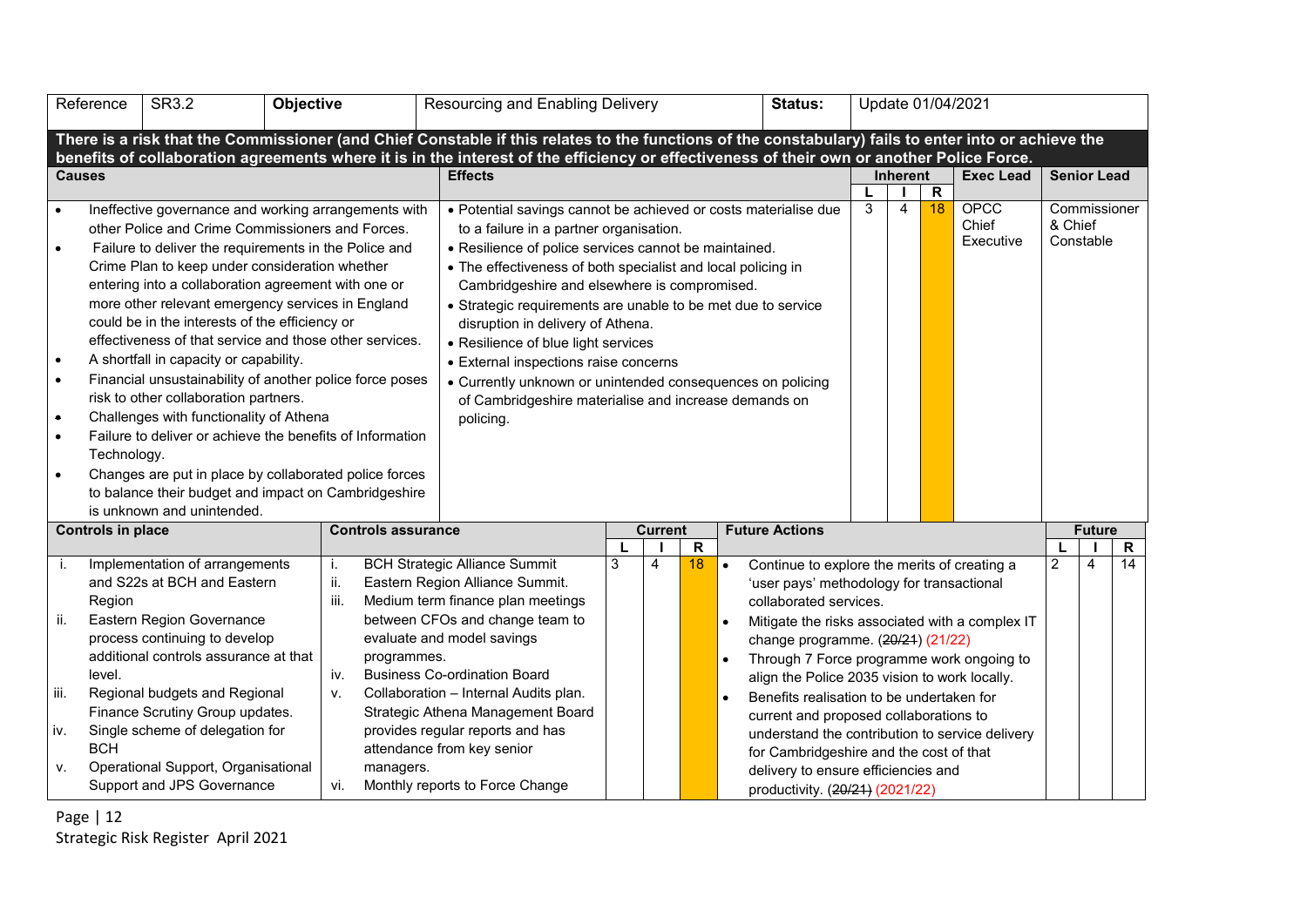|       | Boards formally reviewed on a     | Board                                  |  |  |  |  |
|-------|-----------------------------------|----------------------------------------|--|--|--|--|
|       | monthly basis including finances. | BCH offering resilience during<br>vii. |  |  |  |  |
| vi.   | Direct PCCs involvement in lead   | Covid19.                               |  |  |  |  |
|       | force/OPCC governance             |                                        |  |  |  |  |
|       | arrangements Fire, Police,        |                                        |  |  |  |  |
|       | Ambulance Interoperability Board  |                                        |  |  |  |  |
| Ivii. | Transition for decoupling Custody |                                        |  |  |  |  |
|       | and CJ from Beds & Herts          |                                        |  |  |  |  |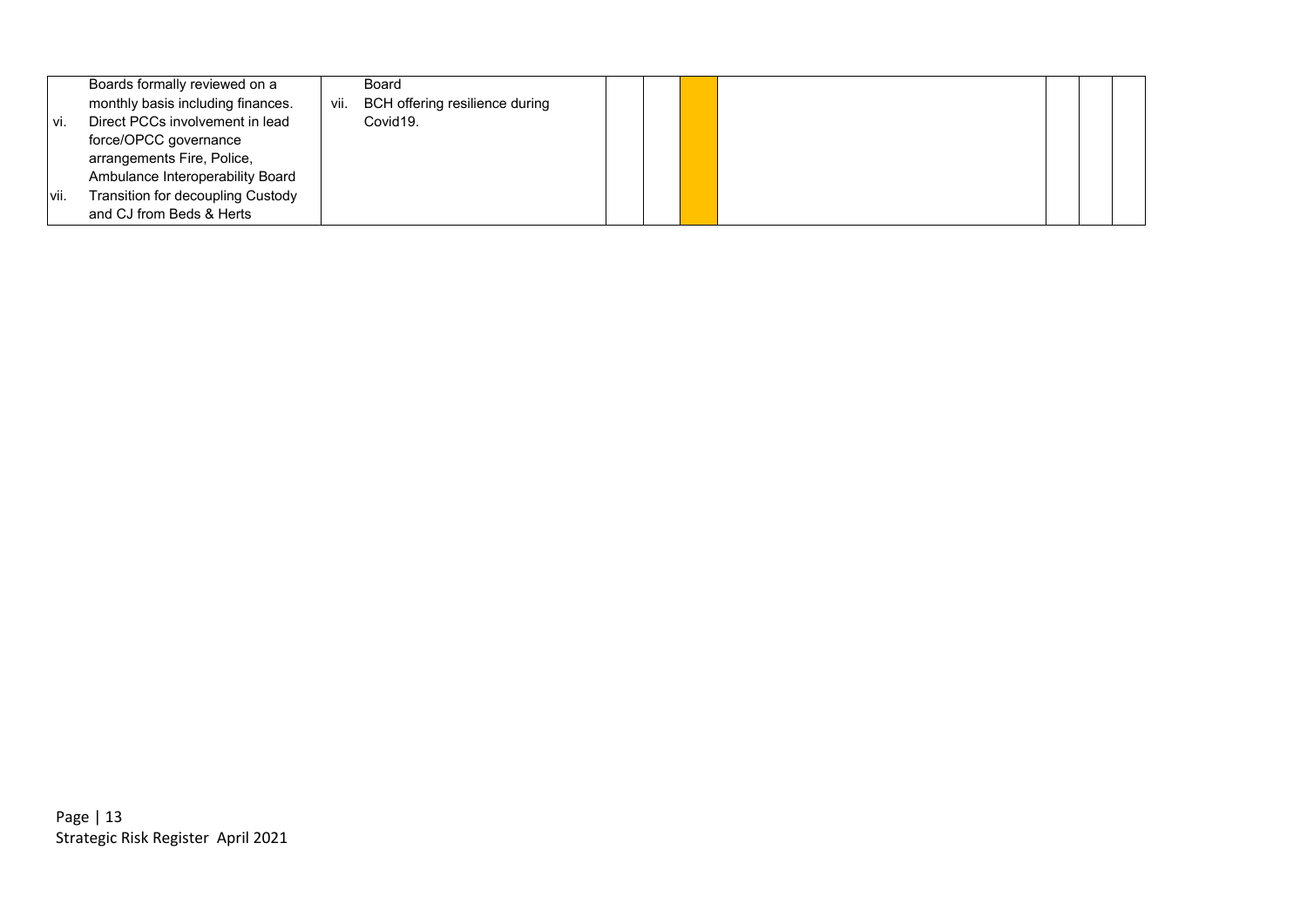|                                                                                                                   | Reference<br>SR3.3<br>Objective                                                                                                                                                                                                                                                                                                                                                                                                                                                                                                                                                                                                                                                                                                                                                                                                                                                                                                                                                                                                                                                                                                                                                                   |                           | Resourcing and Enabling Delivery                                                                                                                                                                                                                                                                                                                                                                                                                                                                                                                                                                                                                                                                                                                                                                                                                                                                                                                                                            |                |                |   | Status:                                        |                |          |                    | Update 01/04/2021          |                |                           |   |
|-------------------------------------------------------------------------------------------------------------------|---------------------------------------------------------------------------------------------------------------------------------------------------------------------------------------------------------------------------------------------------------------------------------------------------------------------------------------------------------------------------------------------------------------------------------------------------------------------------------------------------------------------------------------------------------------------------------------------------------------------------------------------------------------------------------------------------------------------------------------------------------------------------------------------------------------------------------------------------------------------------------------------------------------------------------------------------------------------------------------------------------------------------------------------------------------------------------------------------------------------------------------------------------------------------------------------------|---------------------------|---------------------------------------------------------------------------------------------------------------------------------------------------------------------------------------------------------------------------------------------------------------------------------------------------------------------------------------------------------------------------------------------------------------------------------------------------------------------------------------------------------------------------------------------------------------------------------------------------------------------------------------------------------------------------------------------------------------------------------------------------------------------------------------------------------------------------------------------------------------------------------------------------------------------------------------------------------------------------------------------|----------------|----------------|---|------------------------------------------------|----------------|----------|--------------------|----------------------------|----------------|---------------------------|---|
|                                                                                                                   | There is a risk that the Commissioner and Chief Constable fail to work effectively in partnership with local leaders in community safety and                                                                                                                                                                                                                                                                                                                                                                                                                                                                                                                                                                                                                                                                                                                                                                                                                                                                                                                                                                                                                                                      |                           |                                                                                                                                                                                                                                                                                                                                                                                                                                                                                                                                                                                                                                                                                                                                                                                                                                                                                                                                                                                             |                |                |   |                                                |                |          |                    |                            |                |                           |   |
|                                                                                                                   | criminal justice, including devolution to support delivery of the Police and Crime Plan.                                                                                                                                                                                                                                                                                                                                                                                                                                                                                                                                                                                                                                                                                                                                                                                                                                                                                                                                                                                                                                                                                                          |                           |                                                                                                                                                                                                                                                                                                                                                                                                                                                                                                                                                                                                                                                                                                                                                                                                                                                                                                                                                                                             |                |                |   |                                                |                |          |                    |                            |                |                           |   |
| <b>Causes</b>                                                                                                     |                                                                                                                                                                                                                                                                                                                                                                                                                                                                                                                                                                                                                                                                                                                                                                                                                                                                                                                                                                                                                                                                                                                                                                                                   |                           | <b>Effects</b>                                                                                                                                                                                                                                                                                                                                                                                                                                                                                                                                                                                                                                                                                                                                                                                                                                                                                                                                                                              |                |                |   |                                                |                | Inherent |                    | <b>Exec Lead</b>           |                | <b>Senior Lead</b>        |   |
| $\bullet$<br>$\bullet$<br>$\bullet$<br>$\bullet$<br>$\bullet$<br>$\bullet$<br>$\bullet$<br>$\bullet$<br>$\bullet$ | Complex partnership landscape and/or ineffective<br>partnership arrangements against demands of public<br>sector financial landscape.<br>Lack of shared strategic vision,<br>Lack of a shared understanding of the desires and<br>ambitions of the public in Cambridgeshire in terms of<br>policing and crime reduction.<br>National Serious Violence Strategy has identified that<br>there are changing trends in serious crime with<br>homicide, knife crime and gun crime increasing<br>accompanied by a shift in younger victims and<br>perpetrators.<br>On-going changes in the criminal justice landscape,<br>probation and prisons, increase complexity.<br>Changes to working practices as a result of Covid19<br>means that trials are not taking place, this will create a<br>backlog of cases.<br>Offender management - Offender pathways are not<br>resilient during Covid19, prison releases without<br>adequate support in the community, housing not<br>available.<br>Covid-19 response consumes partner attention<br>Inadequate focus on pandemic recovery<br>arrangements, while response phase continues.<br>Short term national funding streams create future<br>budget risks. |                           | • It is not possible to engage in or initiate work to improve the<br>ways that services work together in future.<br>• The Commissioner's ability to develop their role in reducing<br>crime and increasing the long-term effectiveness and<br>efficiency of policing, the Criminal Justice System and<br>community safety in Cambridgeshire is compromised.<br>• Victims, witnesses and the public may perceive that criminal<br>justice is not effective. Victims and witnesses may withdraw<br>from criminal justice process and increase the risk to<br>themselves and others.<br>• Potentially dangerous offenders do not face justice and could<br>re-offend.<br>• Potential impact on police demand.<br>• Potential impact on social care demand through increased<br>safeguarding requirements.<br>• Move from response to recovery phase does not maximise<br>opportunities to positively impact future service delivery,<br>building on lessons and flexibilities during pandemic. |                |                |   |                                                | $\overline{4}$ | 4        | $\mathsf{R}$<br>21 | OPCC<br>Chief<br>Executive | & Chief        | Commissioner<br>Constable |   |
|                                                                                                                   | <b>Controls in place</b>                                                                                                                                                                                                                                                                                                                                                                                                                                                                                                                                                                                                                                                                                                                                                                                                                                                                                                                                                                                                                                                                                                                                                                          | <b>Controls assurance</b> |                                                                                                                                                                                                                                                                                                                                                                                                                                                                                                                                                                                                                                                                                                                                                                                                                                                                                                                                                                                             |                | <b>Current</b> | R | <b>Future Actions</b>                          |                |          |                    |                            |                | <b>Future</b>             | R |
| -L.                                                                                                               | Refreshed ToR and subgroup                                                                                                                                                                                                                                                                                                                                                                                                                                                                                                                                                                                                                                                                                                                                                                                                                                                                                                                                                                                                                                                                                                                                                                        |                           | <b>Countywide Community Safety</b>                                                                                                                                                                                                                                                                                                                                                                                                                                                                                                                                                                                                                                                                                                                                                                                                                                                                                                                                                          | $\overline{2}$ | 3              | 9 |                                                |                |          |                    |                            | $\overline{2}$ | 3                         | 9 |
|                                                                                                                   | structure linked to stronger                                                                                                                                                                                                                                                                                                                                                                                                                                                                                                                                                                                                                                                                                                                                                                                                                                                                                                                                                                                                                                                                                                                                                                      |                           | Board. PCC observer member of the                                                                                                                                                                                                                                                                                                                                                                                                                                                                                                                                                                                                                                                                                                                                                                                                                                                                                                                                                           |                |                |   | Explore the impact of blue light collaboration |                |          |                    |                            |                |                           |   |
|                                                                                                                   | governance processes. Countywide                                                                                                                                                                                                                                                                                                                                                                                                                                                                                                                                                                                                                                                                                                                                                                                                                                                                                                                                                                                                                                                                                                                                                                  | Combined Authority.       |                                                                                                                                                                                                                                                                                                                                                                                                                                                                                                                                                                                                                                                                                                                                                                                                                                                                                                                                                                                             |                |                |   | on local community safety work                 |                |          |                    |                            |                |                           |   |
|                                                                                                                   | <b>Community Safety Board</b>                                                                                                                                                                                                                                                                                                                                                                                                                                                                                                                                                                                                                                                                                                                                                                                                                                                                                                                                                                                                                                                                                                                                                                     | ii.                       | Countywide Cambridgeshire Criminal                                                                                                                                                                                                                                                                                                                                                                                                                                                                                                                                                                                                                                                                                                                                                                                                                                                                                                                                                          |                |                |   | Careful allocation of Crime and Disorder       |                |          |                    |                            |                |                           |   |
|                                                                                                                   | subgroups.                                                                                                                                                                                                                                                                                                                                                                                                                                                                                                                                                                                                                                                                                                                                                                                                                                                                                                                                                                                                                                                                                                                                                                                        |                           | Justice Board chaired by PCC.                                                                                                                                                                                                                                                                                                                                                                                                                                                                                                                                                                                                                                                                                                                                                                                                                                                                                                                                                               |                |                |   | Reduction Grants by PCCs to tackle demand      |                |          |                    |                            |                |                           |   |
| ii.                                                                                                               | CJB has, an offender group and                                                                                                                                                                                                                                                                                                                                                                                                                                                                                                                                                                                                                                                                                                                                                                                                                                                                                                                                                                                                                                                                                                                                                                    | iii.                      | Police and Crime Panel review of                                                                                                                                                                                                                                                                                                                                                                                                                                                                                                                                                                                                                                                                                                                                                                                                                                                                                                                                                            |                |                |   | and manage risk and prevention agenda.         |                |          |                    |                            |                |                           |   |

Page | 14 Strategic Risk Register April 2021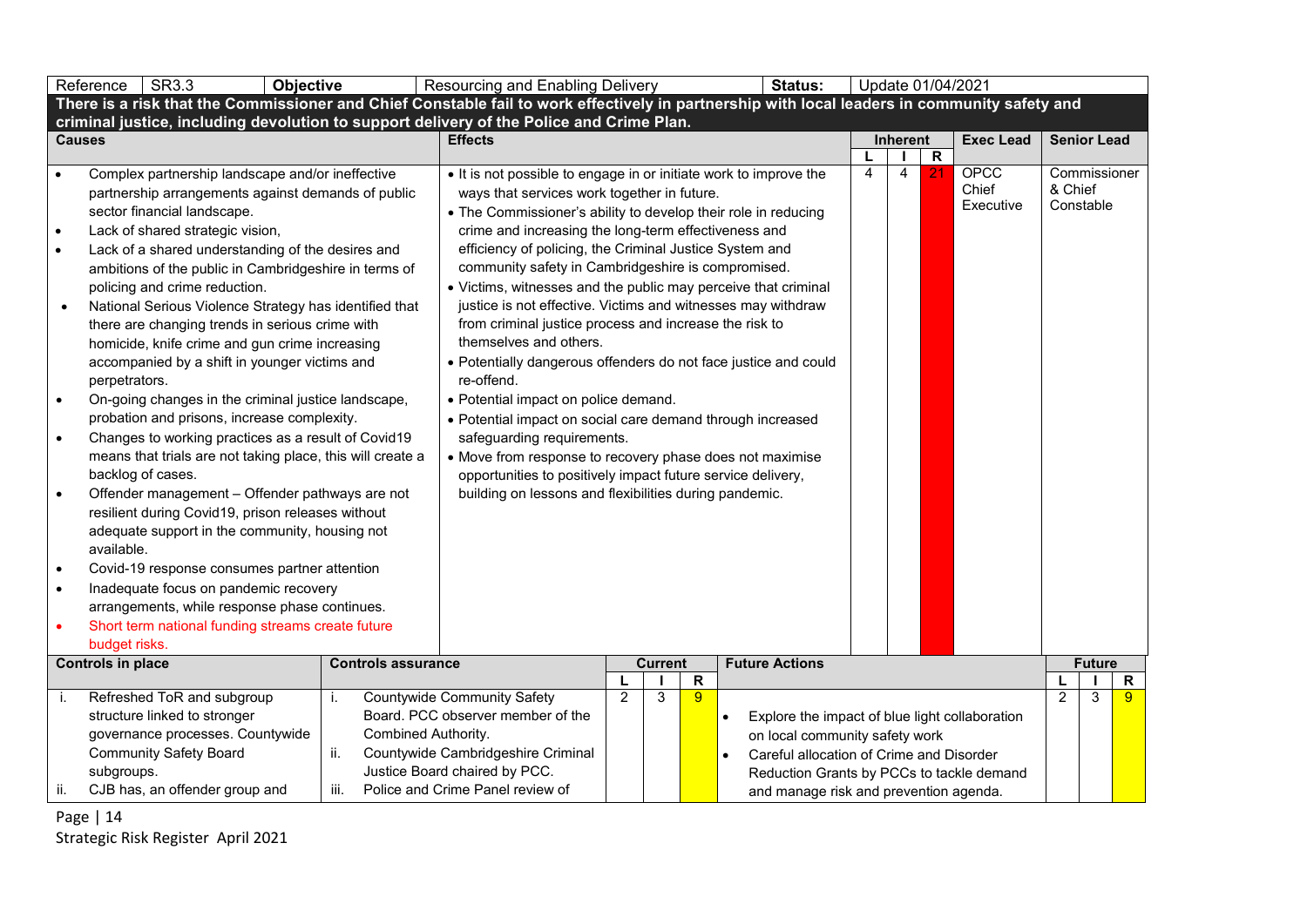|      | delivery group. OPCC are linking    |      | Police and Crime Plan and Annual     |  | (21/22)                                          |  |  |
|------|-------------------------------------|------|--------------------------------------|--|--------------------------------------------------|--|--|
|      | with the Local Authorities          |      | Report ensures feedback from         |  |                                                  |  |  |
|      | workstreams of Housing, Skills and  |      | partners on the work of the          |  | Continued development of the Countywide          |  |  |
|      |                                     |      | Commissioner.                        |  | Community Safety arrangements.                   |  |  |
|      | Transport. Partnership signatory to |      |                                      |  | 2020/21 Police and Crime Plan objective          |  |  |
|      | the Countywide includes             | iv.  | Eastern Region Commissioners         |  | setting identifies areas where to influence      |  |  |
|      | Peterborough Community Safety       |      | meeting provides a mechanism to      |  | partner's delivery towards the achievement of    |  |  |
|      | Agreement                           |      | influence ongoing changes in the     |  | the delivery of the objectives of the Police and |  |  |
| iii. | Clear processes in place to monitor |      | Criminal Justice landscape.          |  | Crime Plan is required.                          |  |  |
|      | progress of Police and Crime Plan.  | V.   | Safeguarding Boards attended by      |  | Input to Eastern Region Commissioners            |  |  |
| iv.  | The OPCC links effectively with     |      | Constabulary and Chief Executive.    |  | meeting on Criminal Justice landscape            |  |  |
|      | ongoing changes in the Criminal     |      | Internal Audit Partnership Working - |  | developments.                                    |  |  |
|      | Justice landscape with the APCC,    |      | Community Safety.                    |  | Clear Commissioning and Grants Strategy -        |  |  |
| V.   | Development of Countywide           | vi.  | Public Service Board.                |  | enabling robust commissioning of local victim    |  |  |
|      | Strategic Assessments to ensure     | vii. | PCC is a member of Local Outbreak    |  | support services to provide support to victims   |  |  |
|      | good shared understanding of risks  |      | Engagement Board.                    |  | and witnesses during the Covid19 to keep         |  |  |
|      | in Cambs                            |      |                                      |  | them engaged.                                    |  |  |
| vi.  | Local Resilience Forum managing     |      |                                      |  | Continued engagement with National               |  |  |
|      | community risks during Covid19.     |      |                                      |  | Probation Service ahead of probation reform      |  |  |
| vii. | Recovery infrastructure in place.   |      |                                      |  | implementation in June 2021.                     |  |  |
|      |                                     |      |                                      |  | Offender group updated action plan for           |  |  |
|      |                                     |      |                                      |  | 2021/22 to ensure progress on improving          |  |  |
|      |                                     |      |                                      |  | desistance pathways alongside covid              |  |  |
|      |                                     |      |                                      |  | response, including maximising opportunities     |  |  |
|      |                                     |      |                                      |  | presented by new national strategies and         |  |  |
|      |                                     |      |                                      |  | funding streams.                                 |  |  |
|      |                                     |      |                                      |  | Ongoing dialogue with partners through           |  |  |
|      |                                     |      |                                      |  | existing established governance mechanisms       |  |  |
|      |                                     |      |                                      |  | to understand the future budget risks. (E.g.     |  |  |
|      |                                     |      |                                      |  | Domestic Abuse demand; short term drug           |  |  |
|      |                                     |      |                                      |  | treatment funding)                               |  |  |
|      |                                     |      |                                      |  |                                                  |  |  |
|      |                                     |      |                                      |  |                                                  |  |  |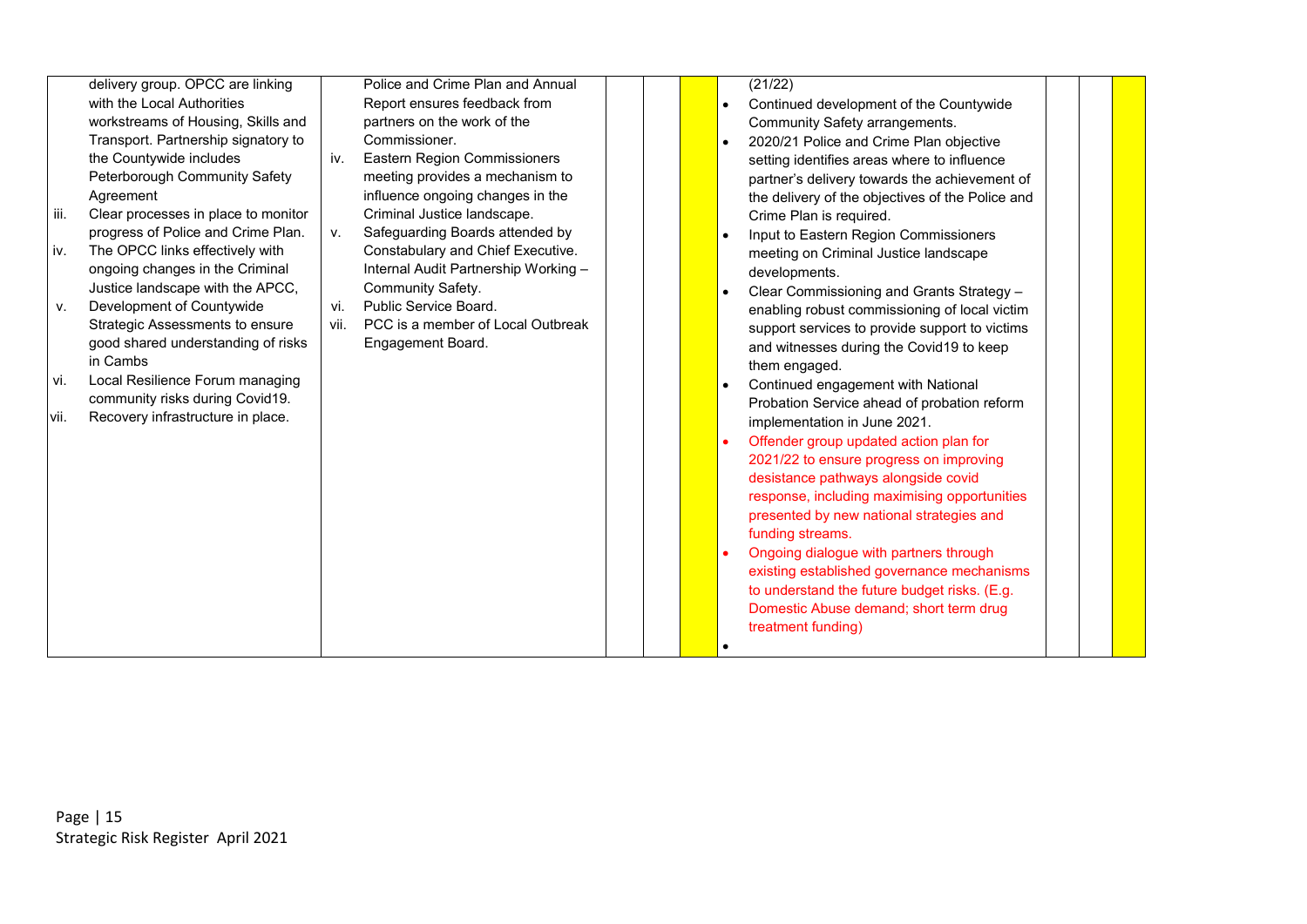| Reference                                                        | SR3.4                                                                                                                                                                                                                                                                                                                                                                                             | Objective                                              | Resourcing and Enabling Delivery                                                                                                                                                                                                                                                                                                                                                |                |                     |                    | Status:                                                                                                                                                                                                                                                                                                                                                                                                                                                                                                                                                                                                                                                                                                   |                |                      |                      | Update 01/04/2021        |                    |                    |              |
|------------------------------------------------------------------|---------------------------------------------------------------------------------------------------------------------------------------------------------------------------------------------------------------------------------------------------------------------------------------------------------------------------------------------------------------------------------------------------|--------------------------------------------------------|---------------------------------------------------------------------------------------------------------------------------------------------------------------------------------------------------------------------------------------------------------------------------------------------------------------------------------------------------------------------------------|----------------|---------------------|--------------------|-----------------------------------------------------------------------------------------------------------------------------------------------------------------------------------------------------------------------------------------------------------------------------------------------------------------------------------------------------------------------------------------------------------------------------------------------------------------------------------------------------------------------------------------------------------------------------------------------------------------------------------------------------------------------------------------------------------|----------------|----------------------|----------------------|--------------------------|--------------------|--------------------|--------------|
|                                                                  | There is a risk that the Commissioner fails to ensure effective arrangements for the Deputy Commissioner, Chief Executive and the<br>Commissioner's Chief Finance Officer to be appointed, supported and challenged while in post and to remove them from office when necessary.<br>The Commissioner fails to provide the Chief Executive with the resources necessary to carry out their duties. |                                                        |                                                                                                                                                                                                                                                                                                                                                                                 |                |                     |                    |                                                                                                                                                                                                                                                                                                                                                                                                                                                                                                                                                                                                                                                                                                           |                |                      |                      |                          |                    |                    |              |
| <b>Causes</b>                                                    | Poor planning, relationships and ineffective processes.<br>A shortfall in capacity or capability.<br>Unplanned retirement, resignation or illness<br>Organisational Change                                                                                                                                                                                                                        |                                                        | <b>Effects</b><br>• The statutory duty to appoint (and if necessary dismiss) is not<br>met.<br>• The Commissioner's ability to fulfil their roles and<br>responsibilities and deliver their vision, strategy and identified<br>priorities is compromised.<br>• Reputational impact.<br>• A shortfall in capacity or capability impacts on ability to deliver<br>good governance |                |                     |                    |                                                                                                                                                                                                                                                                                                                                                                                                                                                                                                                                                                                                                                                                                                           | $\overline{2}$ | <b>Inherent</b><br>4 | $\overline{R}$<br>14 | <b>Exec Lead</b><br>OPCC | <b>Senior Lead</b> |                    | Commissioner |
| Controls in place<br>Τ.<br>ii.<br>iii.<br>meetings.<br>iv.<br>٧. | Appointment/recruitment processes.<br>PDR process.<br>Regular Commissioner/Deputy<br>Commissioner/Chief Constable and<br>Deputy Chief Constable/Chief<br>Executive (monitoring officer)<br>Succession planning<br>New OPCC structure in place from<br>13/04/2020 to provide resilience to<br>Chief Executive and CFO.                                                                             | <b>Controls assurance</b><br>i.<br>Crime Panel.<br>ii. | Police and Crime Panel scrutiny of the<br>appointment of the Deputy<br>Commissioner, Chief Executive and<br>Chief Finance Officer/ s151 Officer<br>Public scrutiny by the Police and<br>Police and Crime Panel made formally<br>aware of any interim cover<br>arrangements for CEO or CFO.                                                                                      | $\overline{2}$ | <b>Current</b><br>4 | $\mathsf{R}$<br>14 | <b>Future Actions</b><br>Monitoring arrangements while fire<br>$\bullet$<br>governance transition is paused.<br>Resourcing in OPCC to be considered to<br>$\bullet$<br>enable delivery of statutory duties.<br><b>Recruitment process underway for CEO</b><br>during Q4. Police and Crime Panel<br>Confirmation Hearing scheduled.<br>Appointment of successful candidate likely in<br>March 2021<br>Home Office review of the role of PCCs will:<br>Mandate that PCCs must appoint a Deputy<br>PCC - legislative timescale awaited but in<br>interim Home Office will be formally requesting<br>that OPCCs put in place a formal succession<br>plan to deal with vacancy and incapacitation of<br>a PCC. |                |                      |                      |                          | 2                  | <b>Future</b><br>3 | R<br>9       |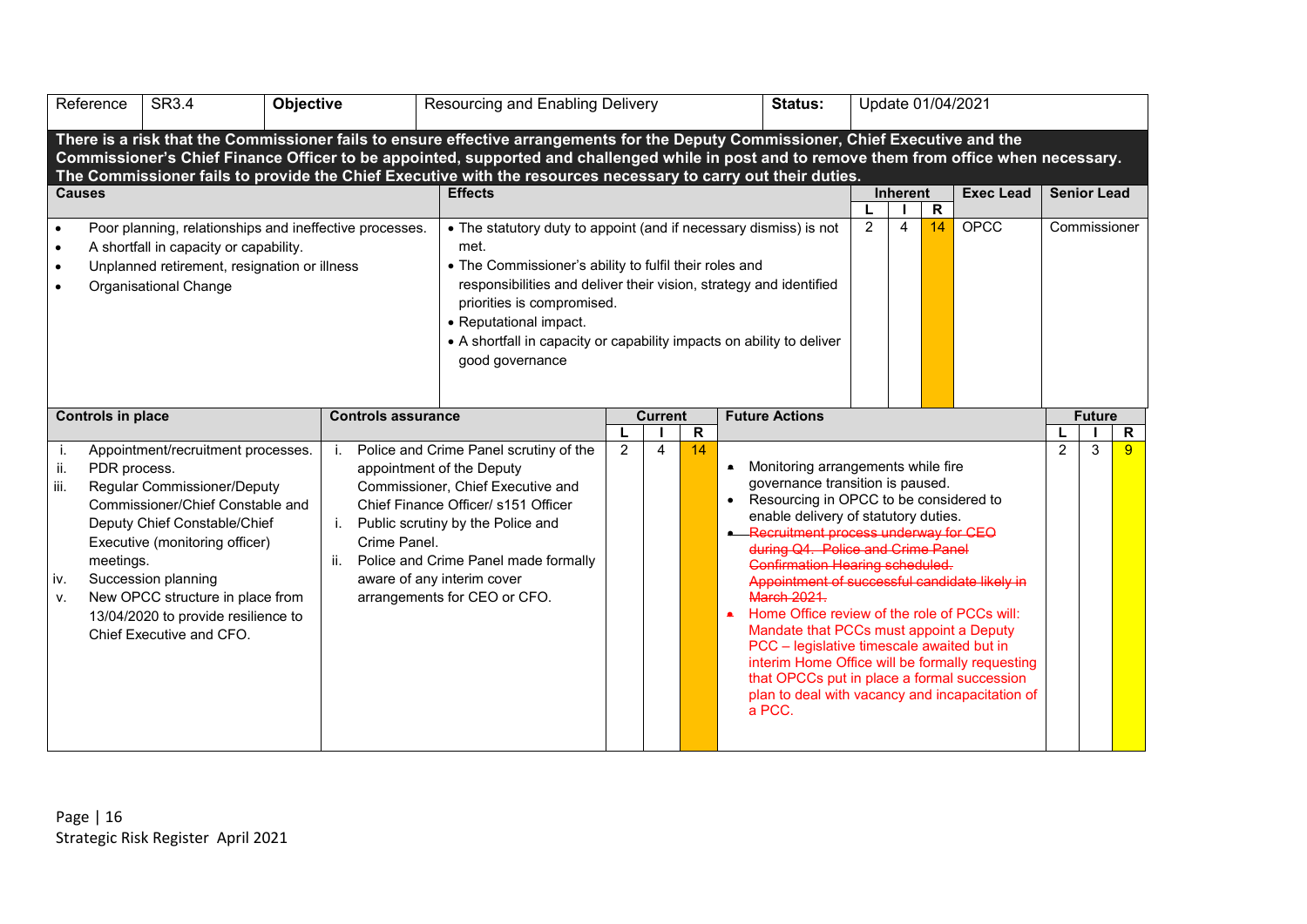| Reference                                              | SR3.5                                                                                                                                                                                                                                                         | <b>Objective</b>          |                                                   | Resourcing and Enabling Delivery                                                                                                                                                                                                                                                                                                                                                    |                |              |                                                               | Status:                                                                                                                                                                                                                                                                                                                                                                      |   |                      |          | Update 01/04/2021                                                                                                                        |                                    |              |
|--------------------------------------------------------|---------------------------------------------------------------------------------------------------------------------------------------------------------------------------------------------------------------------------------------------------------------|---------------------------|---------------------------------------------------|-------------------------------------------------------------------------------------------------------------------------------------------------------------------------------------------------------------------------------------------------------------------------------------------------------------------------------------------------------------------------------------|----------------|--------------|---------------------------------------------------------------|------------------------------------------------------------------------------------------------------------------------------------------------------------------------------------------------------------------------------------------------------------------------------------------------------------------------------------------------------------------------------|---|----------------------|----------|------------------------------------------------------------------------------------------------------------------------------------------|------------------------------------|--------------|
|                                                        | while in post and to remove them from office if necessary.                                                                                                                                                                                                    |                           |                                                   | There is a risk that the Commissioner fails to ensure effective arrangements for the Chief Constable to be appointed, supported and challenged                                                                                                                                                                                                                                      |                |              |                                                               |                                                                                                                                                                                                                                                                                                                                                                              |   |                      |          |                                                                                                                                          |                                    |              |
| <b>Causes</b><br>$\bullet$<br>$\bullet$                | Poor planning, relationships and ineffective processes.<br>A shortfall in capacity or capability.<br>Poor relationship between Chief Constable and<br>Commissioner leads to failure to work effectively                                                       |                           |                                                   | <b>Effects</b><br>• The statutory duty to appoint (and if necessary dismiss) is not<br>met.<br>• The Commissioner's ability to fulfil their roles and<br>responsibilities and deliver their vision, strategy and identified<br>priorities is compromised.<br>• Leadership of the Constabulary is compromised.<br>• Reputational impact.<br>• A shortfall in capacity or capability. |                |              |                                                               |                                                                                                                                                                                                                                                                                                                                                                              | 2 | <b>Inherent</b><br>4 | R.<br>14 | <b>Exec Lead</b><br><b>OPCC</b>                                                                                                          | <b>Senior Lead</b><br>Commissioner |              |
| Controls in place                                      |                                                                                                                                                                                                                                                               |                           | <b>Controls assurance</b>                         |                                                                                                                                                                                                                                                                                                                                                                                     | <b>Current</b> | $\mathsf{R}$ | <b>Future Actions</b>                                         |                                                                                                                                                                                                                                                                                                                                                                              |   |                      |          |                                                                                                                                          | <b>Future</b>                      | $\mathsf{R}$ |
| İ.<br>meetings<br>ii.<br>iii.<br>iv.<br>in place<br>v. | <b>Commissioner/Chief Constable</b><br><b>Commissioner/Chief Constable</b><br>induction meetings<br>Capacity and experience to run<br>successful appointment/recruitment<br>processes<br>Performance Monitoring Framework<br>Chief Constable's Corporate Plan | iii.<br>III.<br>iv.<br>V. | Constable<br>Crime Panel.<br>Co-ordination Board. | Police and Crime Panel scrutiny of<br>the appointment of the Chief<br>Public scrutiny by the Police and<br><b>Business Co-ordination Board.</b><br>Force Executive Board and Business                                                                                                                                                                                               | $\overline{2}$ | 3            | $\bullet$<br>$\bullet$<br>$\bullet$<br>$\bullet$<br>$\bullet$ | Objective setting for 21/22 underway<br>Home Office review of role of PCCs has<br>recommended:<br>clarity on boundaries of operational<br>independence.<br>build on existing guidance to include the<br>performance management of Chief<br>positive relationship between Chief<br><b>Constables and PCCs</b><br>will amend legislation to make the Chief<br>and transparent. |   |                      |          | review of Policing Protocol to provide greater<br>Constables to help to promote and embed a<br>Constable dismissal process more rigorous | 2                                  | -3.          |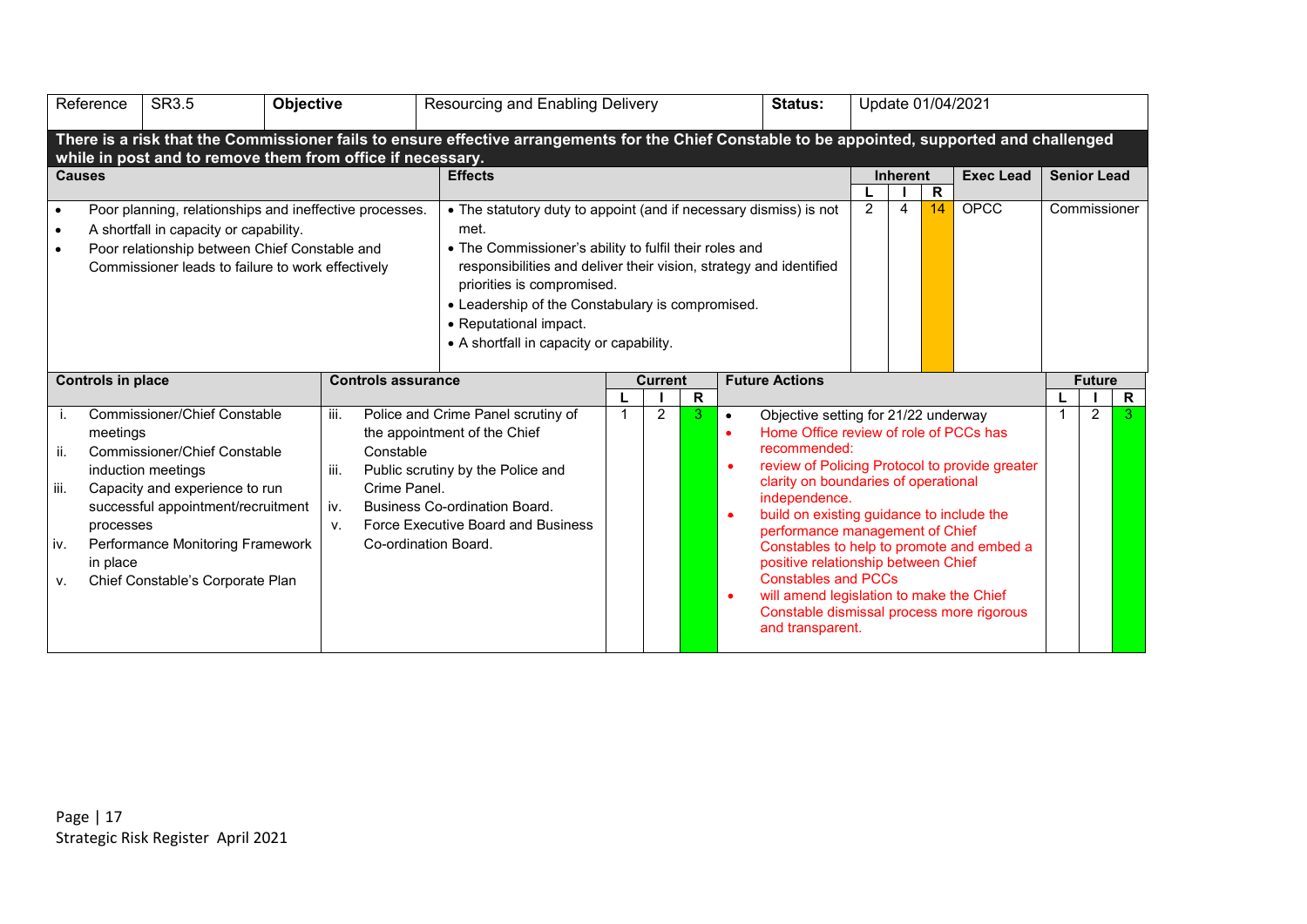| Reference                                       | <b>SR3.6</b>                                                                                                                                                                                                                                                                                                                                                                                              | <b>Objective</b>                                                                                                                                                          | <b>Resourcing and Enabling Delivery</b>                                                                                                                                                                                                                                                                                                                                                                                                                                                                                                                                      |                |                |             |                        | Status:                                                                                                                                                                                                                                                                                                          |                |                 |             | Update 01/04/2021 |       |                    |                     |
|-------------------------------------------------|-----------------------------------------------------------------------------------------------------------------------------------------------------------------------------------------------------------------------------------------------------------------------------------------------------------------------------------------------------------------------------------------------------------|---------------------------------------------------------------------------------------------------------------------------------------------------------------------------|------------------------------------------------------------------------------------------------------------------------------------------------------------------------------------------------------------------------------------------------------------------------------------------------------------------------------------------------------------------------------------------------------------------------------------------------------------------------------------------------------------------------------------------------------------------------------|----------------|----------------|-------------|------------------------|------------------------------------------------------------------------------------------------------------------------------------------------------------------------------------------------------------------------------------------------------------------------------------------------------------------|----------------|-----------------|-------------|-------------------|-------|--------------------|---------------------|
| <b>Causes</b>                                   |                                                                                                                                                                                                                                                                                                                                                                                                           |                                                                                                                                                                           | There is a risk that the Commissioner and Chief Constable fail to work together effectively.<br><b>Effects</b>                                                                                                                                                                                                                                                                                                                                                                                                                                                               |                |                |             |                        |                                                                                                                                                                                                                                                                                                                  |                | <b>Inherent</b> | $\mathbf R$ | <b>Exec Lead</b>  |       | <b>Senior Lead</b> |                     |
|                                                 | and responsibilities.                                                                                                                                                                                                                                                                                                                                                                                     | Change in personnel causes lack of understanding of<br>respective roles and responsibilities and poor planning.<br>Scheme of delegation does not clearly articulate roles | • Breakdown in constructive relationship between the two<br>individuals and/or organisations and their respective senior<br>management teams.<br>• The Commissioner cannot access the information and<br>resources held by the Constabulary necessary to make well<br>informed decisions and to carry out their functions effectively.<br>• The operational independence of the Chief Constable and the<br>Constabulary is obstructed.<br>• Reputational damage.<br>• The effectiveness of policing in Cambridgeshire is<br>compromised and public confidence is undermined. |                |                |             |                        |                                                                                                                                                                                                                                                                                                                  | $\overline{2}$ | $\overline{4}$  | 14          | <b>OPCC</b>       | Chief | Executive          |                     |
| Controls in place                               |                                                                                                                                                                                                                                                                                                                                                                                                           | <b>Controls assurance</b>                                                                                                                                                 |                                                                                                                                                                                                                                                                                                                                                                                                                                                                                                                                                                              |                | <b>Current</b> | $\mathbf R$ |                        | <b>Future Actions</b>                                                                                                                                                                                                                                                                                            |                |                 |             |                   |       | <b>Future</b>      |                     |
| staff level.<br>responsibilities.<br>Constable. | <b>Regular Commissioner/Chief</b><br>Constable informal meetings and at<br>Scheme of governance and Policing<br>Protocol Order 2011 and any local<br>protocols clarify respective roles and<br>Signing of the Oath by the<br><b>Commissioner and Police conduct</b><br>regulations and standards.<br>Candidate briefings conducted<br>outlining the role of PCCs and<br>operational independence of Chief |                                                                                                                                                                           | <b>Business Co-ordination Board is where</b><br>the PCC holds the Chief Constable to<br>account for organisation wide<br>performance against Police and Crime<br>Plan objectives relevant to the force;<br>budgets, responses to audit/inspection<br>compliance, statutory duties, views of<br>the public regarding policing in the<br>county, and other ad-hoc matters<br>relating to the force.<br><b>Election Project Plan</b>                                                                                                                                            | $\overline{2}$ | 3              | 9           | $\bullet$<br>$\bullet$ | Home Office review on role of PCCs is due to<br>be has published Phase 1 ahead of elections<br>and ensures operational boundary is clear.<br>100 day post-election Plan being drawn up to<br>include opportunities for meetings with PCC<br>and the Constabulary's Chief Officer Team to<br>build relationships. |                |                 |             |                   | 2     | 2                  | R<br>5 <sup>1</sup> |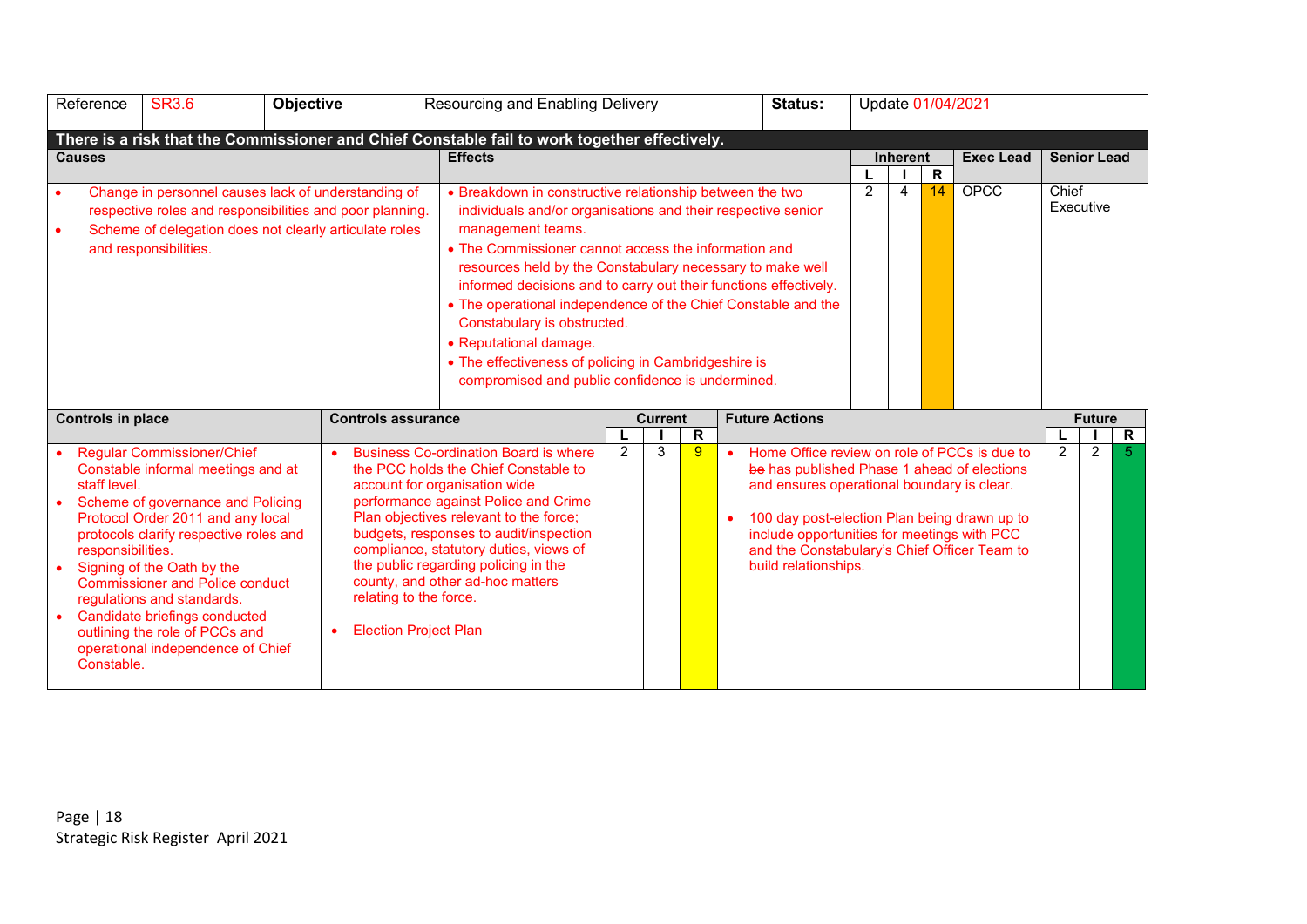| SR4.1<br>Objective<br>Reference                                                                                                                                                                                                                                                                                                                                                                                                                                                                                                                                                                                                                                                                                                                                                                                                                                                                                           | Status:<br><b>Being Accountable</b><br>Update 01/04/2021 |                                                                                                                                                                                                                                                                                                                                                                                                                                                                                                                                                                                                                                                                                                                                                             |                       |   |         |                                                  |                                                                                                                                                                                                                                                                                                                                                                                                                                                                                                                                                                                                                                                                                                                                                                                                                                                                                                                                                                                        |                |                 |              |                  |       |                    |  |
|---------------------------------------------------------------------------------------------------------------------------------------------------------------------------------------------------------------------------------------------------------------------------------------------------------------------------------------------------------------------------------------------------------------------------------------------------------------------------------------------------------------------------------------------------------------------------------------------------------------------------------------------------------------------------------------------------------------------------------------------------------------------------------------------------------------------------------------------------------------------------------------------------------------------------|----------------------------------------------------------|-------------------------------------------------------------------------------------------------------------------------------------------------------------------------------------------------------------------------------------------------------------------------------------------------------------------------------------------------------------------------------------------------------------------------------------------------------------------------------------------------------------------------------------------------------------------------------------------------------------------------------------------------------------------------------------------------------------------------------------------------------------|-----------------------|---|---------|--------------------------------------------------|----------------------------------------------------------------------------------------------------------------------------------------------------------------------------------------------------------------------------------------------------------------------------------------------------------------------------------------------------------------------------------------------------------------------------------------------------------------------------------------------------------------------------------------------------------------------------------------------------------------------------------------------------------------------------------------------------------------------------------------------------------------------------------------------------------------------------------------------------------------------------------------------------------------------------------------------------------------------------------------|----------------|-----------------|--------------|------------------|-------|--------------------|--|
| There is a risk that the Commissioner and Chief Constable fail to apply and demonstrate good governance, in accordance with best practice,                                                                                                                                                                                                                                                                                                                                                                                                                                                                                                                                                                                                                                                                                                                                                                                |                                                          |                                                                                                                                                                                                                                                                                                                                                                                                                                                                                                                                                                                                                                                                                                                                                             |                       |   |         |                                                  |                                                                                                                                                                                                                                                                                                                                                                                                                                                                                                                                                                                                                                                                                                                                                                                                                                                                                                                                                                                        |                |                 |              |                  |       |                    |  |
| including the Nolan principles and fail to deliver statutory duties.<br><b>Causes</b>                                                                                                                                                                                                                                                                                                                                                                                                                                                                                                                                                                                                                                                                                                                                                                                                                                     |                                                          | <b>Effects</b>                                                                                                                                                                                                                                                                                                                                                                                                                                                                                                                                                                                                                                                                                                                                              |                       |   |         |                                                  |                                                                                                                                                                                                                                                                                                                                                                                                                                                                                                                                                                                                                                                                                                                                                                                                                                                                                                                                                                                        |                | <b>Inherent</b> | R            | <b>Exec Lead</b> |       | <b>Senior Lead</b> |  |
| Effective processes are not in place to promote good<br>decision making.<br>Clear Governance principles not established.<br>$\bullet$                                                                                                                                                                                                                                                                                                                                                                                                                                                                                                                                                                                                                                                                                                                                                                                     |                                                          | • Adverse comments from the Police and Crime Panel.<br>• Inability to ensure the Chief Constable answers for their<br>decisions and actions.<br>• The ability of the Commissioner to discharge his functions is<br>compromised.                                                                                                                                                                                                                                                                                                                                                                                                                                                                                                                             |                       |   |         |                                                  |                                                                                                                                                                                                                                                                                                                                                                                                                                                                                                                                                                                                                                                                                                                                                                                                                                                                                                                                                                                        | $\overline{2}$ | 4               | 14           | <b>OPCC</b>      | Chief | Executive          |  |
| <b>Controls in place</b>                                                                                                                                                                                                                                                                                                                                                                                                                                                                                                                                                                                                                                                                                                                                                                                                                                                                                                  | <b>Controls assurance</b>                                |                                                                                                                                                                                                                                                                                                                                                                                                                                                                                                                                                                                                                                                                                                                                                             | <b>Future Actions</b> |   |         |                                                  |                                                                                                                                                                                                                                                                                                                                                                                                                                                                                                                                                                                                                                                                                                                                                                                                                                                                                                                                                                                        |                | <b>Future</b>   | $\mathsf{R}$ |                  |       |                    |  |
| Signing of the Oath by the<br>j.<br><b>Commissioner and Police conduct</b><br>regulations and standards<br>ii.<br>Scheme of Governance and<br>Decision-making policy.<br>iii.<br>Appointment of a Monitoring Officer<br>with capacity to undertake their role.<br>Effective risk management strategy<br>iv.<br>and risk register proactively<br>managed.<br><b>External Audit Plan</b><br>v.<br>Annual Governance Statement.<br>vi.<br>Consolidated (financial and non-<br>vii.<br>financial) External<br>Audit/Inspection/Internal Audit Plan.<br>Cambs Constabulary have an<br>viii.<br>Ethics, Equality & Inclusion Group<br>Ethics, Diversity, Equality &<br><b>Inclusion Strategic Group</b><br><b>BCH Representative Workforce</b><br>ix.<br>Board created.<br>Rapid change to remote working<br>Х.<br>where possible during Covid19.<br>Independent monitoring of<br>xi.<br><b>Constabulary use of Stop/search</b> | j.<br>ii.<br>handling.<br>iii.<br>iv.<br>٧.<br>vi.       | Joint Audit Committee takes an<br>overview of regulatory framework<br>and integrity issues and ensures<br>good governance in line with the<br>Nolan principles.<br><b>Annual Integrity Controls</b><br>Assurance report to BCB and JAC<br>regarding PCC's and<br>Constabulary's controls<br>processes, evidence of their<br>effectiveness, and complaints<br>IA progress report reviews good<br>governance practices are being<br>adhered to and implemented and<br>appropriate decision-making<br>processes are in use.<br>Joint Audit Committee.<br>Internal Audit of Risk<br>Management gave substantial<br>assurance 2019/20.<br>Head of IA Annual Report<br>considers whether good<br>governance practices are being<br>adhered to and implemented and | $\overline{2}$        | 2 | R<br>5. | $\bullet$<br>$\bullet$<br>$\bullet$<br>$\bullet$ | Continued support and scrutiny by Police<br>and Crime Panel (ongoing) - Government<br>has concluded that physical meetings should<br>continue after 17 <sup>th</sup> May.<br>Acting Commissioner to sign Code of<br>Conduct as recommended by Police and<br>Crime Panel.<br>Undertake work during Q3 to prepare for<br>Commissioner's Independent Scrutiny<br>Group Independent Community Scrutiny<br>Panel set up first meeting in January 2021.<br>Cambridgeshire representative confirmed on<br><b>PSD External Scrutiny Panel.</b><br><b>Independent Community Scrutiny Panel still</b><br>in training phase due to Covid restrictions -<br>governance documents finalised and live<br>scrutiny from June 2021 subject to Covid<br>restrictions<br>Home Office review of role of PCCs has<br>recommended review of Policing Protocol to<br>provide greater clarity on boundaries of<br>operational independence and reflect<br>changes in the relationship between the<br>parties. |                |                 |              |                  |       |                    |  |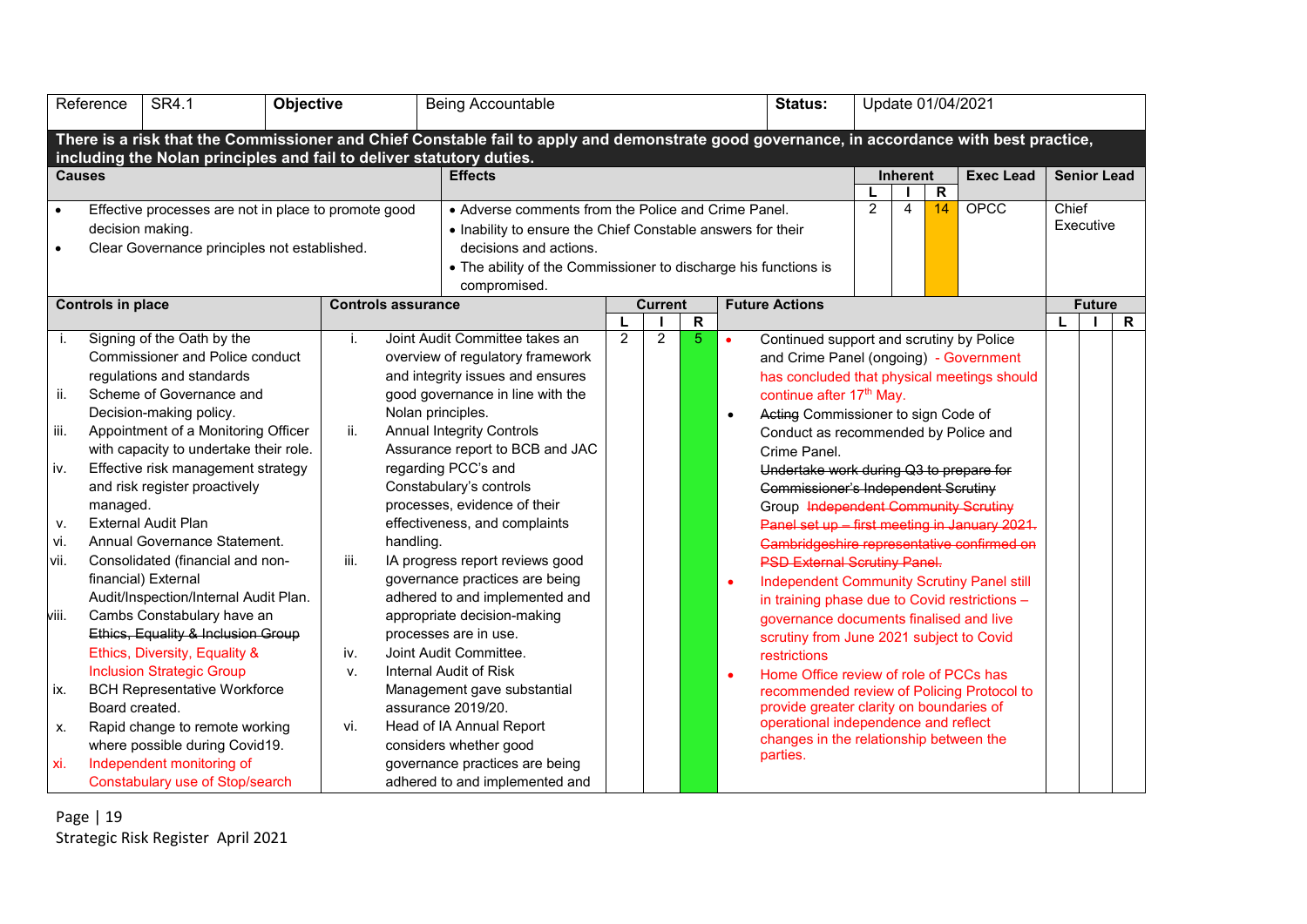| and use of force.<br>appropriate decision-making<br>processes are in use.<br>vii.<br><b>Business Co-ordination Board</b><br>and Joint Audit Committee<br>viii.<br><b>Business Co-ordination Board</b><br>ix.<br><b>PSD Governance Board holds</b><br>PSD function to account.<br>Police and Crime Panel hold PCC<br>Х.<br>to account.<br><b>Independent Community Scrutiny</b><br>xi.<br>Panel |  |
|------------------------------------------------------------------------------------------------------------------------------------------------------------------------------------------------------------------------------------------------------------------------------------------------------------------------------------------------------------------------------------------------|--|
|------------------------------------------------------------------------------------------------------------------------------------------------------------------------------------------------------------------------------------------------------------------------------------------------------------------------------------------------------------------------------------------------|--|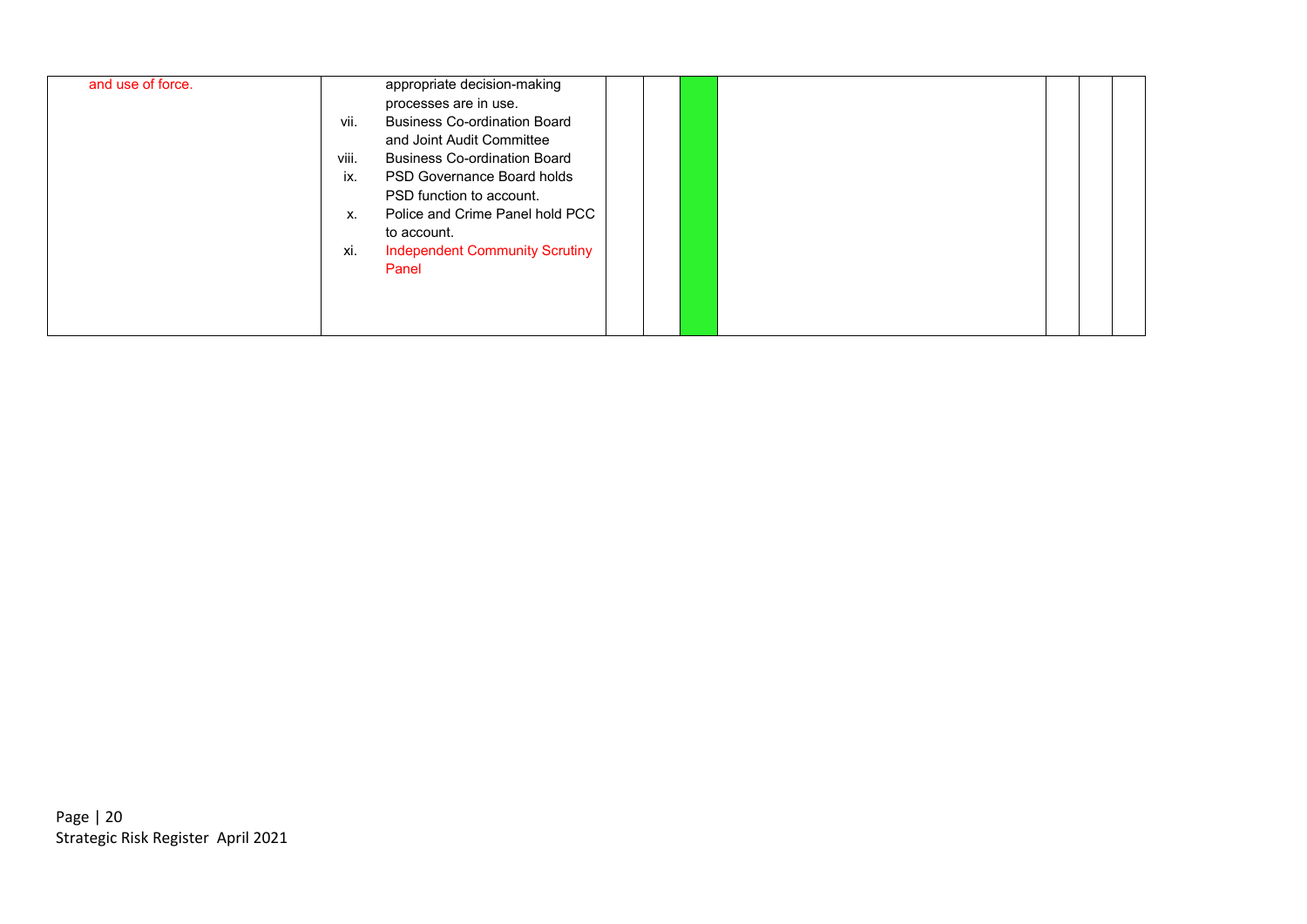|           | Reference                | SR4.2                                                                     | Objective |      |                           |                                                                                    | Being Accountable                                                                                                                                                                                                                                                                         |                       |  |   |           |  | Status:                                       |               | Update 01/04/2021 |              |                  |                      |   |              |
|-----------|--------------------------|---------------------------------------------------------------------------|-----------|------|---------------------------|------------------------------------------------------------------------------------|-------------------------------------------------------------------------------------------------------------------------------------------------------------------------------------------------------------------------------------------------------------------------------------------|-----------------------|--|---|-----------|--|-----------------------------------------------|---------------|-------------------|--------------|------------------|----------------------|---|--------------|
|           |                          |                                                                           |           |      |                           |                                                                                    | There is a risk that the Chief Constable fails to deploy appropriately those staff under his direction and control to deliver the policing objectives in<br>the Police and Crime Plan. The Commissioner fails to establish appropriate mechanisms to hold the Chief Constable to account. |                       |  |   |           |  |                                               |               |                   |              |                  |                      |   |              |
|           | <b>Causes</b>            |                                                                           |           |      |                           |                                                                                    | <b>Effects</b>                                                                                                                                                                                                                                                                            |                       |  |   |           |  |                                               |               | Inherent          |              | <b>Exec Lead</b> | <b>Senior Lead</b>   |   |              |
|           |                          |                                                                           |           |      |                           |                                                                                    |                                                                                                                                                                                                                                                                                           |                       |  |   |           |  |                                               |               |                   | $\mathsf{R}$ |                  |                      |   |              |
| $\bullet$ |                          | Poor planning, performance management, monitoring                         |           |      |                           |                                                                                    | • Constabulary delivery, performance and improvement are not                                                                                                                                                                                                                              |                       |  |   |           |  |                                               | 3             | $\overline{4}$    | 18           | Chief            |                      |   | Commissioner |
|           |                          | processes and/or ineffective working arrangements.                        |           |      |                           |                                                                                    | scrutinised visibly on behalf of the public against delivery of                                                                                                                                                                                                                           |                       |  |   |           |  |                                               |               |                   |              | Executive        | & Chief<br>Constable |   |              |
| $\bullet$ |                          | Lack of engagement between OPCC and CC and                                |           |      |                           |                                                                                    | the Police and Crime Plan and other Chief Constable duties.                                                                                                                                                                                                                               |                       |  |   |           |  |                                               |               |                   |              |                  |                      |   |              |
|           |                          | understanding of operational independence.                                |           |      |                           |                                                                                    | • The long-term effectiveness of policing is compromised and                                                                                                                                                                                                                              |                       |  |   |           |  |                                               |               |                   |              |                  |                      |   |              |
| $\bullet$ |                          | Failure to implement Emergency Service Network                            |           |      |                           |                                                                                    | public confidence that the Police can deliver their aspirations                                                                                                                                                                                                                           |                       |  |   |           |  |                                               |               |                   |              |                  |                      |   |              |
|           |                          | means Chief Constable is unable to deploy resources.                      |           |      |                           |                                                                                    | is undermined.                                                                                                                                                                                                                                                                            |                       |  |   |           |  |                                               |               |                   |              |                  |                      |   |              |
| $\bullet$ |                          | Failure to adequately plan for changes in police officer                  |           |      |                           |                                                                                    |                                                                                                                                                                                                                                                                                           |                       |  |   |           |  |                                               |               |                   |              |                  |                      |   |              |
|           | training                 |                                                                           |           |      |                           |                                                                                    |                                                                                                                                                                                                                                                                                           |                       |  |   |           |  |                                               |               |                   |              |                  |                      |   |              |
|           | <b>Controls in place</b> |                                                                           |           |      | <b>Controls assurance</b> |                                                                                    |                                                                                                                                                                                                                                                                                           | <b>Future Actions</b> |  |   |           |  |                                               | <b>Future</b> |                   |              |                  |                      |   |              |
|           |                          |                                                                           |           |      |                           | <b>Current</b><br>$\mathsf{R}$<br>2<br><b>Business Co-ordination Board to</b><br>3 |                                                                                                                                                                                                                                                                                           |                       |  |   |           |  |                                               |               |                   |              |                  |                      |   | $\mathsf{R}$ |
| j.        |                          | Chief Executive charged with                                              |           | j.   |                           |                                                                                    |                                                                                                                                                                                                                                                                                           |                       |  | 9 | $\bullet$ |  | Continue arrangements for additional officers |               |                   |              |                  | $\mathbf{1}$         | 3 | 6            |
|           |                          | maintaining sufficient capacity                                           |           |      |                           |                                                                                    | scrutinise performance reports to                                                                                                                                                                                                                                                         |                       |  |   |           |  | from Government's 20,000 officers             |               |                   |              |                  |                      |   |              |
|           | within OPCC.             |                                                                           |           |      |                           |                                                                                    | ensure performance against Police                                                                                                                                                                                                                                                         |                       |  |   | $\bullet$ |  | Constabulary introducing a new Target         |               |                   |              |                  |                      |   |              |
| ii.       |                          | Increased understanding of nature                                         |           |      |                           |                                                                                    | and Crime Plan and quality of service                                                                                                                                                                                                                                                     |                       |  |   |           |  | Operating Model from 1 April 2021, including  |               |                   |              |                  |                      |   |              |
|           |                          | of current and likely future demand<br>has informed local policing review |           | ii.  | provision.                |                                                                                    | <b>HMICFRS Inspection reports</b>                                                                                                                                                                                                                                                         |                       |  |   |           |  | additionality identified in STRA process.     |               |                   |              |                  |                      |   |              |
|           |                          | to ensure a sustainable policing                                          |           |      |                           |                                                                                    | reviewed by Commissioner when                                                                                                                                                                                                                                                             |                       |  |   |           |  |                                               |               |                   |              |                  |                      |   |              |
|           | model.                   |                                                                           |           |      |                           |                                                                                    | received and response published.                                                                                                                                                                                                                                                          |                       |  |   |           |  |                                               |               |                   |              |                  |                      |   |              |
| iii.      |                          | Force Organisational Improvement                                          |           | iii. |                           |                                                                                    | Force Executive Board and Force                                                                                                                                                                                                                                                           |                       |  |   |           |  |                                               |               |                   |              |                  |                      |   |              |
|           |                          | Department undertake regular                                              |           |      |                           |                                                                                    | Performance Board chaired by Chief                                                                                                                                                                                                                                                        |                       |  |   |           |  |                                               |               |                   |              |                  |                      |   |              |
|           |                          | performance monitoring and                                                |           |      | Constable                 |                                                                                    |                                                                                                                                                                                                                                                                                           |                       |  |   |           |  |                                               |               |                   |              |                  |                      |   |              |
|           |                          | analysis. Force Monthly Strategic                                         |           | iv.  |                           |                                                                                    | <b>Business Co-ordination Board</b>                                                                                                                                                                                                                                                       |                       |  |   |           |  |                                               |               |                   |              |                  |                      |   |              |
|           |                          | Performance Board chaired by                                              |           | v.   |                           |                                                                                    | Audit reports reviewed by JAC.                                                                                                                                                                                                                                                            |                       |  |   |           |  |                                               |               |                   |              |                  |                      |   |              |
|           |                          | Deputy Chief Constable.                                                   |           | vi.  |                           |                                                                                    | <b>Commissioner's Annual Report</b>                                                                                                                                                                                                                                                       |                       |  |   |           |  |                                               |               |                   |              |                  |                      |   |              |
| iv.       |                          | Regular monitoring by OPCC and                                            |           |      |                           |                                                                                    | reviewed by Police and Crime Panel.                                                                                                                                                                                                                                                       |                       |  |   |           |  |                                               |               |                   |              |                  |                      |   |              |
|           |                          | reporting from Force inform                                               |           | vii. |                           |                                                                                    | Effective engagement with the IOPC                                                                                                                                                                                                                                                        |                       |  |   |           |  |                                               |               |                   |              |                  |                      |   |              |
|           |                          | <b>Business Co-ordination Board.</b>                                      |           |      |                           |                                                                                    | for referral of complaints.                                                                                                                                                                                                                                                               |                       |  |   |           |  |                                               |               |                   |              |                  |                      |   |              |
| v.        |                          | Police and Crime Plan Performance                                         |           |      |                           |                                                                                    | Force Management Statement is                                                                                                                                                                                                                                                             |                       |  |   |           |  |                                               |               |                   |              |                  |                      |   |              |
|           | Framework.               |                                                                           |           |      |                           |                                                                                    | used to better forecast future                                                                                                                                                                                                                                                            |                       |  |   |           |  |                                               |               |                   |              |                  |                      |   |              |
| vi.       |                          | Strategic Tasking and Co-ordination                                       |           |      |                           |                                                                                    | demand, with alignment to budgetary                                                                                                                                                                                                                                                       |                       |  |   |           |  |                                               |               |                   |              |                  |                      |   |              |
|           |                          | process reviews Threat, Risk and                                          |           |      |                           |                                                                                    | and planning processes including                                                                                                                                                                                                                                                          |                       |  |   |           |  |                                               |               |                   |              |                  |                      |   |              |
|           |                          | Harm and demand patterns which                                            |           |      |                           |                                                                                    | annual STRA process action plan                                                                                                                                                                                                                                                           |                       |  |   |           |  |                                               |               |                   |              |                  |                      |   |              |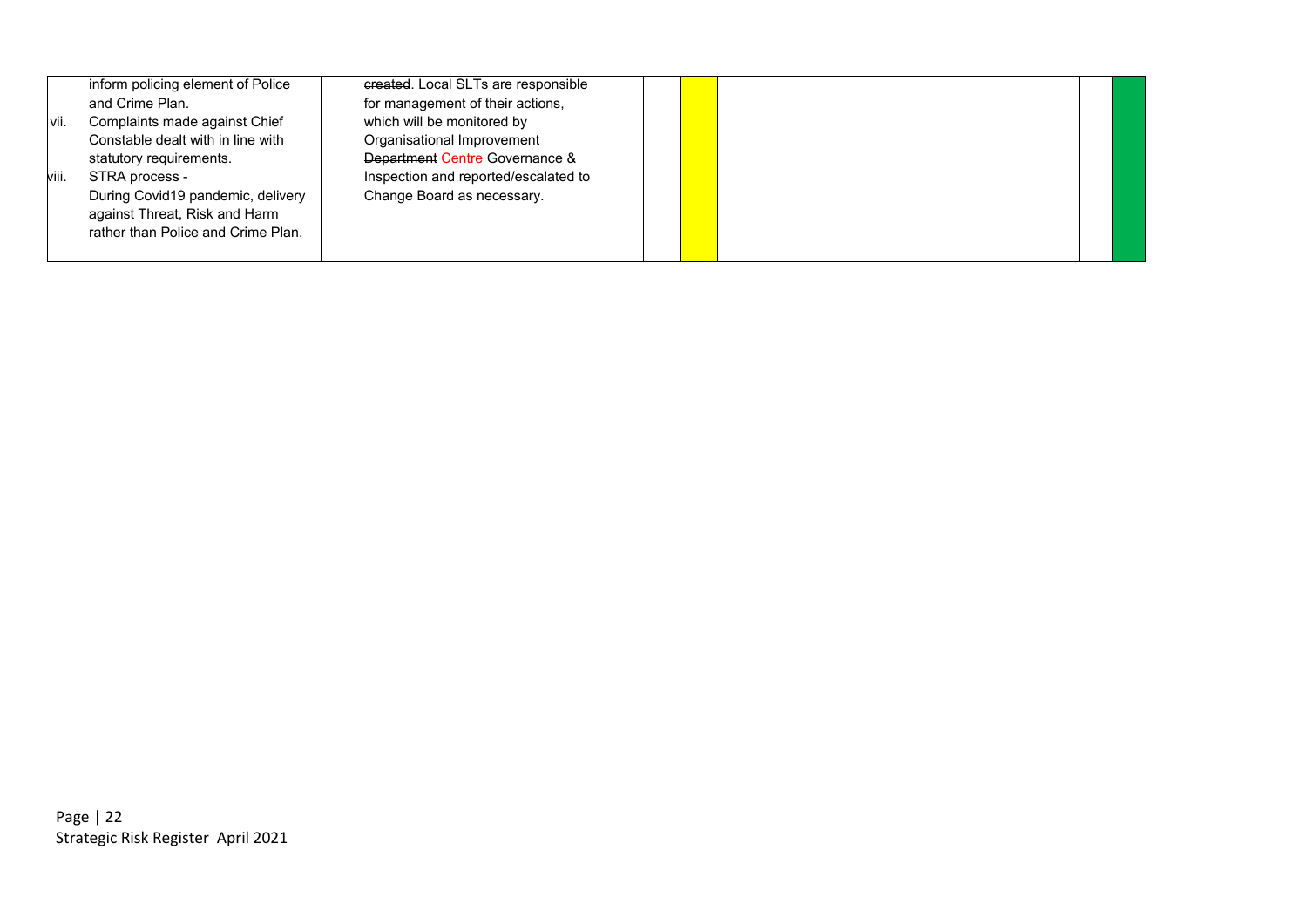|                                                               | Reference                | SR4.3                                                                                                                                                                                                                                                                                                                                                                                            | Objective |                                                          | Being Accountable                                                                                                                                                                                                                                                                                                                                                                                                                                                                                                                                                                                                                                                                                                                                                                                                                                                                                                                                                                                                                                                                                                                                                                                                                                                                                                                                                             |  |  |  |  | Status: |                |                |    | Update 01/04/2021 |         |                    |  |
|---------------------------------------------------------------|--------------------------|--------------------------------------------------------------------------------------------------------------------------------------------------------------------------------------------------------------------------------------------------------------------------------------------------------------------------------------------------------------------------------------------------|-----------|----------------------------------------------------------|-------------------------------------------------------------------------------------------------------------------------------------------------------------------------------------------------------------------------------------------------------------------------------------------------------------------------------------------------------------------------------------------------------------------------------------------------------------------------------------------------------------------------------------------------------------------------------------------------------------------------------------------------------------------------------------------------------------------------------------------------------------------------------------------------------------------------------------------------------------------------------------------------------------------------------------------------------------------------------------------------------------------------------------------------------------------------------------------------------------------------------------------------------------------------------------------------------------------------------------------------------------------------------------------------------------------------------------------------------------------------------|--|--|--|--|---------|----------------|----------------|----|-------------------|---------|--------------------|--|
|                                                               |                          |                                                                                                                                                                                                                                                                                                                                                                                                  |           |                                                          | There is a risk that the Commissioner fails to meet the requirements of the Police and Crime Panel as it assesses the performance of the<br>Commissioner and scrutinises the Commissioner's strategic actions and decisions.                                                                                                                                                                                                                                                                                                                                                                                                                                                                                                                                                                                                                                                                                                                                                                                                                                                                                                                                                                                                                                                                                                                                                  |  |  |  |  |         |                |                |    |                   |         |                    |  |
|                                                               | <b>Causes</b>            |                                                                                                                                                                                                                                                                                                                                                                                                  |           |                                                          | <b>Effects</b>                                                                                                                                                                                                                                                                                                                                                                                                                                                                                                                                                                                                                                                                                                                                                                                                                                                                                                                                                                                                                                                                                                                                                                                                                                                                                                                                                                |  |  |  |  |         |                | Inherent       | R  | <b>Exec Lead</b>  |         | <b>Senior Lead</b> |  |
| $\bullet$<br>$\bullet$<br>$\bullet$<br>$\bullet$<br>$\bullet$ | during pandemic.         | Lack of understanding of respective roles and<br>responsibilities or insufficient planning and resources.<br>Police and Crime Panel fails to articulate their needs.<br>Lack of organisational support for Police and Crime<br>Plan through Secretariat.<br>Changes in Chairmanship leads to changes in<br>approaches and expectations.<br>Reporting approaches do not adapt to virtual meetings |           |                                                          | • The Panel is not able to fulfil its duties in relation to the<br>precept, annual report, Police and Crime Plan, and<br>appointments.<br>• The Commissioner's performance is not appropriately<br>scrutinised, undermining public confidence.<br>• Ad-hoc demands from the Panel impact on the ability of the<br>OPCC and Constabulary to respond effectively, and<br>consequently places undue demands on Constabulary during<br>pandemic.                                                                                                                                                                                                                                                                                                                                                                                                                                                                                                                                                                                                                                                                                                                                                                                                                                                                                                                                  |  |  |  |  |         | $\overline{2}$ | $\overline{4}$ | 14 | <b>OPCC</b>       | Head of | Compliance         |  |
|                                                               | <b>Controls in place</b> |                                                                                                                                                                                                                                                                                                                                                                                                  |           | <b>Controls assurance</b>                                |                                                                                                                                                                                                                                                                                                                                                                                                                                                                                                                                                                                                                                                                                                                                                                                                                                                                                                                                                                                                                                                                                                                                                                                                                                                                                                                                                                               |  |  |  |  |         |                |                |    |                   |         | <b>Future</b>      |  |
| i.<br>ii.<br>iii.<br>iv.                                      | year.<br>relationship.   | <b>Commissioner's and Panel</b><br>induction processes.<br>Proactive management of future<br>OPCC agenda planning informed<br>by the Panel's work programme<br>which sets out scrutiny plan for the<br>Engagement between OPCC and<br>Police and Crime Panel Secretariat.<br>Panel terms of reference and rules<br>of procedure set out ways of<br>working. Policing Protocol defines            |           | the local community.<br>ii-iv Annual report scrutinised. | <b>Future Actions</b><br><b>Current</b><br>$\mathsf{R}$<br>i. The Police and Crime Panel meets in<br>2<br>3<br>9<br>Continue to develop and review governance<br>public (and virtually during Covid-19<br>processes and documentation (ongoing)<br>crisis) which ensures that progress in<br>Ongoing programme of Panel briefing<br>$\bullet$<br>this area is visible to the media and<br>sessions. Budget briefing session to be held in<br>January 2021 ahead of formal notification of<br>ii-iv Panel controls established & working.<br>precept to Panel meeting in February<br>Continue to work with Panel, Panel Secretariat<br>Deep-dive reports on Police and<br>and Monitoring Officer to ensure<br>Crime Plan themes scrutinised.<br>understanding of respective roles and<br>ii-iv Commissioner's internal governance<br>responsibilities and to ensure effective<br>arrangements are in place.<br>ongoing programme of work to provide<br>appropriate support and scrutiny of PCC<br>Police and Crime Panel meetings -.<br>$\bullet$<br>Government has concluded that physical<br>meetings should continue after 17th May<br>Induction briefing session to be offered for<br>$\bullet$<br>Panel members post-election.<br><b>Police and Crime Panel Confirmation Hearing</b><br>scheduled for March 2021 for their<br>consideration of PCC's proposed appointment |  |  |  |  |         |                |                |    |                   | 3       | $\mathsf{R}$<br>6  |  |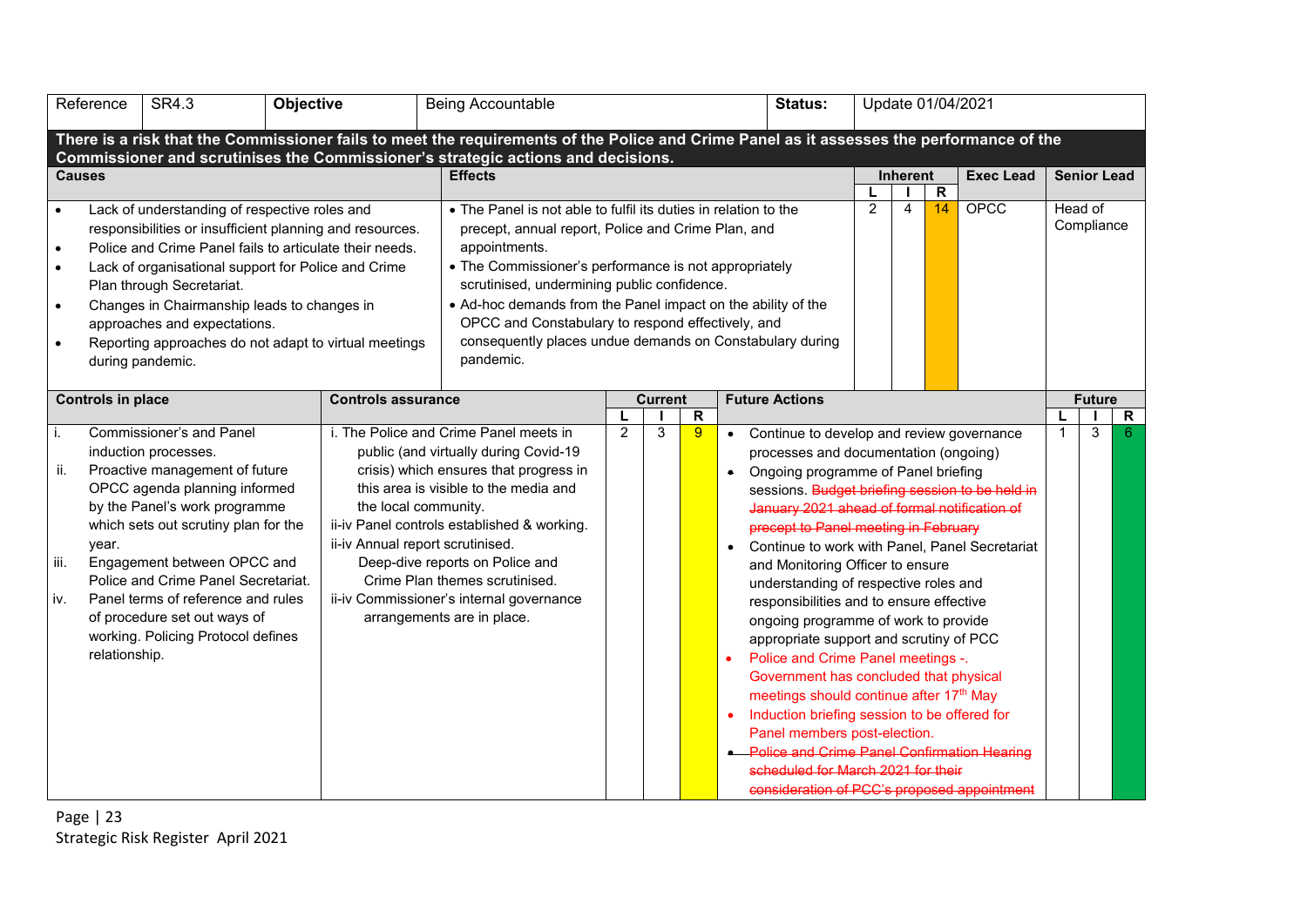|  |  | of CEO.                                   |  |  |
|--|--|-------------------------------------------|--|--|
|  |  | Home Office review of the role of PCCs to |  |  |
|  |  | work with LGA to develop good training    |  |  |
|  |  | package for Police and Crime Panels.      |  |  |

Page | 24 Strategic Risk Register April 2021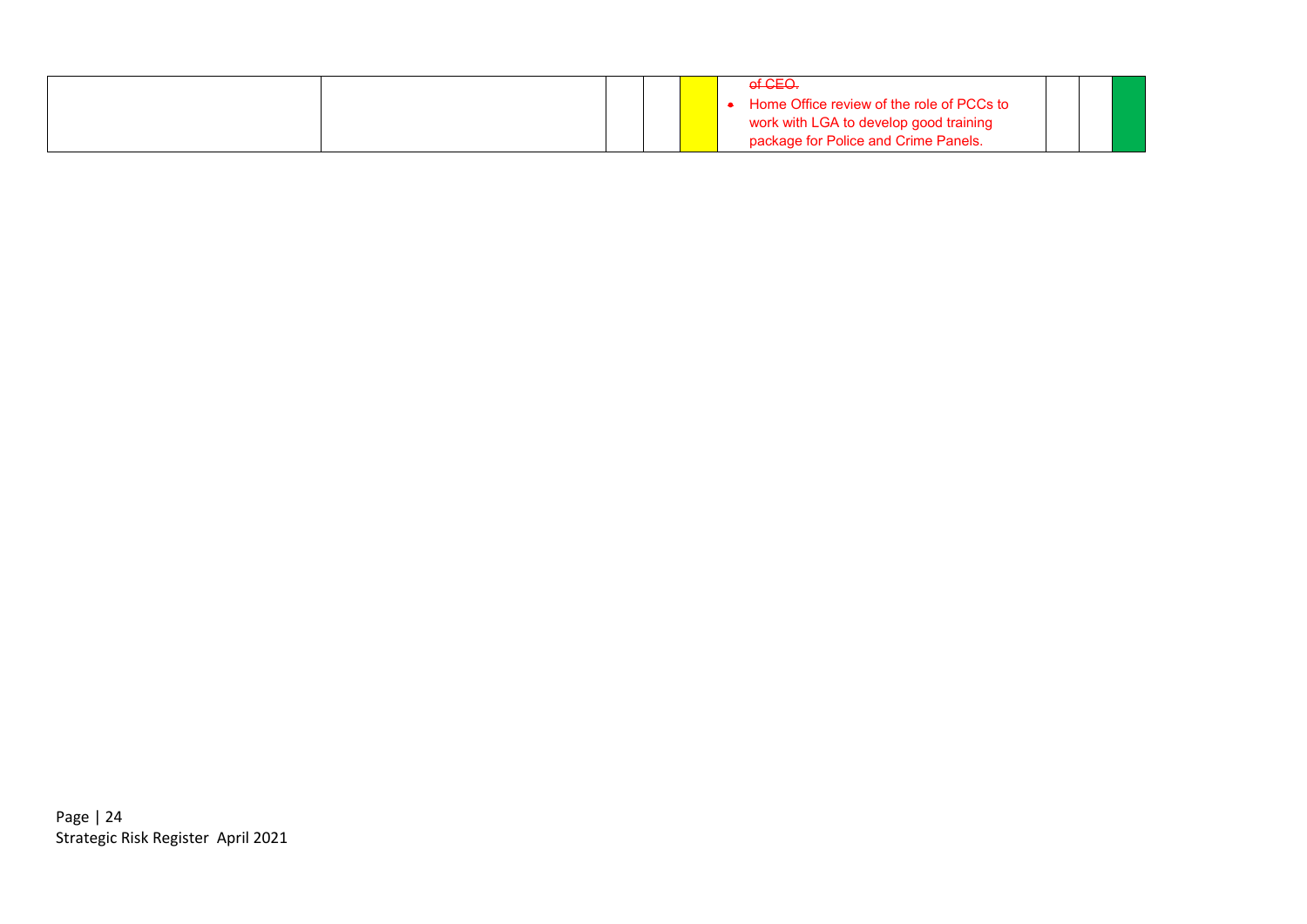|                                                                                                                                                                                                                                                                                                                                                                                                                                                                      | Reference                       | SR4.4                                                                                                                                                                                                                                                                                                                                                                                                                                                                                                                                             | Objective                                                                                                                                                                                                                                                                                                                                                                                                                                                                                                                       |                                                                                                                                                                                                                                                                                                                                                                                                                                                                                                                                                                                                                                                                                                        | Being Accountable |                                                                                                                               |                | Status:               |                                                                                                                                          |                                                                                                                                                                                                                                                                                                                                                                                                                                                                                                                                                                                                                                                                                                                     |  | Update 01/04/2021 |                    |                    |                    |                    |
|----------------------------------------------------------------------------------------------------------------------------------------------------------------------------------------------------------------------------------------------------------------------------------------------------------------------------------------------------------------------------------------------------------------------------------------------------------------------|---------------------------------|---------------------------------------------------------------------------------------------------------------------------------------------------------------------------------------------------------------------------------------------------------------------------------------------------------------------------------------------------------------------------------------------------------------------------------------------------------------------------------------------------------------------------------------------------|---------------------------------------------------------------------------------------------------------------------------------------------------------------------------------------------------------------------------------------------------------------------------------------------------------------------------------------------------------------------------------------------------------------------------------------------------------------------------------------------------------------------------------|--------------------------------------------------------------------------------------------------------------------------------------------------------------------------------------------------------------------------------------------------------------------------------------------------------------------------------------------------------------------------------------------------------------------------------------------------------------------------------------------------------------------------------------------------------------------------------------------------------------------------------------------------------------------------------------------------------|-------------------|-------------------------------------------------------------------------------------------------------------------------------|----------------|-----------------------|------------------------------------------------------------------------------------------------------------------------------------------|---------------------------------------------------------------------------------------------------------------------------------------------------------------------------------------------------------------------------------------------------------------------------------------------------------------------------------------------------------------------------------------------------------------------------------------------------------------------------------------------------------------------------------------------------------------------------------------------------------------------------------------------------------------------------------------------------------------------|--|-------------------|--------------------|--------------------|--------------------|--------------------|
| There is a risk that the Chief Constable fails to safeguard the welfare (including health & safety as well as equality & diversity) of all officers and<br>staff within their direction and control, and ensure that members of the public, offenders and employees of other service contractors are not<br>exposed to risks as far as reasonably practicable (including safeguarding children, the promotion of child welfare and safer detention and<br>handling). |                                 |                                                                                                                                                                                                                                                                                                                                                                                                                                                                                                                                                   |                                                                                                                                                                                                                                                                                                                                                                                                                                                                                                                                 |                                                                                                                                                                                                                                                                                                                                                                                                                                                                                                                                                                                                                                                                                                        |                   |                                                                                                                               |                |                       |                                                                                                                                          |                                                                                                                                                                                                                                                                                                                                                                                                                                                                                                                                                                                                                                                                                                                     |  |                   |                    |                    |                    |                    |
| <b>Causes</b>                                                                                                                                                                                                                                                                                                                                                                                                                                                        |                                 |                                                                                                                                                                                                                                                                                                                                                                                                                                                                                                                                                   |                                                                                                                                                                                                                                                                                                                                                                                                                                                                                                                                 |                                                                                                                                                                                                                                                                                                                                                                                                                                                                                                                                                                                                                                                                                                        | <b>Effects</b>    |                                                                                                                               |                |                       |                                                                                                                                          | <b>Inherent</b><br>$\mathsf{R}$                                                                                                                                                                                                                                                                                                                                                                                                                                                                                                                                                                                                                                                                                     |  |                   | <b>Exec Lead</b>   |                    | <b>Senior Lead</b> |                    |
| $\bullet$<br>$\bullet$<br>$\bullet$<br>$\bullet$<br>$\bullet$                                                                                                                                                                                                                                                                                                                                                                                                        |                                 | or ineffective processes.<br>future custody requirements.<br>vulnerable during Covid19.                                                                                                                                                                                                                                                                                                                                                                                                                                                           | Lack of awareness, training investment, poor planning<br>• The relevant legal duties are not met.<br>• Death of an individual or multiple fatalities.<br>Inadequate training of responsible staff.<br>• Public confidence is undermined.<br>Custody provision for Cambridge is required to meet<br>current standards for custody provision.<br>Capacity within BCH HR function is under pressure.<br>Covid19 risks including PPE and testing.<br>Constabulary capacity.<br>More limited partnership arrangements to protect the |                                                                                                                                                                                                                                                                                                                                                                                                                                                                                                                                                                                                                                                                                                        |                   | 3<br>• Significant investment in Parkside has ensured it meets<br>• Covid-19 sickness, self-isolation or shielding impacts on |                |                       |                                                                                                                                          |                                                                                                                                                                                                                                                                                                                                                                                                                                                                                                                                                                                                                                                                                                                     |  | 18                | Chief<br>Executive | Chief<br>Constable |                    |                    |
|                                                                                                                                                                                                                                                                                                                                                                                                                                                                      |                                 | <b>Controls in place</b><br><b>Controls assurance</b>                                                                                                                                                                                                                                                                                                                                                                                                                                                                                             |                                                                                                                                                                                                                                                                                                                                                                                                                                                                                                                                 |                                                                                                                                                                                                                                                                                                                                                                                                                                                                                                                                                                                                                                                                                                        |                   |                                                                                                                               | <b>Current</b> | <b>Future Actions</b> |                                                                                                                                          |                                                                                                                                                                                                                                                                                                                                                                                                                                                                                                                                                                                                                                                                                                                     |  |                   |                    |                    | <b>Future</b>      |                    |
| i.<br>ii.<br>iii.<br>iv.<br>V.<br>vi.<br>vii.                                                                                                                                                                                                                                                                                                                                                                                                                        | Surveillance.<br>Estate issues. | Reports on Health & Safety,<br>equality and diversity, safeguarding<br>children, the promotion of child<br>welfare and detention and handling<br>are scrutinised by Equality,<br>Diversity and Inclusion Board on a<br>risk-based frequency.<br>Review of Human Rights Issues -<br>Custody, Taser, Covert<br>Equality duty - review/monitored.<br>Workforce surveys and reports.<br>Health & Safety Constabulary<br>improvement report.<br>Reports to Resources Group on<br>Health & Safety statement signed<br>by Chief Constable and PCC. Joint |                                                                                                                                                                                                                                                                                                                                                                                                                                                                                                                                 | The Strategic BCH Equality, Diversity<br>and Inclusion Board and Cambs Ethics.<br>Equality & Inclusion Group Ethics,<br>Diversity, Equality & Inclusion Strategic<br>Group ensures the need for relevant<br>action is identified and action plans are<br>progressed. BCH Engagement &<br>Wellbeing Board created.<br>Internal Audit ensures independent<br>validation of risk controls.<br>Internal Audit of Equality and Diversity.<br>iv-v Police and Crime Commissioner holds<br>the Chief Constable to account in these<br>key areas with reports to BCB in the<br>public domain<br>vi. Southern Police Station Board (CSPS)<br>to manage the project to deliver the<br>Constabulary's operational |                   | 3                                                                                                                             | $\overline{4}$ | R<br>18               | delivery plan<br>days<br>Plan.<br>• Covid secure planning<br>anticipated in March 2021<br>• Decision Notice signed by Acting PCC on 16th | • BCH Wellbeing Board - delivery plan linked to<br>Oscar Kilo (best practice) and gap analysis of<br>best practice feeds into local governance for<br>delivery and development of Health & wellbeing<br>• Continuous improvement to skills through CPD<br>• Custody de-collaboration investigative centre<br>will build on core custody function - safer<br>handling of detainees at heart of duty of care.<br>• Re-audit of Health & Safety will provide<br>assurance that Governance is now in place.<br>• H&S Audits included in 2020/21 Internal Audit<br>• Internal Audit on Ethics Equality and Diversity,<br>and Organisational Learning during Q4 2020/21<br>• Planning Decision on Southern Police Station |  |                   |                    |                    | $\overline{4}$     | $\mathsf{R}$<br>10 |

Page | 25 Strategic Risk Register April 2021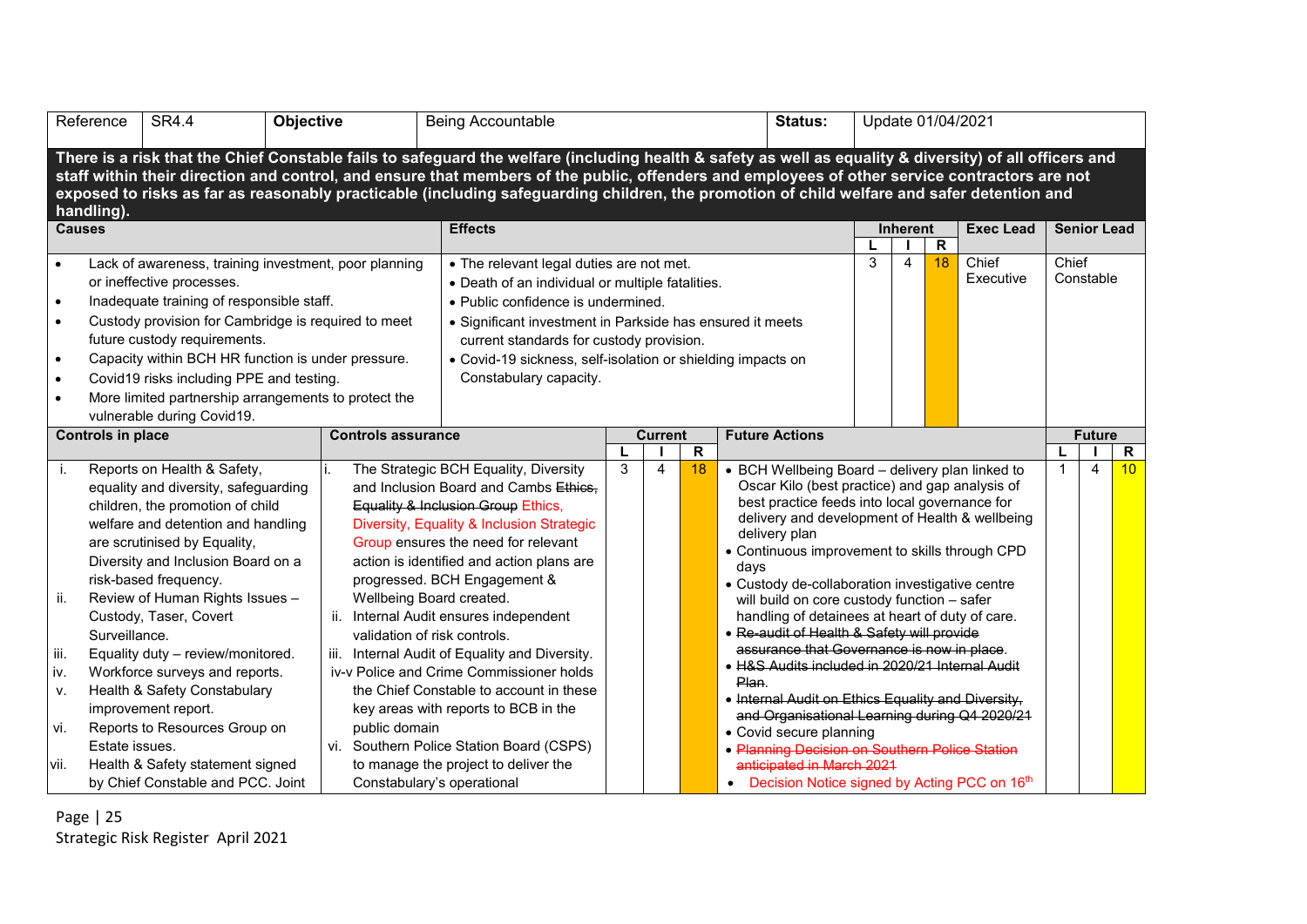|       | H&S Policy in operation.                 |       | requirements for custody to replace            |  | March 2021 to approve to mobilisation stage      |  |  |
|-------|------------------------------------------|-------|------------------------------------------------|--|--------------------------------------------------|--|--|
|       | Countywide Community Safety              |       | current facilities at Parkside with a new      |  | of the project with a number of delegations      |  |  |
|       | Agreement.                               |       | facility known as the Southern Police          |  | given to s151 Officer to exercise these,         |  |  |
| VIII. | Cambs Constabulary H&S meeting           |       | Station to meet Home Office                    |  | keeping new PCC and Chief Constable<br>informed. |  |  |
|       | chaired by ACC.                          |       | requirements.                                  |  |                                                  |  |  |
| ix.   | Cambs Force Wellbeing Board              | vii.  | <b>Business Co-ordination Board</b>            |  |                                                  |  |  |
|       | chaired by a Chief Superintendent.       | viii. | BCH H&S Board chaired by a DCC.                |  |                                                  |  |  |
| Х.    | <b>BCH People Plan addresses</b>         | ix.   | BCH Wellbeing Board chaired by a               |  |                                                  |  |  |
|       | wellbeing as a specific point.           |       | DCC.                                           |  |                                                  |  |  |
| xi.   | <b>Employee Relations Scrutiny Panel</b> | X.    | <b>BCH People Board.</b>                       |  |                                                  |  |  |
|       | (quarterly) being introduced to          | xi.   | <b>BCH People Board and Equality,</b>          |  |                                                  |  |  |
|       | review ETs, Fairness at Work and         |       | Diversity and Inclusion Board.                 |  |                                                  |  |  |
|       | Discipline cases to identify trends      |       | <b>xii.</b> Joint Audit Committee and internal |  |                                                  |  |  |
|       | and progress lessons learnt.             |       | Boards.                                        |  |                                                  |  |  |
| xii.  | Internal Audits Health & safety and      |       |                                                |  |                                                  |  |  |
|       | <b>Ethics, Equality and Diversity</b>    |       |                                                |  |                                                  |  |  |
|       | completed in 2021.                       |       |                                                |  |                                                  |  |  |
|       |                                          |       |                                                |  |                                                  |  |  |
|       |                                          |       |                                                |  |                                                  |  |  |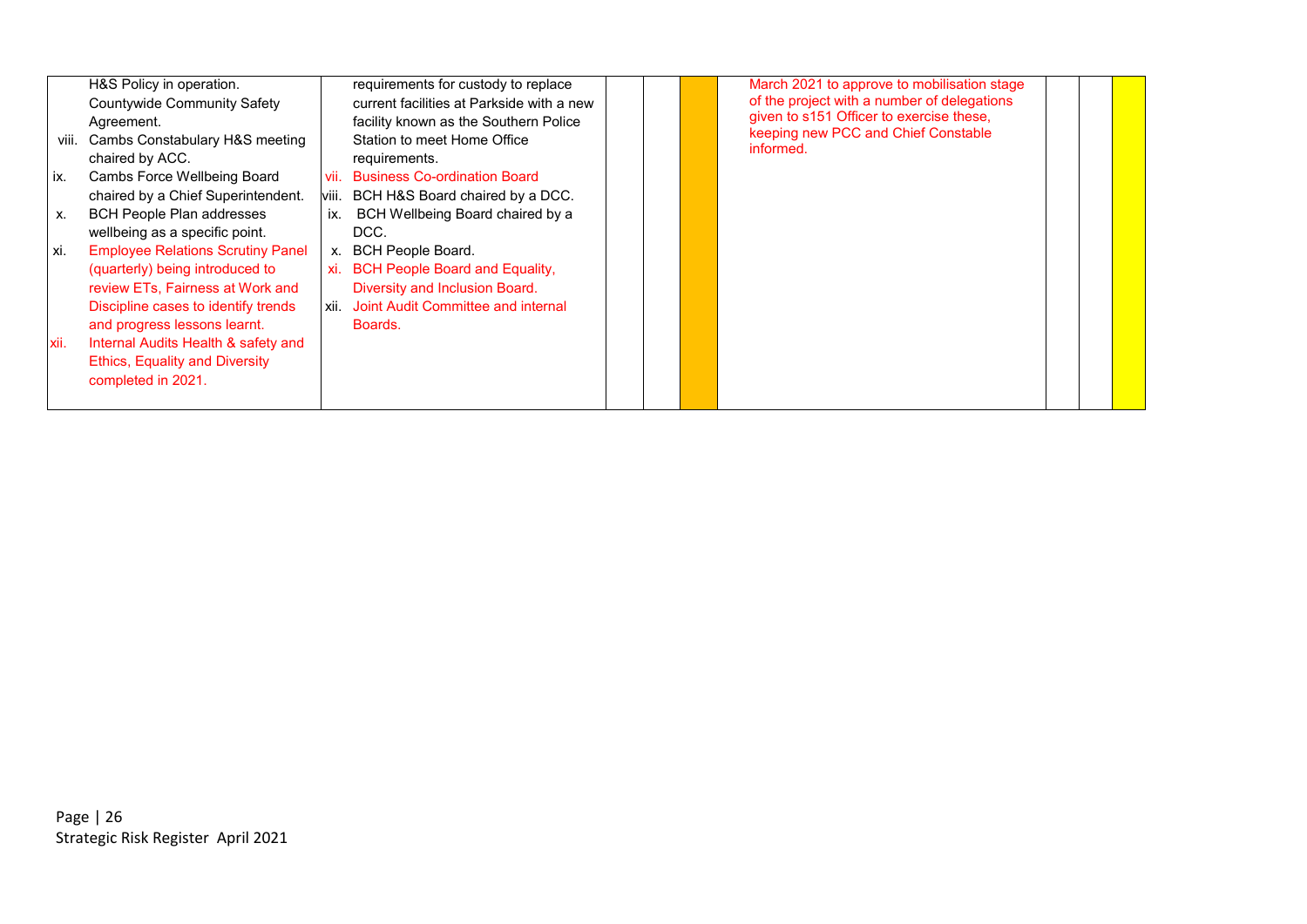|                                                                                                                                                                                                                                                                                                                                                                                                                                                                                                                                                                                                                                                                                                           | Reference<br>SR4.5<br>Objective                                                                                                                                                                                                                                                                                                                                                                                                                  |                                 | <b>Being Accountable</b>                                                                                                                                                                                                                                                                                                                                                                                                                                              |                                                                                        |   |   | Status:                                                                                                                                                                                                                                                                                                                                                                                                                                                                                                                                                                                 |                 | Update 01/04/2021 |                   |                  |                    |   |              |
|-----------------------------------------------------------------------------------------------------------------------------------------------------------------------------------------------------------------------------------------------------------------------------------------------------------------------------------------------------------------------------------------------------------------------------------------------------------------------------------------------------------------------------------------------------------------------------------------------------------------------------------------------------------------------------------------------------------|--------------------------------------------------------------------------------------------------------------------------------------------------------------------------------------------------------------------------------------------------------------------------------------------------------------------------------------------------------------------------------------------------------------------------------------------------|---------------------------------|-----------------------------------------------------------------------------------------------------------------------------------------------------------------------------------------------------------------------------------------------------------------------------------------------------------------------------------------------------------------------------------------------------------------------------------------------------------------------|----------------------------------------------------------------------------------------|---|---|-----------------------------------------------------------------------------------------------------------------------------------------------------------------------------------------------------------------------------------------------------------------------------------------------------------------------------------------------------------------------------------------------------------------------------------------------------------------------------------------------------------------------------------------------------------------------------------------|-----------------|-------------------|-------------------|------------------|--------------------|---|--------------|
| There is a risk that the Commissioner fails to establish effective mechanisms for holding the Chief Constable to account for the exercise of their<br>duties to safeguard the welfare (including health & safety as well as equality & diversity) of all officers and staff within their direction and control,<br>and ensure that members of the public, offenders and employees of other service contractors are not exposed to risks as far as reasonably<br>practicable (including safeguarding children, the promotion of child welfare and safer detention and handling). The Commissioner fails to fulfil<br>their own duties in this area (including data protection and equality and diversity). |                                                                                                                                                                                                                                                                                                                                                                                                                                                  |                                 |                                                                                                                                                                                                                                                                                                                                                                                                                                                                       |                                                                                        |   |   |                                                                                                                                                                                                                                                                                                                                                                                                                                                                                                                                                                                         |                 |                   |                   |                  |                    |   |              |
|                                                                                                                                                                                                                                                                                                                                                                                                                                                                                                                                                                                                                                                                                                           | <b>Causes</b>                                                                                                                                                                                                                                                                                                                                                                                                                                    |                                 | Effects                                                                                                                                                                                                                                                                                                                                                                                                                                                               |                                                                                        |   |   |                                                                                                                                                                                                                                                                                                                                                                                                                                                                                                                                                                                         | <b>Inherent</b> |                   |                   | <b>Exec Lead</b> | <b>Senior Lead</b> |   |              |
|                                                                                                                                                                                                                                                                                                                                                                                                                                                                                                                                                                                                                                                                                                           | Lack of awareness, investment, poor planning or                                                                                                                                                                                                                                                                                                                                                                                                  |                                 | • The relevant legal duties are not met.                                                                                                                                                                                                                                                                                                                                                                                                                              |                                                                                        |   |   |                                                                                                                                                                                                                                                                                                                                                                                                                                                                                                                                                                                         | 3               | $\overline{4}$    | $\mathbf R$<br>18 | OPCC             |                    |   | Commissioner |
|                                                                                                                                                                                                                                                                                                                                                                                                                                                                                                                                                                                                                                                                                                           |                                                                                                                                                                                                                                                                                                                                                                                                                                                  |                                 |                                                                                                                                                                                                                                                                                                                                                                                                                                                                       |                                                                                        |   |   |                                                                                                                                                                                                                                                                                                                                                                                                                                                                                                                                                                                         |                 |                   |                   |                  |                    |   |              |
| ineffective processes and performance monitoring.<br>Failure to provide oversight over the Constabulary's<br>$\bullet$<br>responsibility to ensure access to healthcare for<br>detainees.                                                                                                                                                                                                                                                                                                                                                                                                                                                                                                                 |                                                                                                                                                                                                                                                                                                                                                                                                                                                  |                                 |                                                                                                                                                                                                                                                                                                                                                                                                                                                                       | • Death of an individual or multiple fatalities.<br>• Public confidence is undermined. |   |   |                                                                                                                                                                                                                                                                                                                                                                                                                                                                                                                                                                                         |                 |                   |                   |                  |                    |   |              |
| $\bullet$                                                                                                                                                                                                                                                                                                                                                                                                                                                                                                                                                                                                                                                                                                 | Reduced ICV attendance during Covid19.                                                                                                                                                                                                                                                                                                                                                                                                           |                                 |                                                                                                                                                                                                                                                                                                                                                                                                                                                                       |                                                                                        |   |   |                                                                                                                                                                                                                                                                                                                                                                                                                                                                                                                                                                                         |                 |                   |                   |                  |                    |   |              |
|                                                                                                                                                                                                                                                                                                                                                                                                                                                                                                                                                                                                                                                                                                           | <b>Controls in place</b>                                                                                                                                                                                                                                                                                                                                                                                                                         | <b>Controls assurance</b>       | <b>Future Actions</b><br><b>Current</b>                                                                                                                                                                                                                                                                                                                                                                                                                               |                                                                                        |   |   |                                                                                                                                                                                                                                                                                                                                                                                                                                                                                                                                                                                         |                 |                   |                   |                  | <b>Future</b>      |   |              |
|                                                                                                                                                                                                                                                                                                                                                                                                                                                                                                                                                                                                                                                                                                           |                                                                                                                                                                                                                                                                                                                                                                                                                                                  |                                 |                                                                                                                                                                                                                                                                                                                                                                                                                                                                       | $\mathsf{R}$<br>2                                                                      |   |   |                                                                                                                                                                                                                                                                                                                                                                                                                                                                                                                                                                                         |                 |                   |                   |                  | R                  |   |              |
| j.<br>ii.<br>iii.                                                                                                                                                                                                                                                                                                                                                                                                                                                                                                                                                                                                                                                                                         | Police and Crime Plan performance<br>framework documented approach to<br>performance monitoring.<br>Ensuring reports on H&S, equality &<br>diversity, safeguarding children, the<br>promotion of child welfare and<br>detention and handling are<br>considered through commissioning<br>processes.<br>Monitoring of the ICV Scheme<br>Follow up to ensure actions are in<br>place in response to ICV concerns<br>regarding individual detainees. | ii.<br>iii.<br>iv.<br>v.<br>vi. | JAC review of performance<br>framework. Ability of Police and Crime<br>Panel to scrutinise areas of concern.<br>Effective use of internal audit.<br>Quarterly updates to ICVA, quarterly<br>ICV panel meetings. OPCC oversight<br>of children in custody. Actions from<br>Internal Audit are reviewed at BCB.<br>Reported to Herts OPCC as Lead<br>Force and Annual Report to Cambs.<br><b>Business Co-ordination Board.</b><br>Strategic BCH Equality, Diversity and |                                                                                        | 3 | 9 | . Internal Safequarding mechanisms to ensure<br>staff are effectively trained in safeguarding and<br>are following procedures for Internal Audit in<br>2020/21.<br>• BCB during Covid19 will focus on specific<br>essential holding the Chief Constable to<br>account.<br>. Internal Audit on Ethics Equality and Diversity,<br>and Organisational Learning during Q4 2020/21<br>Equality & Diversity training for OPCC staff to<br>be undertaken. - audit undertaken and due to<br>report<br>• Review ICV arrangements during recovery<br>phase. Arrangements to maintain oversight of |                 |                   |                   |                  | $\mathbf{1}$       | 3 | 6            |
| iv.<br>V.<br>vi.<br>vii.                                                                                                                                                                                                                                                                                                                                                                                                                                                                                                                                                                                                                                                                                  | Monitoring of dog welfare.<br>H&S statement of intent signed by<br>Chief Constable and PCC. Joint<br>H&S policy in operation.<br>Sufficient investment to allow activity<br>of training and supervision.<br>ICVA guidance being followed re                                                                                                                                                                                                      | vii.<br>Panel.<br>viii.         | Inclusion Board and Cambs tactical<br>board. Ethics, Diversity, Equality &<br><b>Inclusion Strategic Group</b><br>Quarterly returns to ICVA and ICV<br>Enhanced information sharing of<br>children in custody with Youth<br>Offending Service. Peterborough                                                                                                                                                                                                           |                                                                                        |   |   | custody in place.                                                                                                                                                                                                                                                                                                                                                                                                                                                                                                                                                                       |                 |                   |                   |                  |                    |   |              |

Page | 27 Strategic Risk Register April 2021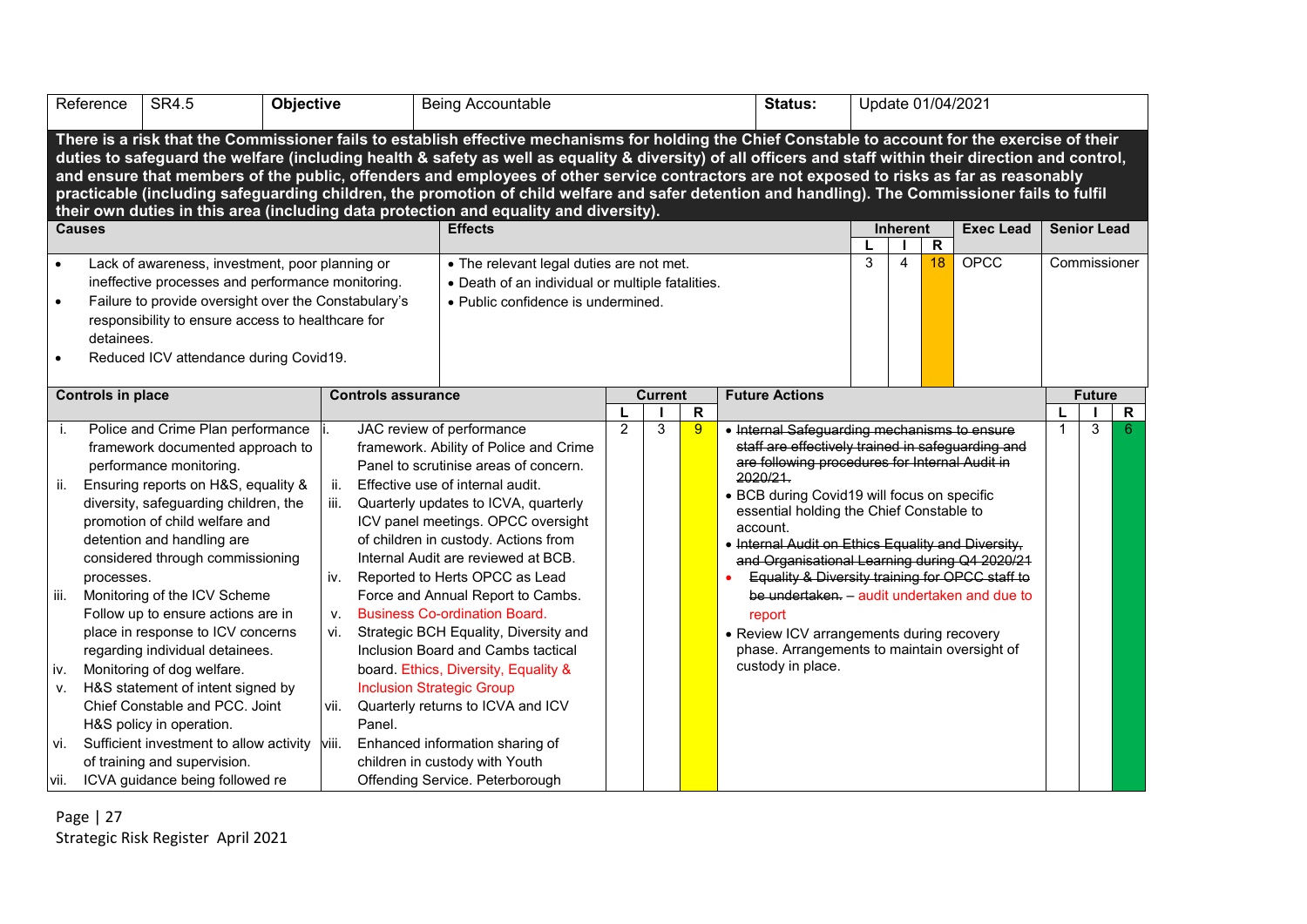| telephone calls to detainees during<br>Covid.<br>viii. Regular records of children in<br>custody sent to Chief Executive of<br>OPCC. | Children Services Inspection in July<br>2018 rated as 'good and have<br>improved significantly'. |  |  |  |
|--------------------------------------------------------------------------------------------------------------------------------------|--------------------------------------------------------------------------------------------------|--|--|--|
|                                                                                                                                      |                                                                                                  |  |  |  |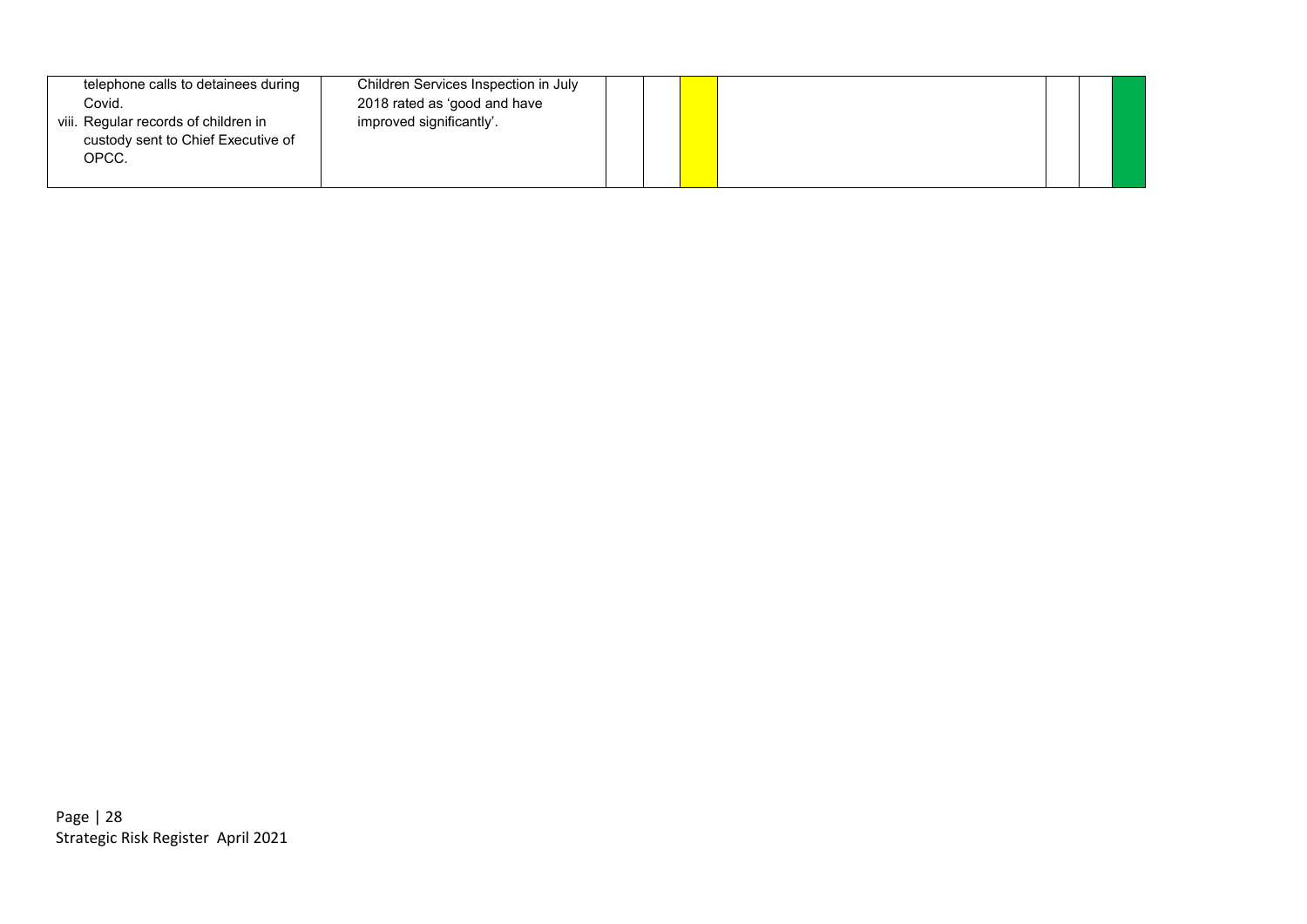This page is intentionally blank.

Page | 29 Strategic Risk Register April 2021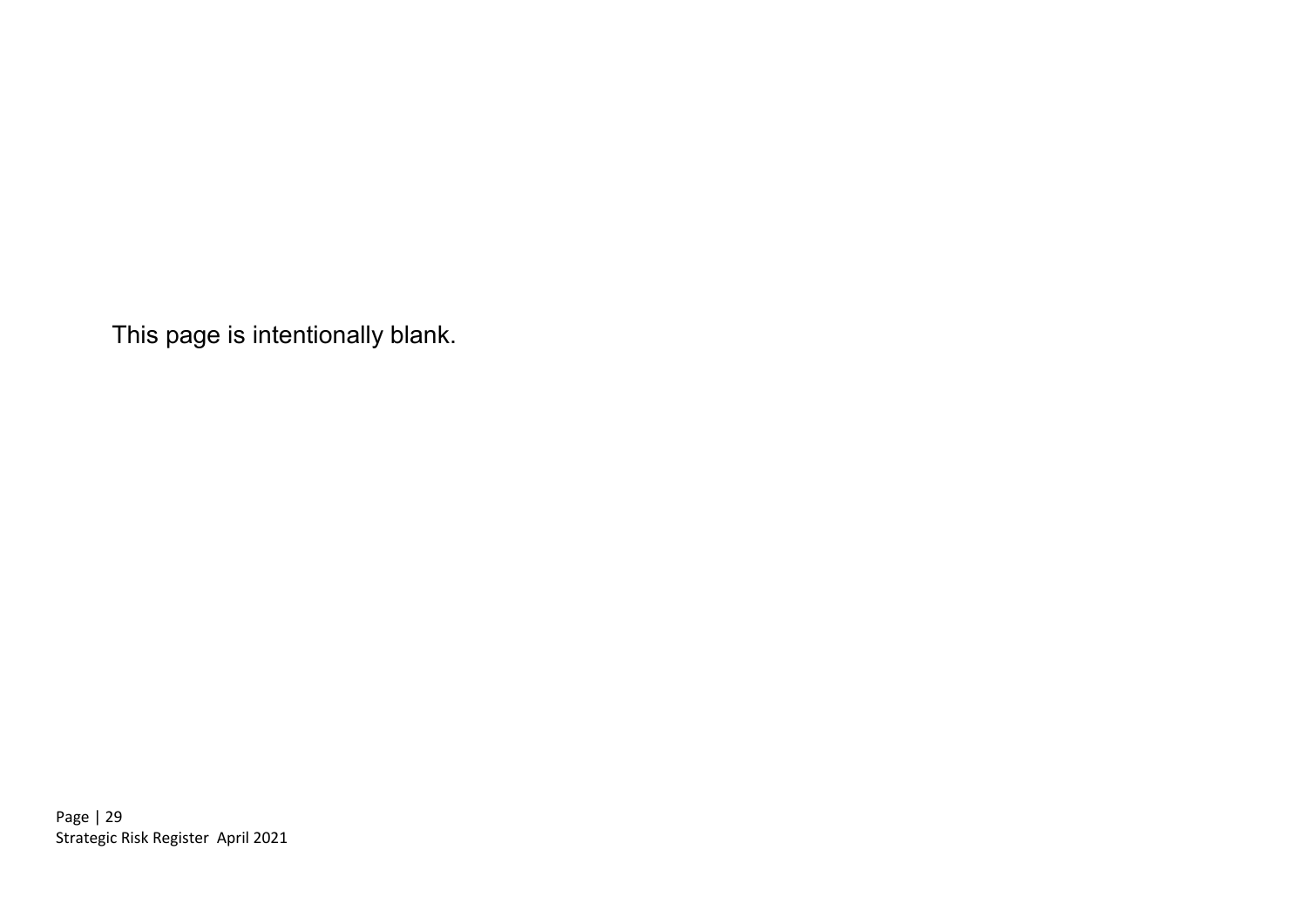**Appendix A: Strategic Risk overall ratings**

|                         | $\overline{1}$  | $\overline{\mathbf{2}}$ | 3                         | $\overline{\mathbf{4}}$           | 5               |
|-------------------------|-----------------|-------------------------|---------------------------|-----------------------------------|-----------------|
|                         | <b>Unlikely</b> | <b>Possible</b>         | <b>Likely</b>             | <b>More</b><br>likely<br>than not | <b>Probable</b> |
| 5                       | 15              | 19                      | 22                        | 24                                | 25              |
| <b>Catastrophic</b>     |                 |                         |                           |                                   |                 |
| $\overline{\mathbf{4}}$ | 10              | 14                      | 18                        | 21                                | 23              |
| Significant             |                 |                         |                           |                                   |                 |
| 3                       | $6\phantom{1}$  | 9                       | <b>Tolerance</b><br>Level | 17                                | 20              |
| <b>Moderate</b>         |                 |                         | 13                        |                                   |                 |
| $\overline{2}$          | 3               | 5                       | 8                         | 12                                | 16              |
| <b>Minor</b>            |                 |                         |                           |                                   |                 |
| 1                       | 1               | $\overline{2}$          | 4                         | 7                                 |                 |
| Insignificant           |                 |                         |                           |                                   | 11              |

# **Risk ratings key:**

| Dark red      | Critical risks    |
|---------------|-------------------|
| <b>Red</b>    | High risks        |
| <b>Amber</b>  | Medium-high risks |
| <b>Yellow</b> | Medium risks      |
| Green         | Low risks         |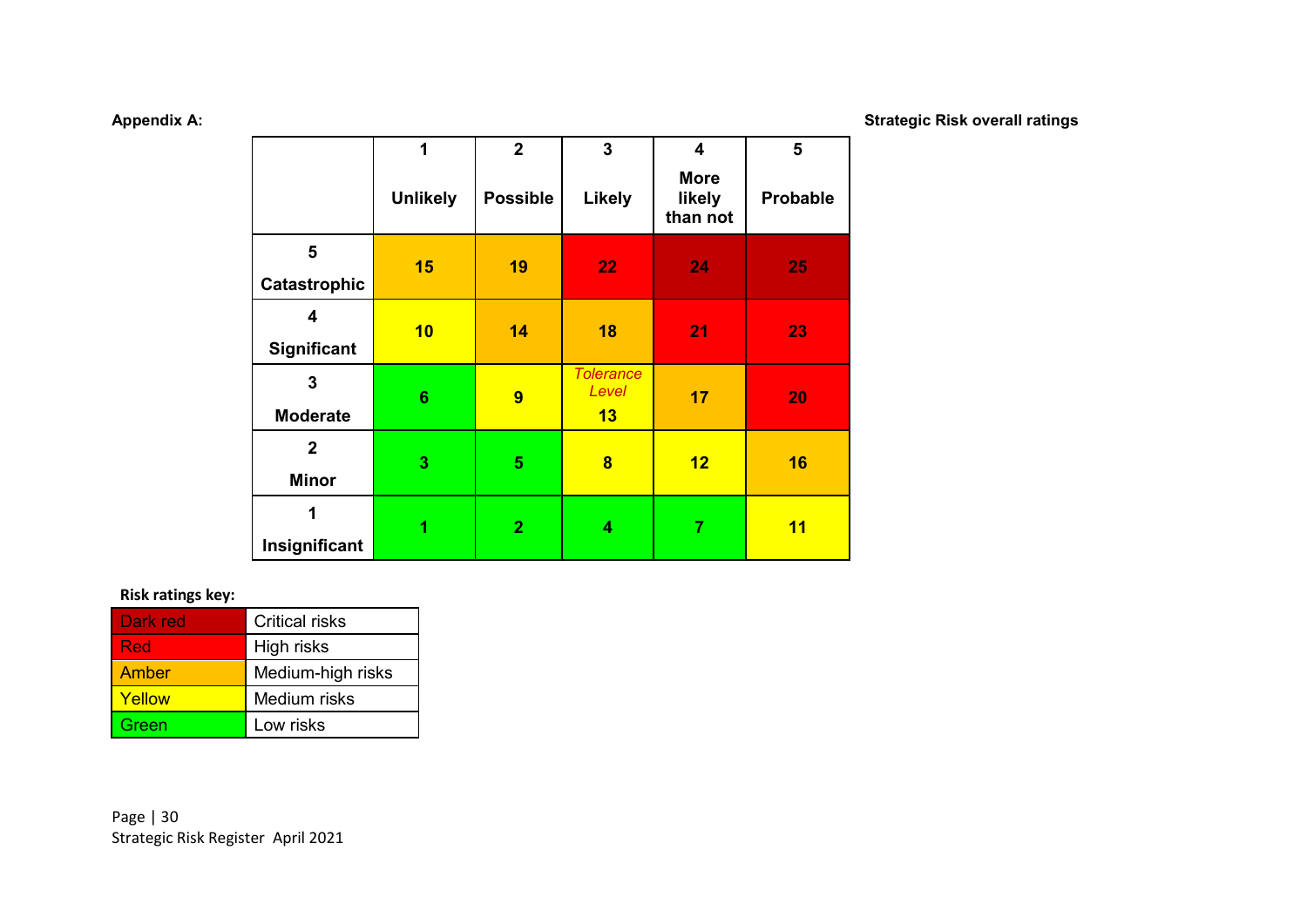Risk scores are calculated by determining the Likelihood and the highest Impact score from the PESTELO categories. An overall risk score is determined by using the

matrix at Appendix A.

The **risk tolerance** is set at risk rating of 13 (**yellow**)

- All risks above the risk tolerance (that is critical, high and medium-high) are reported to the relevant Executive Board.
- · Controls, assurances and actions aim to bring risks within the risk tolerance.
- · External issues may raise inherent risk likelihood or impact.
- · Some risks may be accepted above the risk tolerance level where it is considered unrealistic or unaffordable to bring the risks within tolerance.
- · **Critical** and **High** risks are key issues requiring immediate and on-going management attention to embed and maintain controls, assurances and actions that will reduce likelihood and/or impact.
- **Medium-high risks are significant issues requiring attention to reduce likelihood and/or impact.**
- **Medium** risks are less significant but need to be monitored to capture any increase in the inherent risk position.
- **Low** risks require no special action.

### PESTELO

| Political - local/gov policy                             | Economic - Internal budget pressures                                                                                  |
|----------------------------------------------------------|-----------------------------------------------------------------------------------------------------------------------|
| 1. Insignificant - Little impact on stakeholder groups   | 1. Insignificant – Overspend of up to 2% of agreed/notional budget or shortfall of up to 3% of approved target saving |
| 2. Minor - Minor impact on stakeholder groups            | 2. Minor – Overspend of 2% to 5% of agreed/notional budget or shortfall of 3-5%                                       |
| 3. Moderate - Loss of support from local stakeholders    | 3. Moderate – Overspend of 5-10% of agreed / notional budget or shortfall of 5-10%                                    |
| 4. Significant - Capability of organisation questioned   | 4. Significant – Overspend of 10-15% of agreed / notional budget or shortfall of 10-15%                               |
| 5. Catastrophic - Viability of organisation under threat | 5. Catastrophic – Overspend of more than 15% or shortfall of more than 15%                                            |
| Social - Public Confidence                               | Technological - Consequences of failure, pay/scale of change                                                          |
| 1. Insignificant - Little impact on stakeholder groups   | 1. Insignificant – Insignificant shortfalls in mandatory regs and/or other requirements                               |
| 2. Minor - Minor impact on stakeholder groups            | 2. Minor - Minor shortfalls in mandatory regs and/or other requirements                                               |
| 3. Moderate - Loss of support from local stakeholders    | 3. Moderate – Moderate shortfalls in one or more key regs                                                             |
| 4. Significant - Capability of organisation questioned   | 4. Significant - Significant shortfalls in mandatory reqs and/or other reqs having direct impact on service delivery  |